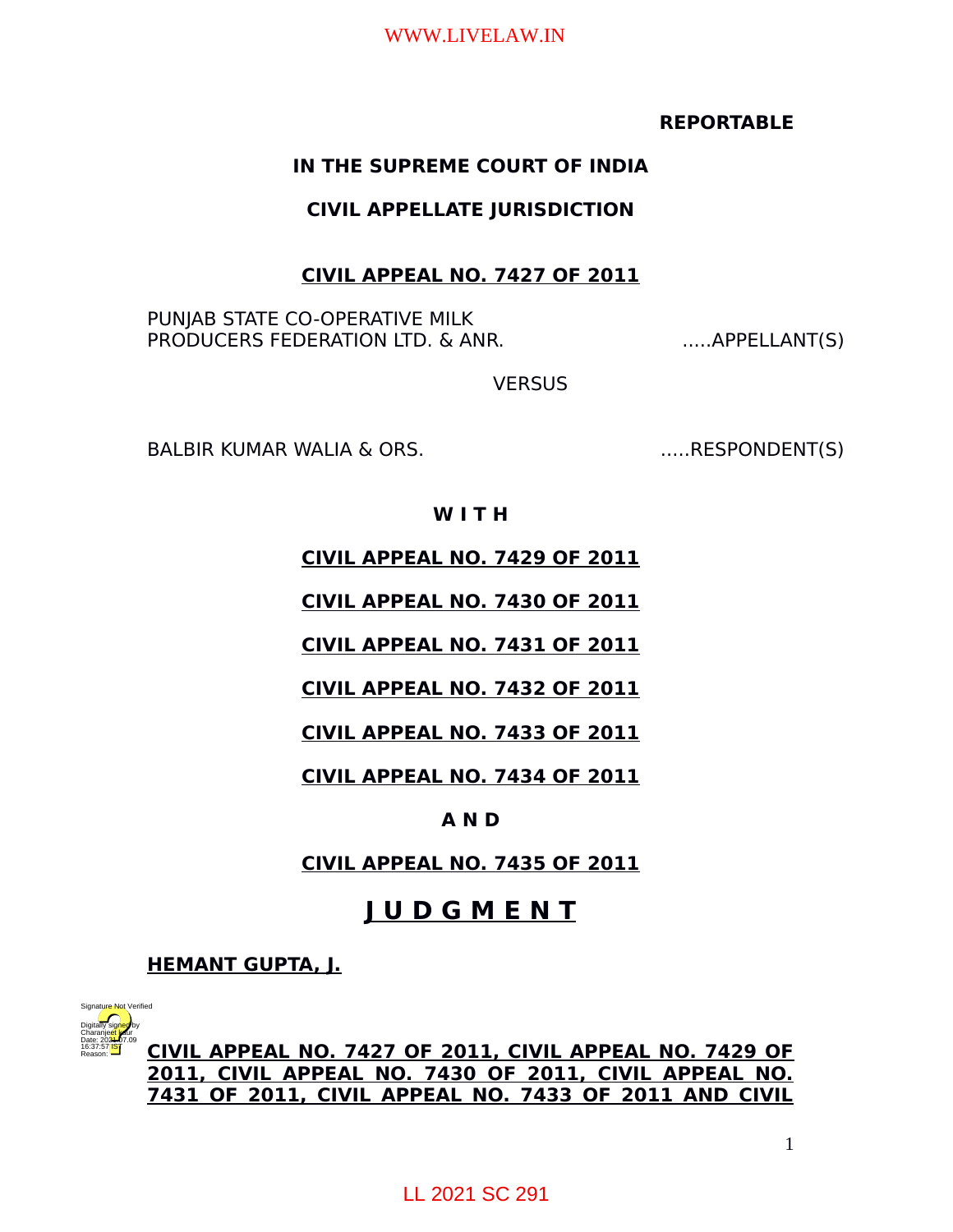### **APPEAL NO. 7435 OF 2011**

- 1. The present appeals are directed against an order passed by the Division Bench of the High Court of Punjab & Haryana at Chandigarh on 19.3.2009 whereby the writ petitions filed by the respondents<sup>[1](#page-1-0)</sup> herein were allowed holding that the Punjab State Co-operative Milk Producers Federation Ltd. $2$  is a State within the meaning of Article 12 of the Constitution of India and that the employees are therefore entitled to pay scale equivalent to their counterparts in the State of Punjab from 1.1.1986, though the revised pay scale was allowed by the Federation w.e.f. 1.1.1994.
- 2. The milk producers in the State launched the setting up of Cooperative Societies at village level which are known as Primary Milk Producers Cooperative Societies. Such Primary Milk Producers Cooperative Societies are in turn members of The District Cooperative Milk Producers Union. These District Level Unions are ultimately the members of the Federation. The employees have claimed pay scale as revised by the Punjab Government Anomaly Committee w.e.f. 1.1.1986.
- 3. Before the High Court, an objection was raised by the Federation that since it is not a State within the meaning of Article 12 of the Constitution, therefore, the writ petitions were

<span id="page-1-0"></span><sup>1</sup> Hereinafter referred to as the 'employees'

<span id="page-1-1"></span><sup>2</sup> For short, the 'Federation'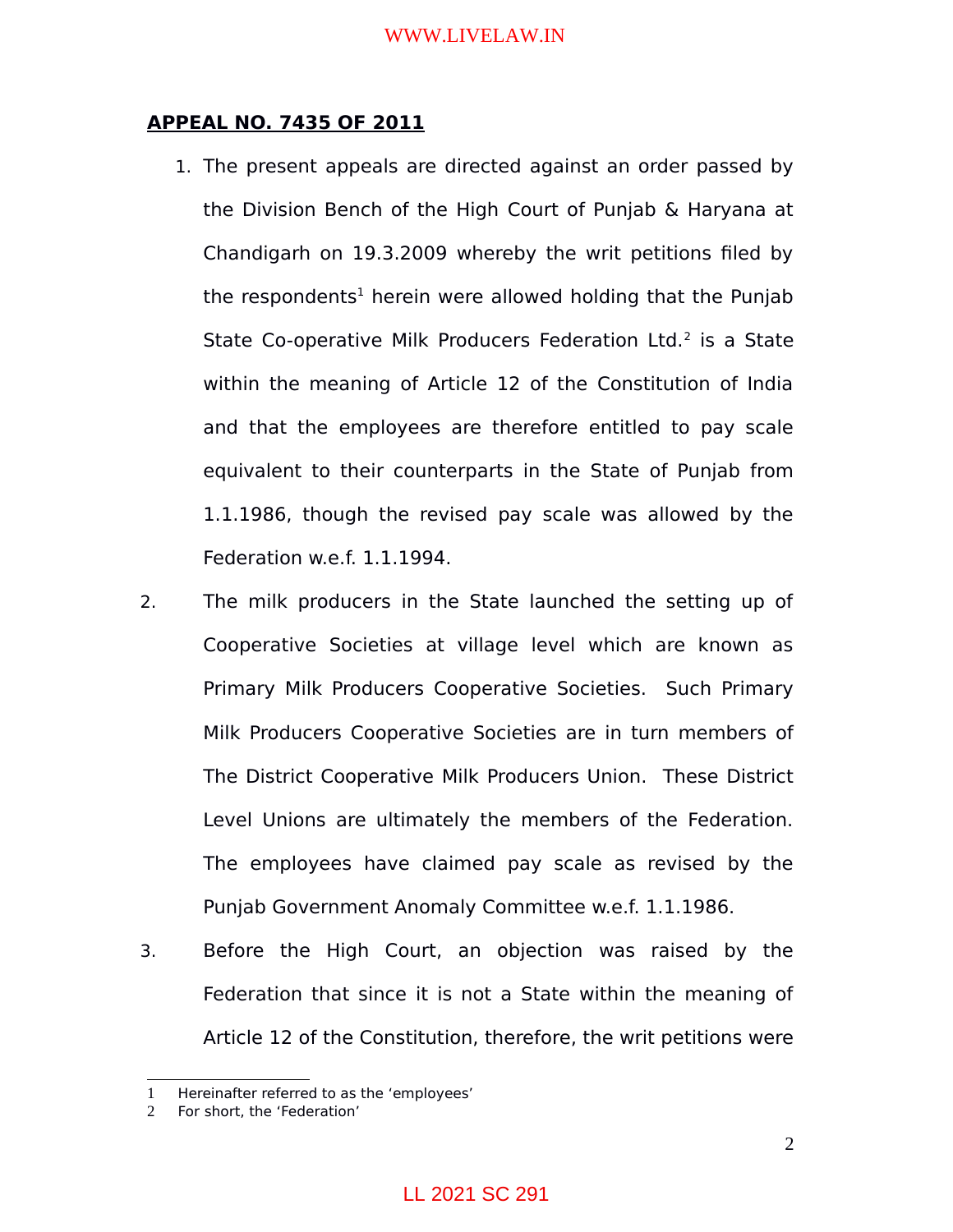not maintainable. However, before this Court, Mr. Patwalia, learned senior counsel appearing for the Federation has submitted that the question whether the Federation is a State or not is not being raised in the present appeals. The main grievance of the Federation is regarding grant of revised pay scale w.e.f. 1.1.1986 though the Federation was suffering with acute financial stringency in those days and had therefore granted revised pay scales from 1.1.1994.

4. It is pointed out that The Registrar (Cooperative Societies) accorded approval for implementation of the report of the Third Pay Commission on 2.6.1989. The Federation granted revised pay scale and allowances w.e.f. 1.1.1986 as per the report of the Pay Commission. Thereafter, on 15.2.1990, the State Government revised pay scale of Veterinary Officers of the Animal Husbandry Department, Punjab Government from Rs.850-1700 to Rs.2200-4000 and that after eight years of service, the pay scale of Veterinary Officers would be Rs.3000- 4500 and after eighteen years of service, it would be Rs.3700- 5300 with effect from 1.1.1986 on the basis of report of an Anomaly Committee constituted to consider the grievances of the employees of the State. It is the said pay scale which was claimed by the filing of writ petitions before the High Court.

3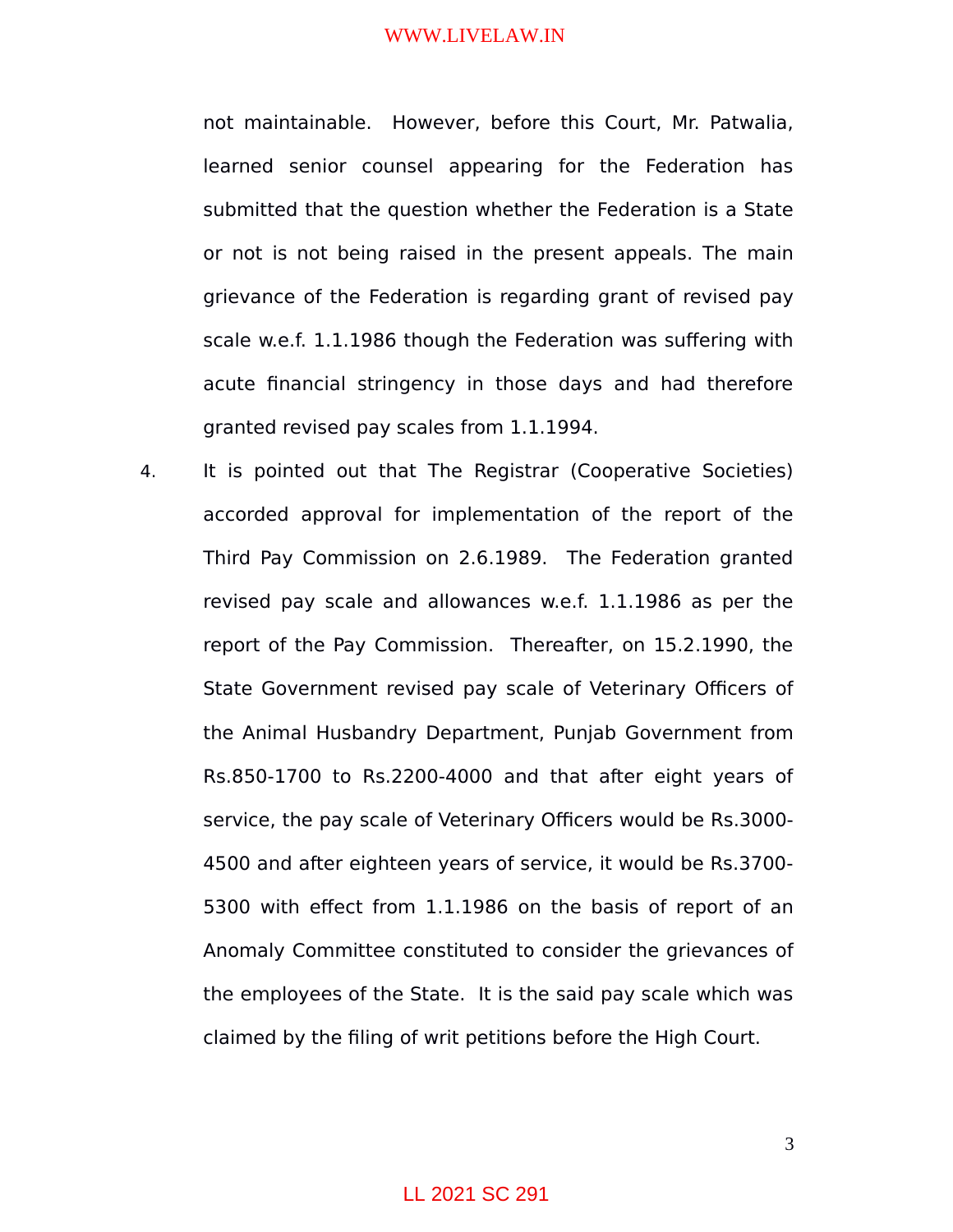- 5. It was argued that the Federation was facing acute financial crisis inasmuch as the State had granted a loan of Rs.8 (sic 12) crores on 9.5.1990 which the Federation could not repay and, therefore, the said amount was converted into the share capital of the State Government with the Federation. In addition thereto, keeping in view the financial stringency, the National Dairy Development Board gave a loan of Rs. 4 crores on 2.5.1990 to the Federation. After the loan was granted by the National Dairy Development Board, there was a change in the management which led to restructuring of the Federation.
- 6. The service conditions of the employees of the Federation are governed by the Punjab State Co-operative Milk Producers Federation Services (Common Cadre) Rules, 1980<sup>[3](#page-3-0)</sup>. . The Common Cadre Rules were resolved to be amended on 10.8.1990 by the Board of Directors of the Federation. The same were approved by the Registrar (Co-operative Societies) on 30.10.1990. It is thereafter that the Federation issued a notice under Section 9-A of the Industrial Disputes Act, 1947 on 12.11.1990 (Annexure P-12) to all the employees on the ground of financial stringency showing its intention to effect the changes specified in the annexure annexed with the said notice.

<span id="page-3-0"></span><sup>3</sup> Hereinafter referred to as the 'Common Cadre Rules'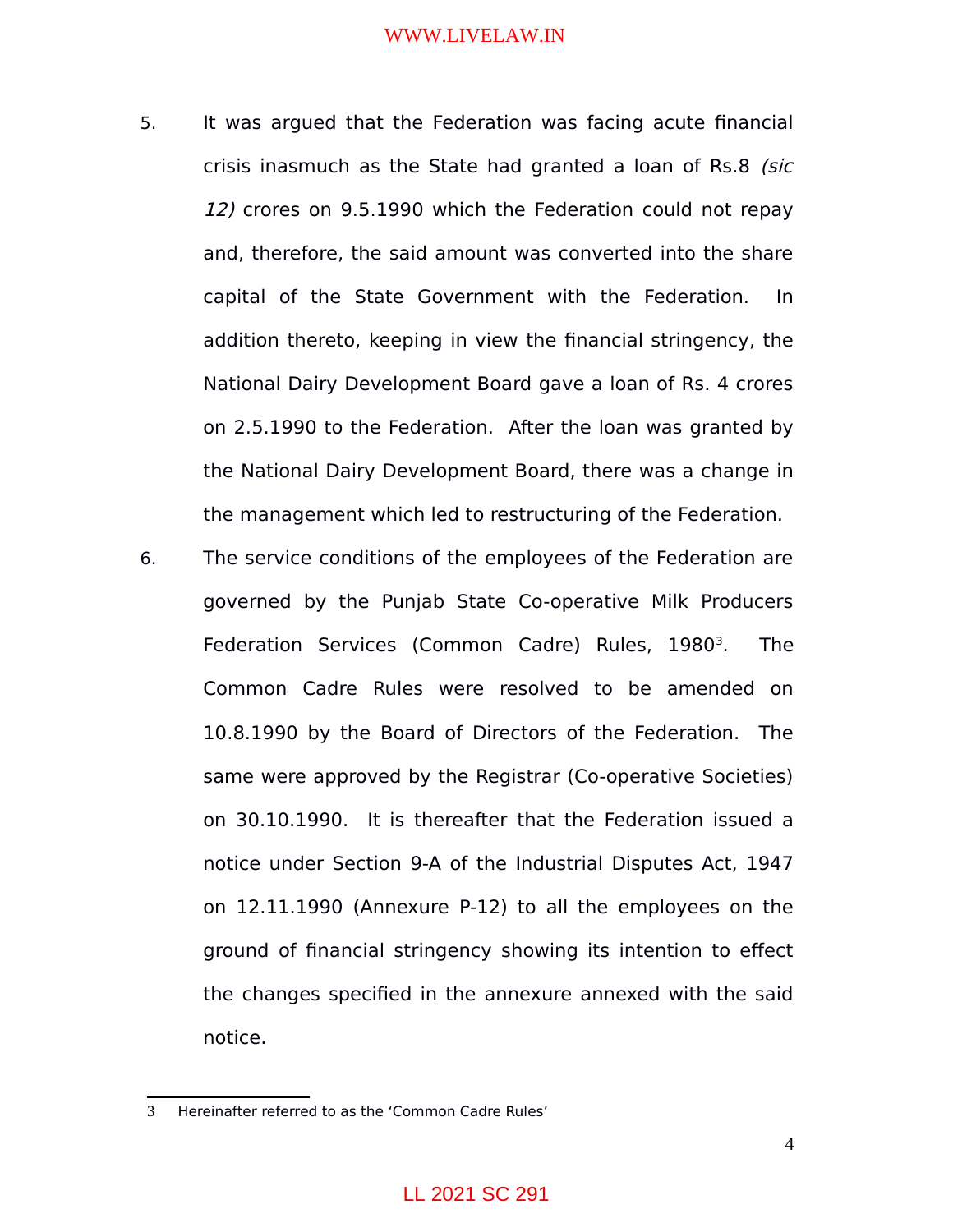7. The employees of the Federation raised protest; therefore, a

committee was constituted on 6.12.1994 to examine the

following issues:

"(i) Whether the upward revision should be adopted for the employees of Milkfed and Milk Unions?

(ii) Whether the revision is to be given with effect from 1.1.1986 or any subsequent date by giving the benefit of notional fixation?

(iii) Whether the upward should confine only to the categories covered in the report of Government Anomaly Committee or categories enjoying identical scales (unimproved) need to be covered (a) repercussion if revision is confined to the categories covered in the Government report (b) impact, if any, of pending writ petitions, resolutions of BOD of M.U., Ludhiana and BOD of Milkfed?

(iv) Whether there is any necessity of changing the qualification/improving designations of certain categories being placed in higher scales?

(v) Any other point/issue identical to or connected with the above?"

8. The Committee, inter alia, made the following

recommendations:

"4. The Committee finds that in case the revision of pay scales is taken up w.e.f. 1.1.1986, the amount of arrears upto 31.12.1993 works out to Rs.1.5 crore approx., i.e. about 60 lacs in case of those categories for which the scales have been improved and about Rs.90 lac in case of identical categories. Taking into consideration the financial health of the Milkfed and more particularly majority of Milk Unions, Committee strongly feels that payment of arrears will further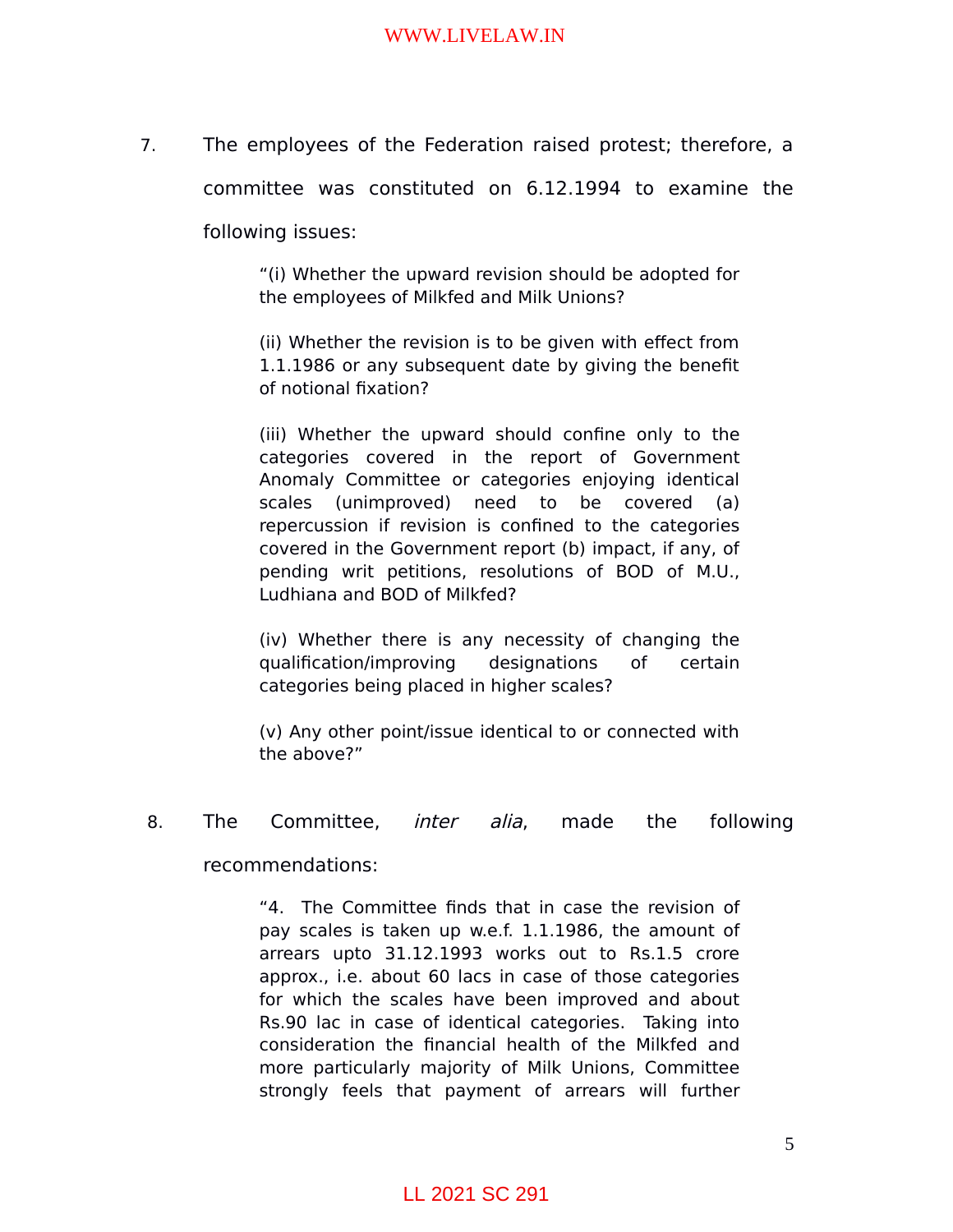shatter the financial health of the Milkfed and Milk Unions and it will not be possible to pay such a huge amount in the shape of arrears. Committee feels that the employees concerned also understand this position and will most probably be agreeable to the grant of improved pay scales w.e.f. any subsequent date. The 2<sup>nd</sup> alternative of granting benefit from 1.1.1994 with notional fixation of BP w.e.f. 1.1.1986 has also been examined. In this case, more than 750 employees will be financially benefited and the financial burden will be Rs.2.0 lac pm. This is also considered to be a huge liability, especially when the recommendations of the IVth Pay Commission are expected and the liability on its implementation is also likely to be heavy. Further, the Committee has been told that the liability of the arrears n account of Prop. set up from 1.1.1986 to 31.8.1992 are still outstanding. The Committee after considering the above as well as various other aspects, recommends that the improved pay scales may be implemented w.e.f. 1.1.1994 without giving the benefit of even notional pay fixation w.e.f. 1.1.1986. Adoption of the Punjab Government pattern of Pay Scales has been felt necessary with a view to make parity in the scales for future revisions etc. This would save the organisation from a huge liability of the payment of arrears and will also give scope to the employee for placement in better pay scale and getting benefit which might accrue as a result next revision of pay scale likely to be made w.e.f. 1.1.1994 on Punjab Government pattern."

9. The report of the Committee was considered and the grant of revised pay scale w.e.f. 1.1.1994 was approved by the Board of Directors of the Federation. The minutes of the meeting of the Board of Directors of Federation held on 30.8.1996 read as under:

> "After discussion, it is unanimously resolved that in view of the recommendations of the Departmental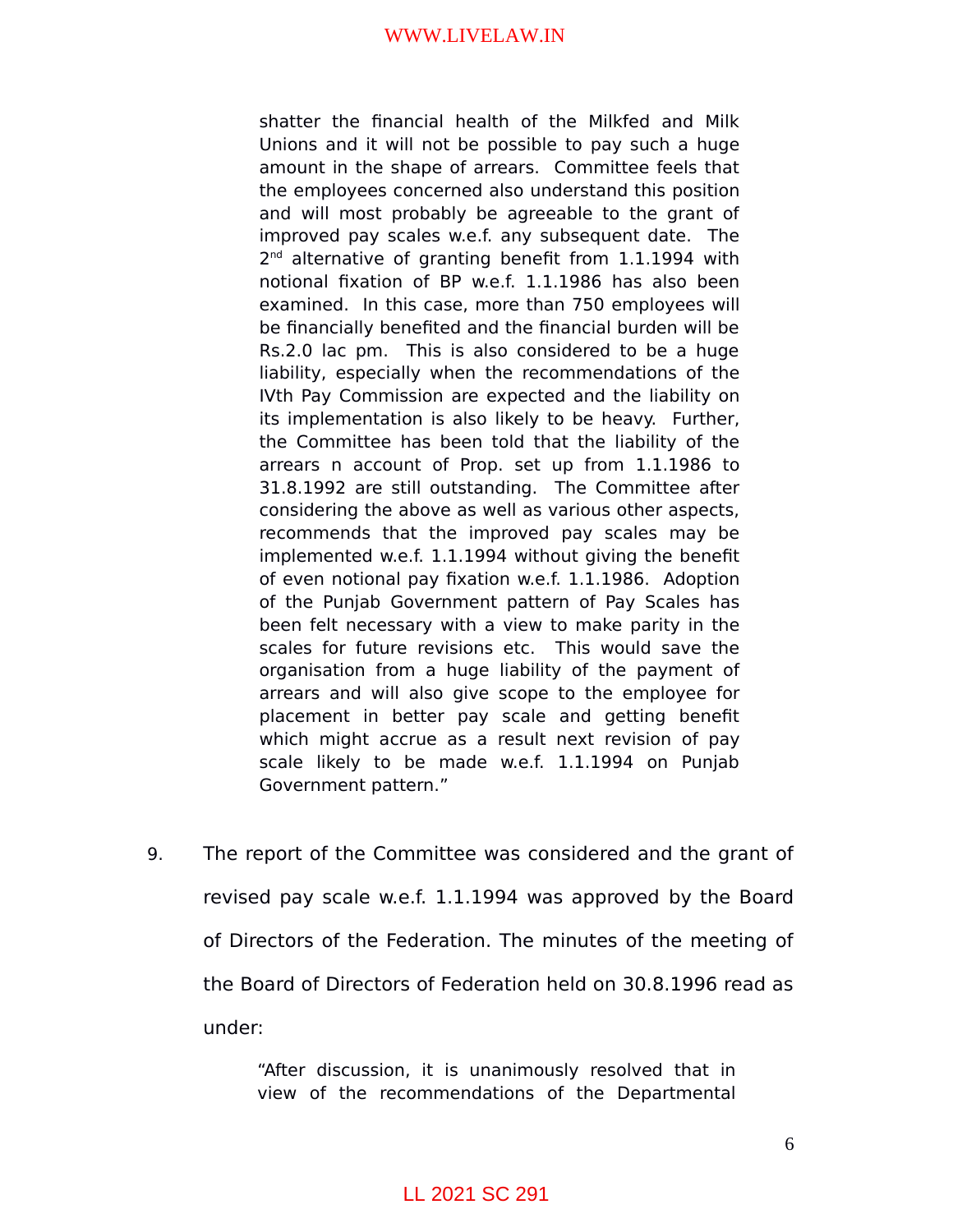Committee, constituted by the Milkfed on 6.12.1994, contained in the report enclosed at Annexure-3, approval is granted to the implementation of the revised pay scales and Master Pay Scale to the concerned employees of the Milkfed and the Milk Unions in accordance with the report of the Anomaly Committee constituted under the Third Pay Commission by the Punjab Government, with effect from 1.1.1994. Its approval may also be obtained from the Registrar, Cooperative Societies, Punjab."

- 10. The decision of the Board was approved by the Registrar (Cooperative Societies) on 29.4.1997. Thus, subsequently, revised scales with effect from 1.1.1994 were granted to the employees.
- 11. Mr. Patwalia referred to the communication of the Punjab Government dated 1.3.1990 that grant of allowances or concessions should not automatically be made applicable to the employees of Public Sector Undertakings/Cooperative Institutions, without examining the liabilities involved, the available resources of the Undertakings and the extent of concessions already being availed by their employees. The State Government communicated as under:

"It has accordingly been decided that instructions, regarding grant of any allowance/perks/concessions etc. by whatever name called, issued by State Government from time to time for its employees should not automatically be made applicable to the employees of Public Sector Undertakings/Cooperative Institutions. Before making such instructions applicable to your employees/officers, these should thoroughly be exam-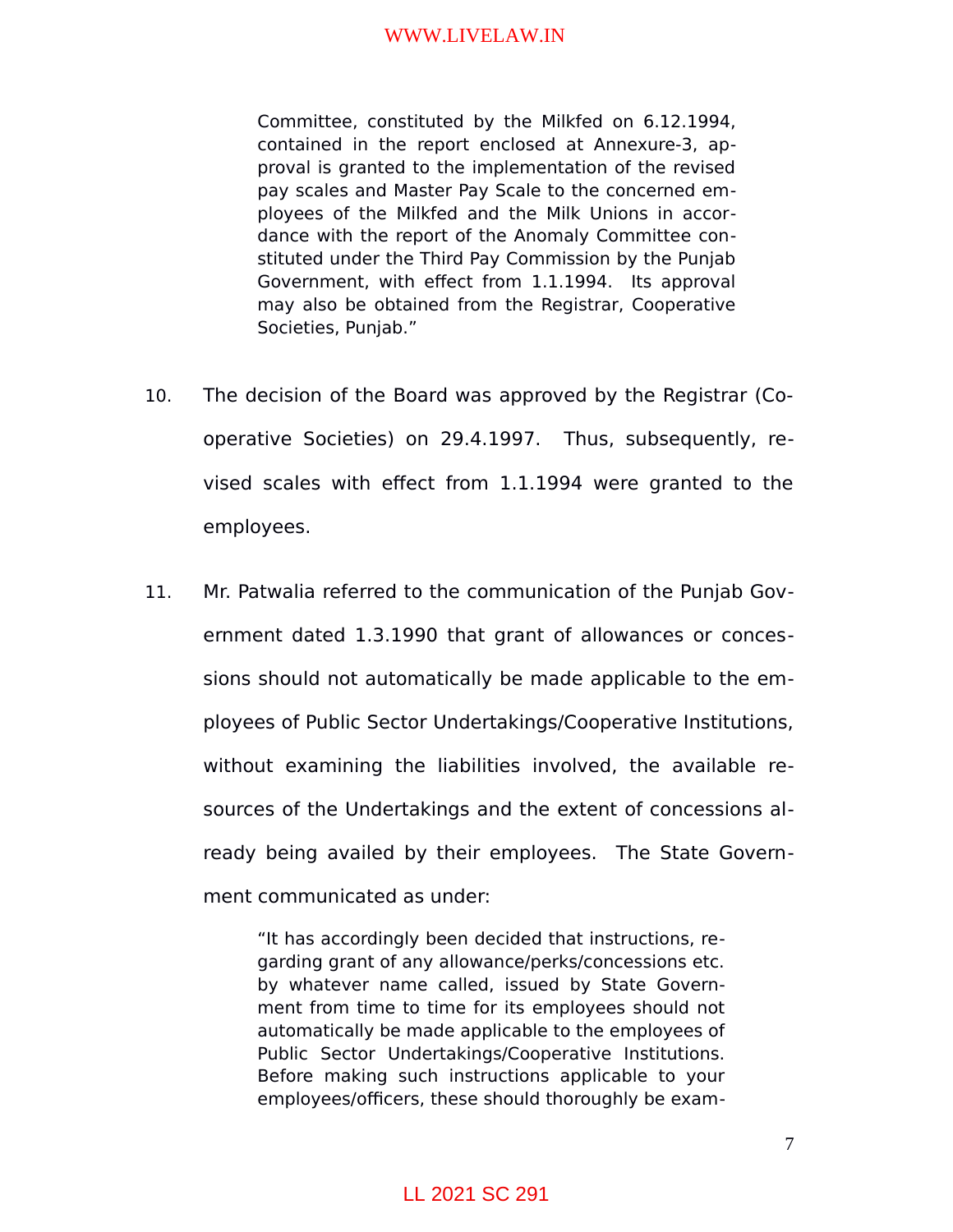ined by B.O.D. with reference to the liabilities involved, capacity of the Undertakings to bear the additional financial burden, availability of the resources and the extent/nature of the similar allowances/concessions already being availed of and the views of Department of Finance (B.P.E.) should also invariably be obtained through the Administrative Department."

12. The State Government reiterated on 9.7.1993 that whenever instructions for revision of allowances/pay scale are issued by the Punjab Government for its employees, they are adopted by Public Sector Undertakings and are applied to its employees without examining the liability involved and the capacity to pay, which results in loss and Public Sector Undertakings add the same to their costs. It was suggested that these practices may be discontinued as the State Government would not be supporting the PSUs financially in such cases. It was communicated as under:

> "It has been noticed that whenever any instructions regarding revision of allowances/pay are issued by the Punjab Government for its employees these are adopted by Public Sector Undertakings and applicable to its employees without examining the liability involved and the Public Sector Undertakings capacity to pay with the result that the loss incurring Public Sector Undertakings keep adding to their costs. This practice may be discontinued. The establishment cost of per unit of product or service in Public Sector Undertakings has increased very much. Therefore, no further additives should be encouraged and Governments revision is not justifiable pretext to consider similar increase in the Public Sector Undertakings should see their financial condition, rising cost in relation to productivity and the fact that Governments is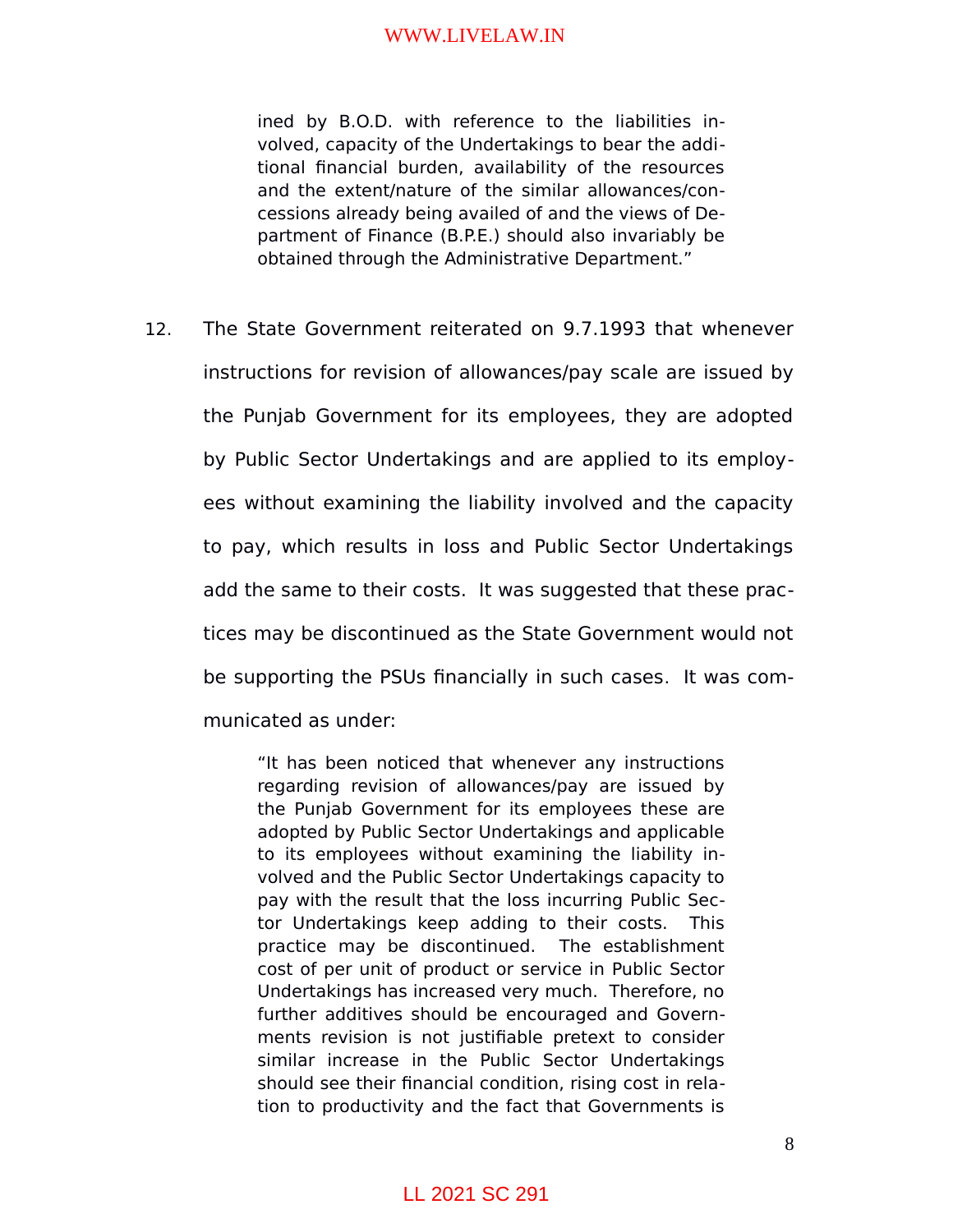not going to support the Public Sector Undertakings financially."

- 13. The High Court allowed the writ petitions filed by the employees holding that the financial stringency was no longer an excuse to not revise the pay scales and thus held that the date of implementation to grant revised pay scales as 1.1.1994 was absolutely unfair. The Federation is in appeal herein against such order. This Court had stayed the recovery pending further orders on 6.11.2009.
- 14. Mr. Patwalia, learned counsel for the Federation, submitted that the High Court erred in law in holding that the date of implementation to grant revised pay scales as 1.1.1994 was absolutely unfair and that financial stringency was not an excuse for refusing to revise the pay scales from 1.1.1986. It was contended that the judgments $4$  referred to by the High Court have no applicability to the facts of the present case. Mr. Patwalia also relied upon judgments of this Court reported as **A.K. Bindal & Anr.** v. **Union of India & Ors. [5](#page-8-1)** and **State of Punjab & Ors.** v. **Amar Nath Goyal & Ors. [6](#page-8-2)** wherein the

<span id="page-8-0"></span><sup>4</sup> M.M.R. Khan & Ors. v. Union of India & Ors., 1990 (Supp.) SCC 191; Haryana State Minor Irrigation Tubewells Corporation & Ors. v. G.S. Uppal & Ors., (2008) 7 SCC 375; High Court Employees Welfare Assn., Calcutta & Ors. v. State of W.B. & Ors., (2004) 1 SCC 334; Supreme Court Employees Welfare Association v. Union of India & Anr., (1989) 4 SCC 187 and Purshottam Lal & Ors. v. Union of India & Anr., (1973) 1 SCC 651

<span id="page-8-1"></span><sup>5</sup> (2003) 5 SCC 163

<span id="page-8-2"></span><sup>6</sup> (2005) 6 SCC 754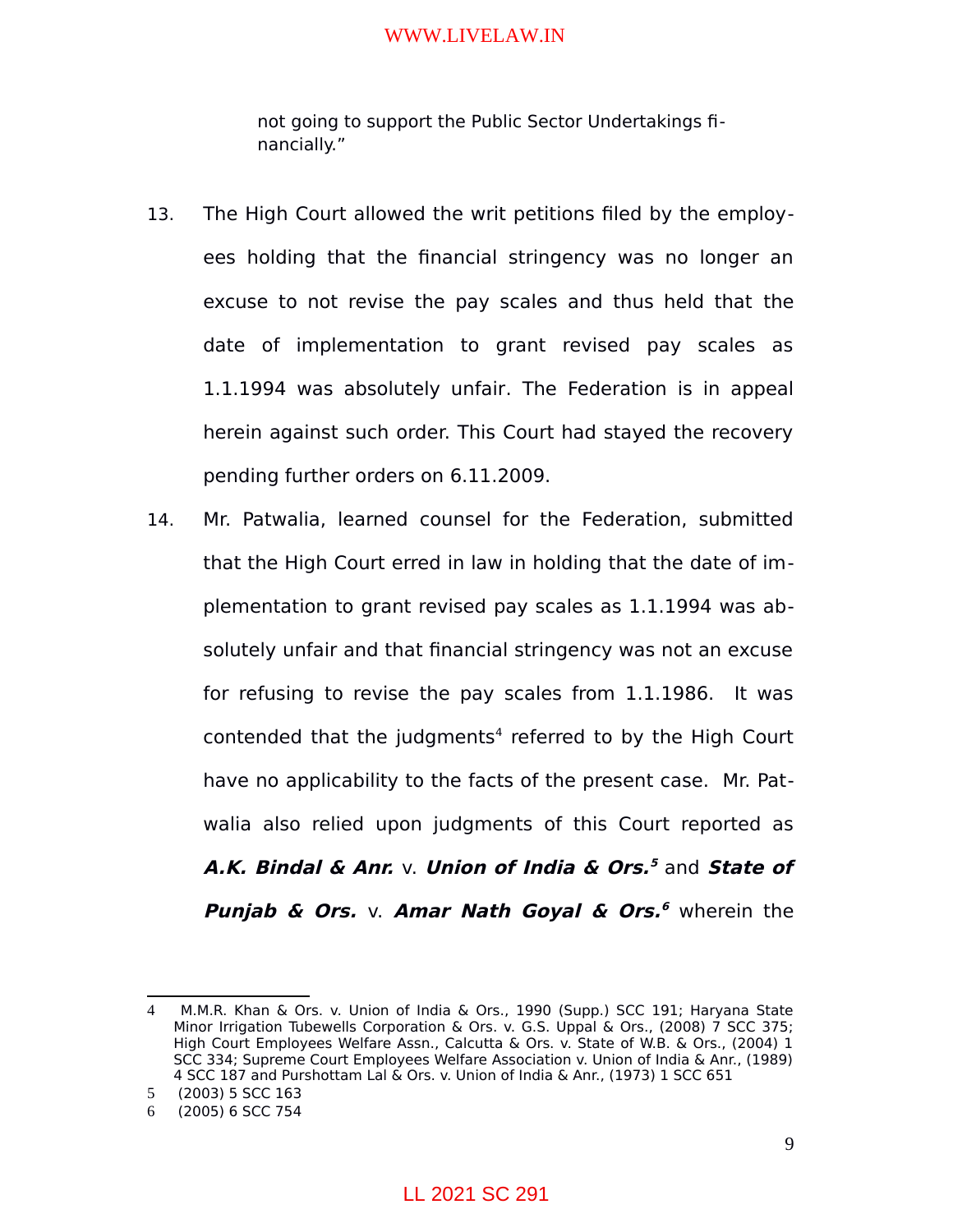Court had upheld financial stringency as a ground to deny higher pay scales etc.

15. Mr. Govind Goel, appearing for the respondents in Civil Appeal No. 7433 of 2011 argued that the writ petition before the High Court was filed on behalf of one Head Draftsman, two Draftsman, two Junior Draftsman and two Surveyors. It was contended that such seven employees of the Federation have not been provided the benefit of recommendations of the Committee as was granted to the other employees of the Federation w.e.f. 1.1.1994. Thus, it was argued that the decision to not grant the revised pay scale on the basis of the report of the Committee of the Federation w.e.f. 1.1.1994 was wholly arbitrary and discriminatory. It was contended that out of the 1573 employees of the Federation, these seven employees alone have been discriminated. It was also argued that the High Court has restricted the arrears consequent to its directions to grant arrears of the revised pay scale for a period of 3 years and 2 months from the date preceding the date of filing of respective writ petitions. While contesting the ground of financial stringency preferred by the Federation, it was stated that though there were losses for some years, the information disclosed under the Right to Information Act on 22.7.2011 shows that the Federation has been in profit since

### 10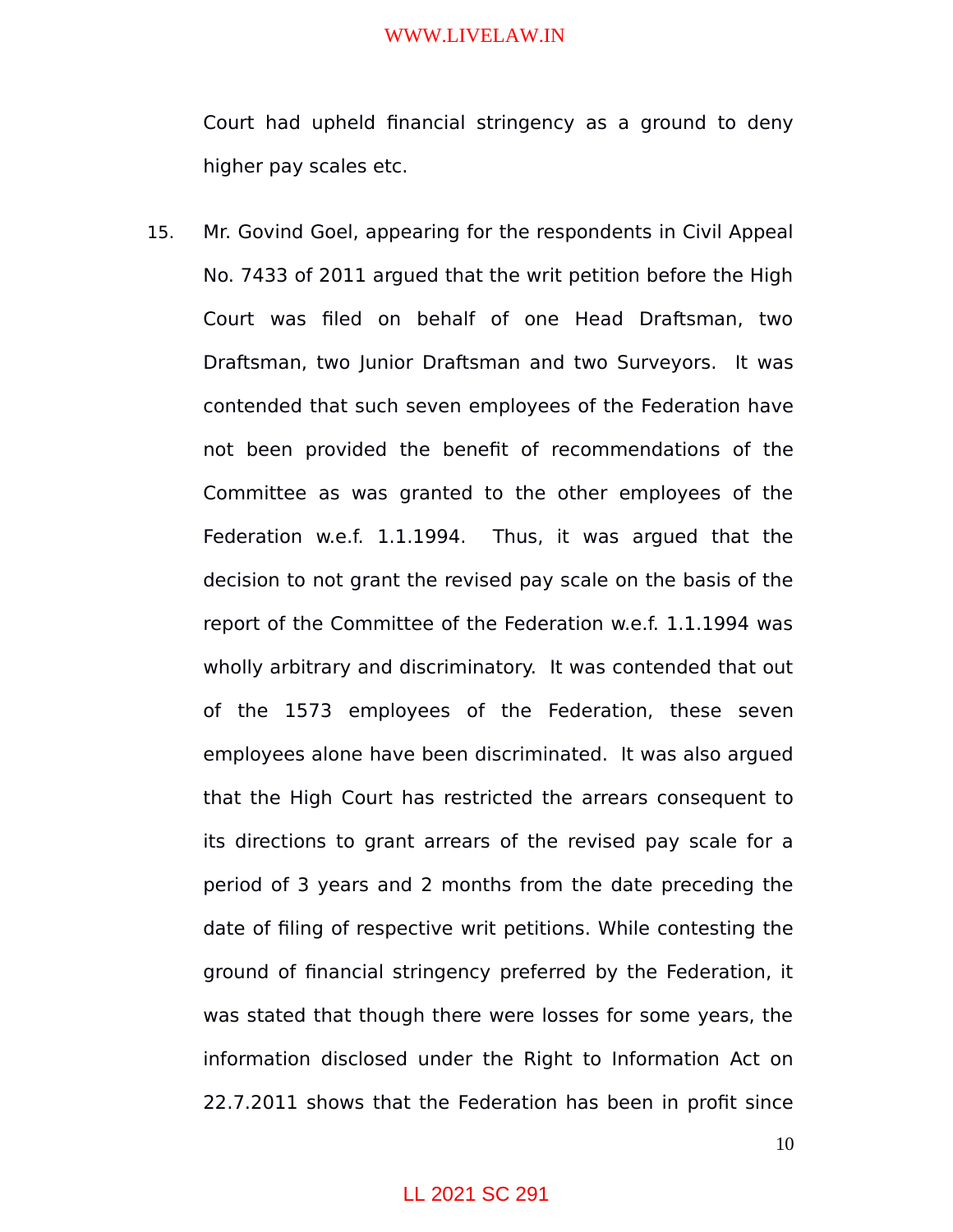1996-1997. Hence, such ground of financial stringency is not tenable.

- 16. Mr. Goel relied upon a Constitution Bench judgment of this Court reported as **Purshottam Lal**, referred to by the High Court as well, to contend that revision of pay scale recommended by the Pay Commission after acceptance by the Government could not be denied to a category of employees as it would be an act of discrimination.
- 17. Mr. Patwalia controverted the arguments raised by Mr. Goel and pointed out that the writ petitioners are the employees of the Federation who have no work of the post to which they were appointed. Instead of abolishing the post to which the writ petitioners were appointed, the Committee had nevertheless dealt with the grant of revised pay scales to them in the following manner:

| Sr. | Name of           | Unrevise | Alread        | Pay           | Remarks | Recommendation                                                                                                                                                                                                                       |
|-----|-------------------|----------|---------------|---------------|---------|--------------------------------------------------------------------------------------------------------------------------------------------------------------------------------------------------------------------------------------|
| No. | the               | d Pay    | y RPS         | scale         |         | of<br>the<br>S                                                                                                                                                                                                                       |
|     | Categorie         | scale    | w.r.f.        | now           |         | Committee<br>for                                                                                                                                                                                                                     |
|     | S                 | before   | 1.1.86        | revise        |         | improvement                                                                                                                                                                                                                          |
|     |                   | 1.1.86   |               | d by          |         | from 1.1.94                                                                                                                                                                                                                          |
|     |                   |          |               | Govt.         |         |                                                                                                                                                                                                                                      |
|     |                   |          |               | <b>XXX</b>    |         |                                                                                                                                                                                                                                      |
| 15  | Head<br>Draftsman | 700-1200 | 1640-<br>2925 | 2200-<br>3500 |         | There is only one<br>Head Draftsman,<br>whom<br>the<br>for<br>deptt.<br>has<br>no<br>work has been<br>put on alternate<br>Milk<br>job<br>in a<br>Union.<br>There is<br>also no likelihood<br>of new civil works<br>to be undertaken. |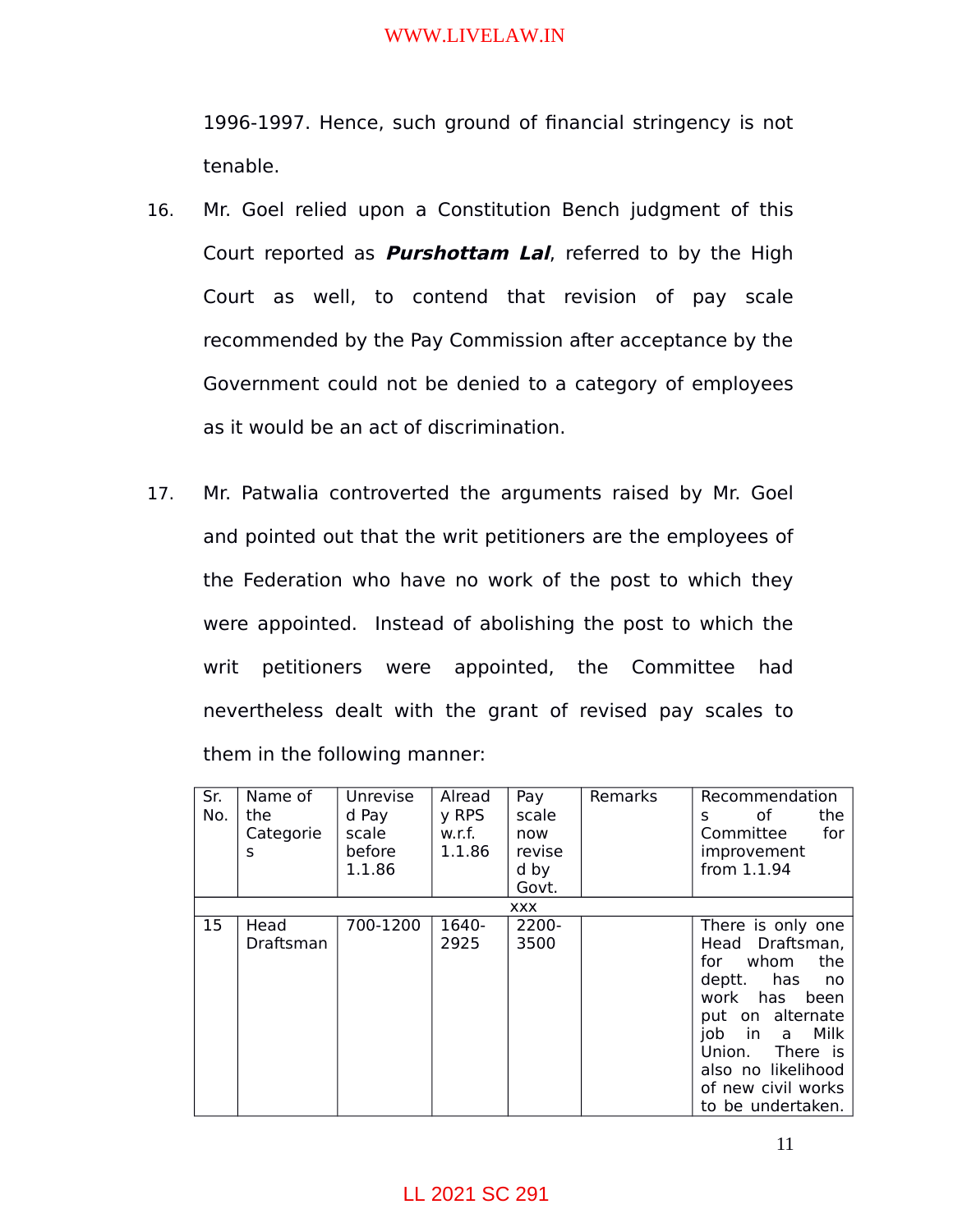|     |                |          |               |               |                                                                                                                                                                                   | So the pay scale<br>1800-3200<br>of<br>İS.<br>recommended for<br>this<br>No<br>post.<br>financial burden.                                                                                                                                                                                                                                                                                                                                                |
|-----|----------------|----------|---------------|---------------|-----------------------------------------------------------------------------------------------------------------------------------------------------------------------------------|----------------------------------------------------------------------------------------------------------------------------------------------------------------------------------------------------------------------------------------------------------------------------------------------------------------------------------------------------------------------------------------------------------------------------------------------------------|
| 16  | Draftsman      | 570-1080 | 1500-<br>2640 | 1800-<br>3200 | Jr.<br>Draftsman<br>shall<br>be<br>eligible for<br>promotion<br>as<br>draftsman<br>in the scale<br>of Rs.1800-<br>3200<br>after<br>a minimum<br>period of 12<br>years.            | There<br>3<br>are<br>draftsmen.<br>The<br>civil works<br>have<br>almost<br>been<br>completed<br>and<br>there<br>is<br>no<br>likelihood of new<br>civil works to be<br>undertaken.<br>Two<br>of<br>them<br>have<br>been<br>put<br>on<br>alternate jobs, as<br>they are surplus.<br>So the committee<br>feels<br>that<br>the<br>existing pay scale<br>of Rs.1500-2640<br>sufficient<br>for<br>is<br>them.<br>So<br>no<br>improvement<br>is<br>recommended. |
| 17. | <b>Tracers</b> | 400-600  | 950-<br>1800  | 1200-<br>2100 | To<br>be<br>designated<br>as<br>Jr.<br>draftsman<br>and<br>qualificatio<br>be<br>to<br>n<br>raised<br>to<br>matric with<br>two<br>years<br>IТI<br>certificate<br>of<br>draftsman. | There<br>4<br>are<br>None of<br>tracers.<br>them is deployed<br>on his job, but<br>have been put on<br>alternate<br>jobs,<br>which are clerical,<br>provide<br>this<br>to<br>work. There is no<br>likelihood of civil<br>work for them in<br>future.<br>So<br>no<br>is<br>improvement<br>recommended.                                                                                                                                                    |
| 18  | Surveyor       | 400-600  | 950-<br>1800  | 1200-<br>2100 |                                                                                                                                                                                   | <b>There</b><br>are<br>two<br>Surveyors,<br>who<br>have been put on<br>alternate jobs. So<br>improvement<br>no<br>recommended<br>is<br>for this category<br>too.                                                                                                                                                                                                                                                                                         |

# 18. It was thus argued that the Committee had taken a conscious decision not to grant pay scale as revised by the Government.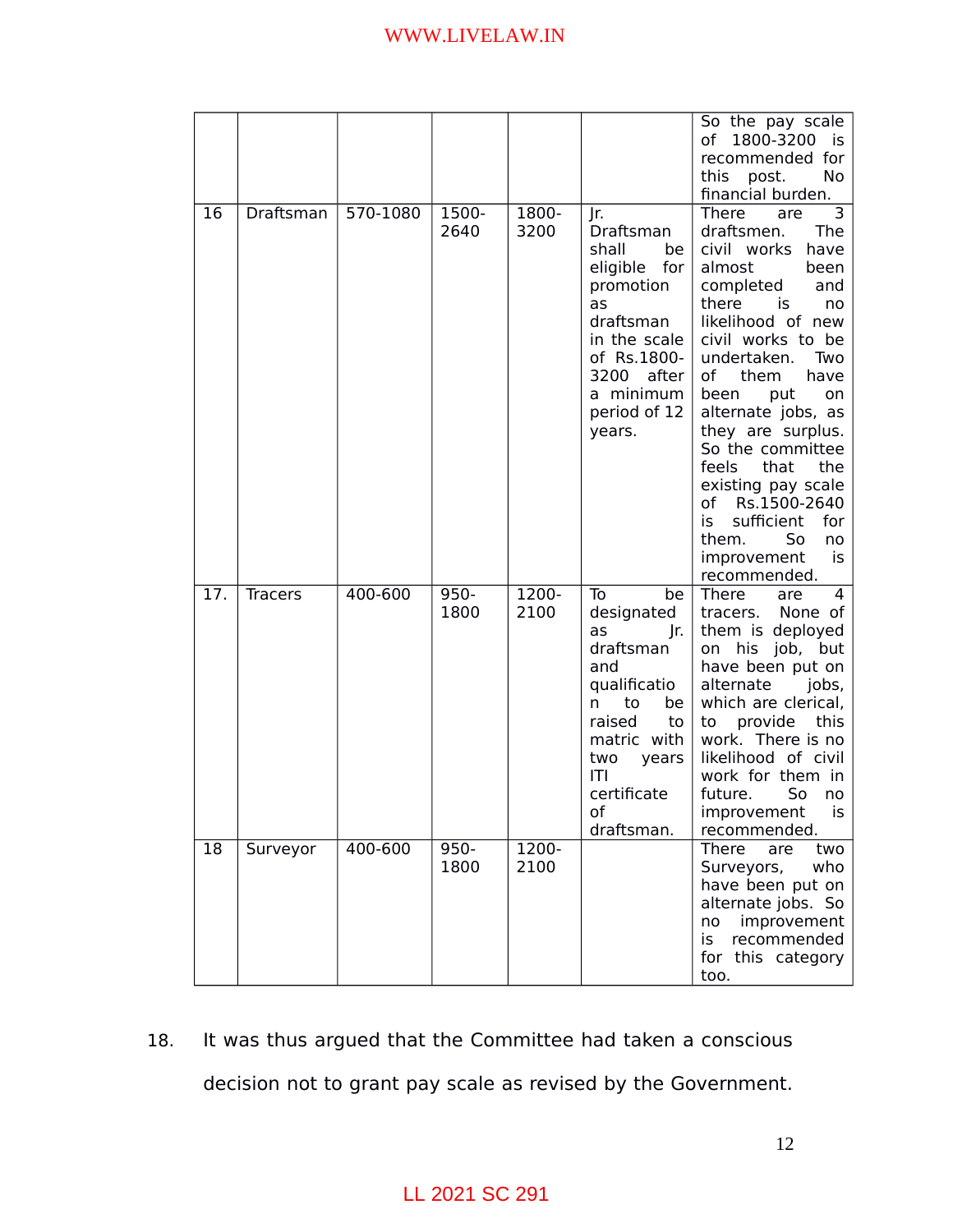Instead of granting enhanced pay scale at par with what was approved by the State Government, a higher pay than the recommendations of the Pay Commission was granted. The Federation thus exercised this option instead of abolishing the post. Therefore, the decision of the Committee does not warrant any interference in exercise of the power of judicial review.

- 19. We have heard learned counsel for the parties and find that the judgment and order of the High Court cannot be sustained. In our country, there are broadly three sets of employers such as employers in the organized sector like the Industrial workers; secondly, Public Sector Undertakings including Boards and Corporations and all other establishments, which meet the test of a State within the meaning of Article 12 of the Constitution; and thirdly, Central or State Government employees.
- 20. One of the early judgments of this Court is **Crown Aluminium Works** v. **Workmen [7](#page-12-0)** , wherein the question examined was as to whether in view of financial conditions, the wages of workmen can be reduced.This Court held that it would not be right to hold that there is a rigid and inexorable convention that the wage structure once fixed by Industrial Tribunals can never be changed to the prejudice of workmen.

13

<span id="page-12-0"></span><sup>7</sup> AIR 1958 SC 30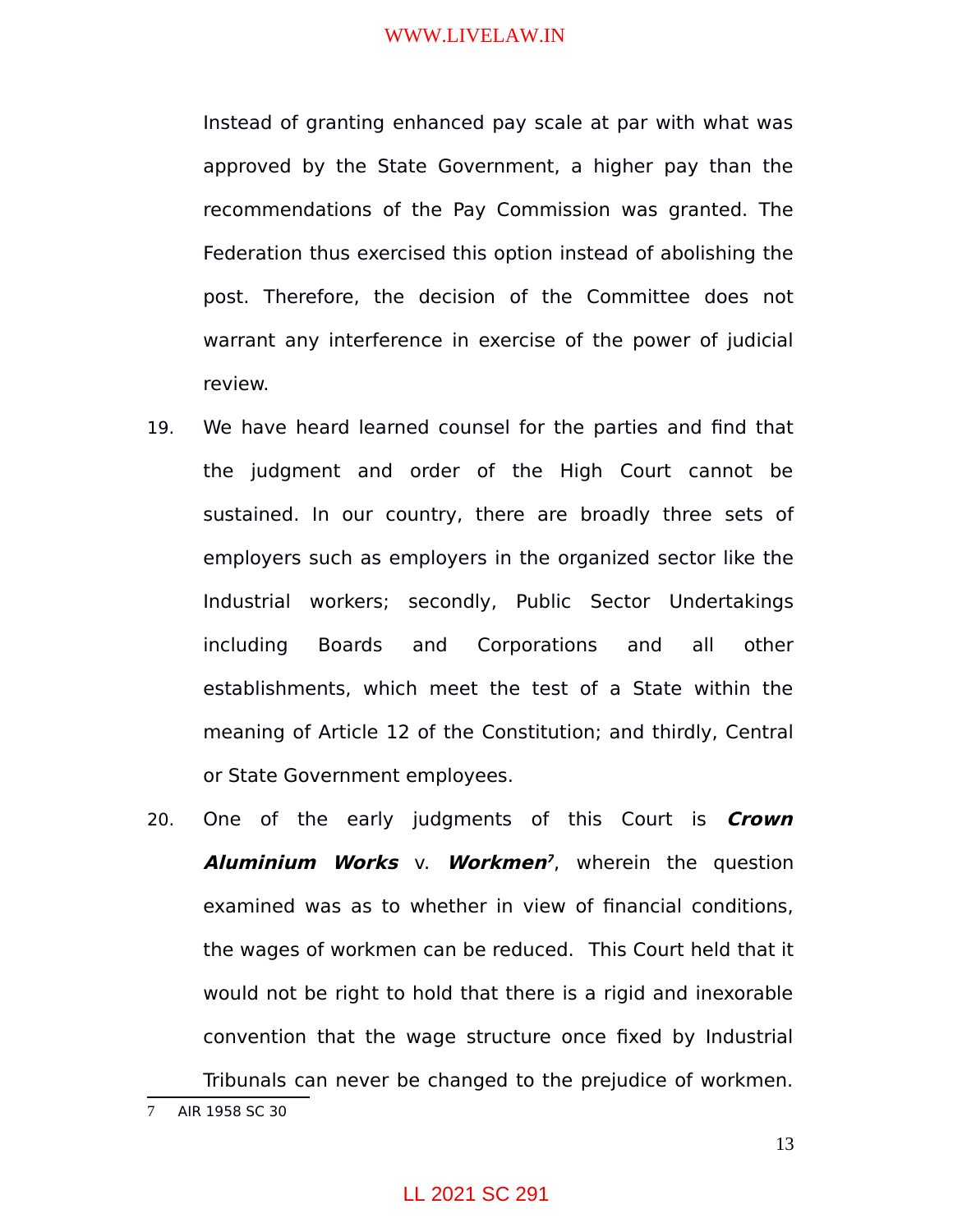This Court thus held as under:

"11. … In dealing with a claim for such revision, the Tribunal may have to consider, as in the present case whether the employer's financial difficulties could not be adequately met by retrenchment in personnel already effected by the employer and sanctioned by the Tribunal. The Tribunal may also enquire whether the financial difficulties facing the employer are likely to be of a short duration or are going to face the employer for a fairly long time. It is not necessary, and would indeed be very difficult, to state exhaustively all considerations which may be relevant in a given case. It would, however, be enough to observe that, after considering all the relevant facts, if the Tribunal is satisfied that a case for reduction in the wage structure has been established then it would be open to the Tribunal to accede to the request of the employer to make appropriate reduction in the wage structure, subject to such conditions as to time or otherwise that the tribunal may deem fit or expedient to impose. …"

21. In respect of Industrial workers, this Court, while dealing with wage structure in a judgment reported as **Standard Vacuum Refining Co. of India** v. **Workmen & Anr. [8](#page-13-0)** , held that it is usual to divide wages into three broad categories: the basic minimum wage which is the bare subsistence wage, above it is the fair wage, and beyond the fair wage is the living wage. The said three categories of wages are described as the poverty level, the subsistence level and the comfort or the decency level. This Court accepted the Report by the Commission of Enquiry on "Emoluments and Conditions of Service of Central Government Employees, 1957-1959"

<span id="page-13-0"></span><sup>8</sup> AIR 1961 SC 895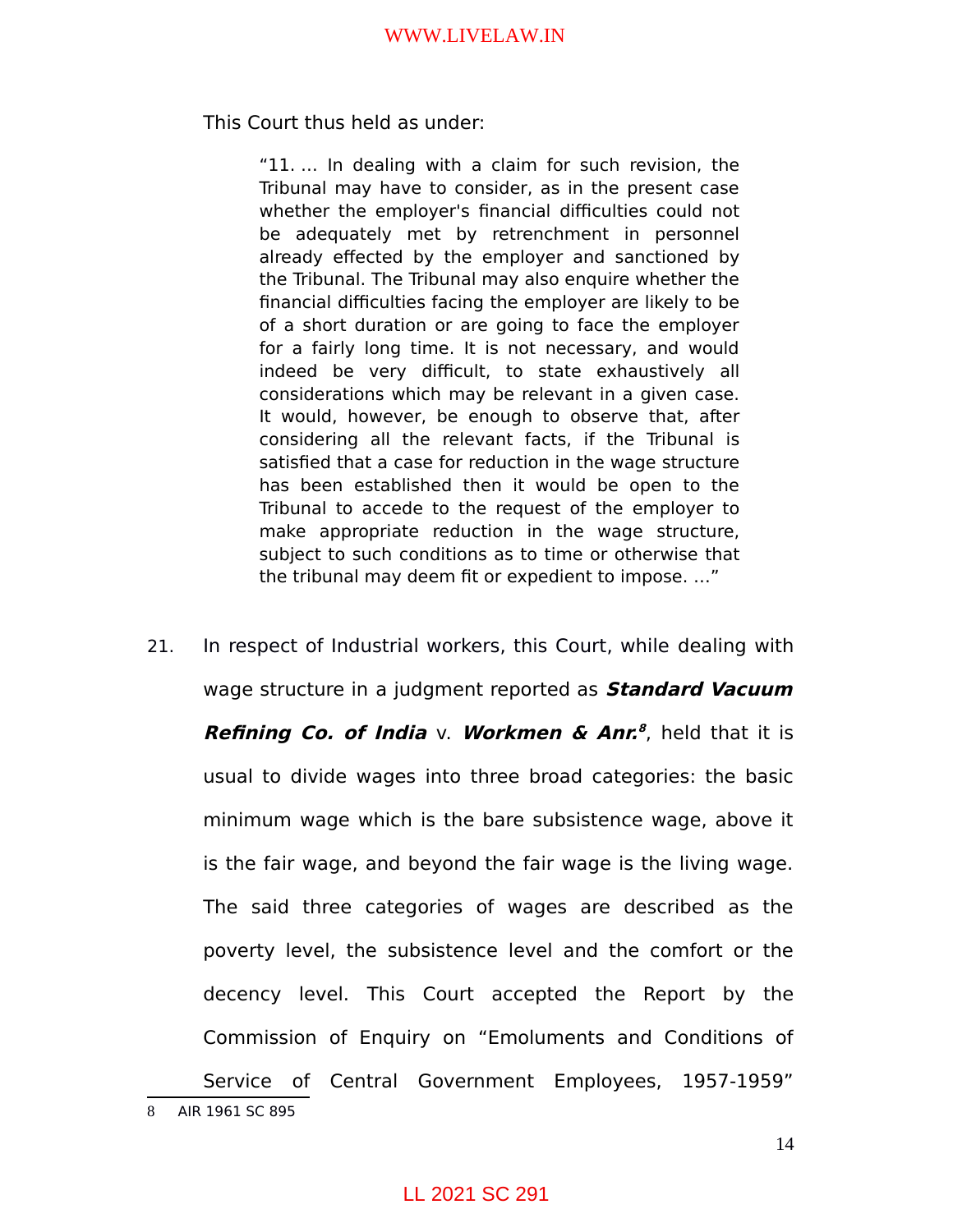wherein the five norms which should guide all wage fixing authorities including Minimum Wage Committees, Wage Boards, adjudicators, etc. were stated by the Court *inter alia* as under:

"9. It is well known that the problem of wage structure with which industrial adjudication is concerned in a modern democratic State involves on the ultimate analysis to some extent ethical and social considerations. ……. As the social conscience of the general community becomes more alive and active, as the welfare policy of the State takes a more dynamic form, as the national economy progresses from stage to stage, and as under the growing strength of the trade union movement collective bargaining enters the field, wage structure ceases to be a purely arithmetical problem. Considerations of the financial position of the employer and the state of national economy have their say, and the requirements of a workman living in a civilised and progressive society also come to be recognised.

19. ... With regard to the minimum wage fixation it was agreed that the minimum wage was need-based to ensure the minimum human needs of the industrial worker irrespective of any other considerations.

 $(i)$  In calculating the minimum wage, the standard working class family should be taken to consist of 3 consumption units for one earner; the earnings of women, children and adolescents should be disregarded.

(*ii*) Minimum food requirement should be calculated on the basis of a net intake of calories, as recommended by Dr Aykroyd for an average Indian adult of moderate activity.

(*iii*) Clothing requirements should be estimated at a per capita consumption of 18 yards per annum which would give for the average workers' family of four, a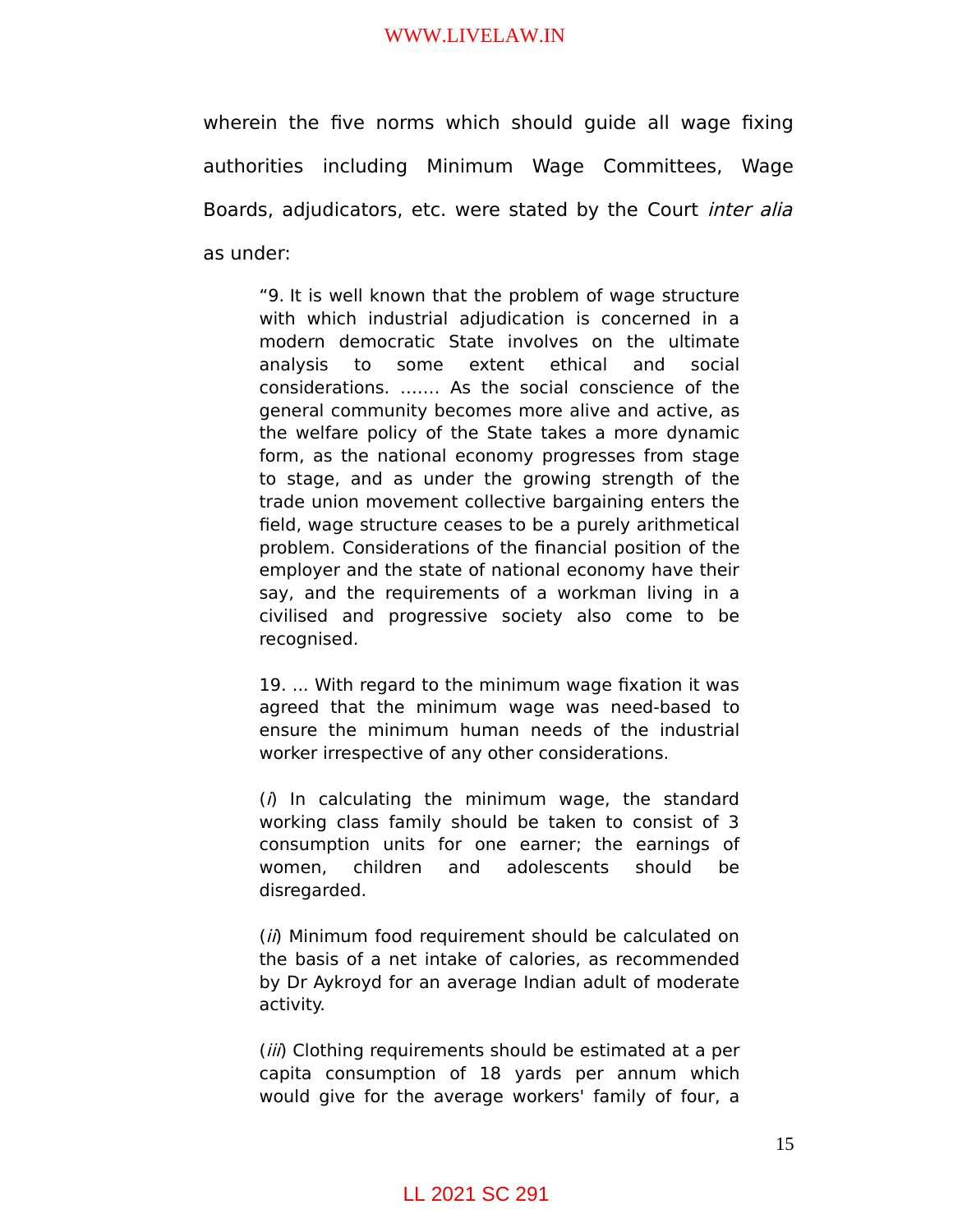total of 72 yards.

 $(iv)$  In respect of housing, the rent corresponding to the minimum area provided for under Government's Industrial Housing Scheme should be taken into consideration in fixing the minimum wage.

(v) Fuel, lighting and other 'miscellaneous' items of expenditure should constitute 20% of the total minimum wage."

### 22. This Court in **Hindustan Times Ltd., New Delhi** v.

**Workmen [9](#page-15-0)** held that numerous complex factors, some of which are economic and some spring from social philosophy give rise to conflicting considerations that have to be borne in mind and that such factors are not static in nature. The financial position of the employer, state of national economy, and the requirements of a workman living in a civilized and progressive society also are to be recognized. This Court held as under:

"5. The fixation of wage structure is among the most difficult tasks that industrial adjudication has to tackle. On the one hand not only the demands of social justice but also the claims of national economy require that attempts should be made to secure to workmen a fair share of the national income which they help to produce, on the other hand, care has to be taken that the attempt at a fair distribution does not tend to dry up the source of the national income itself On the one hand, better living conditions for workmen that can only be possible by giving them a "living wage" will tend to increase the nation's wealth and income on the other hand, unreasonable inroads on the profits of the

<span id="page-15-0"></span><sup>9</sup> (1963) 1 LLJ 120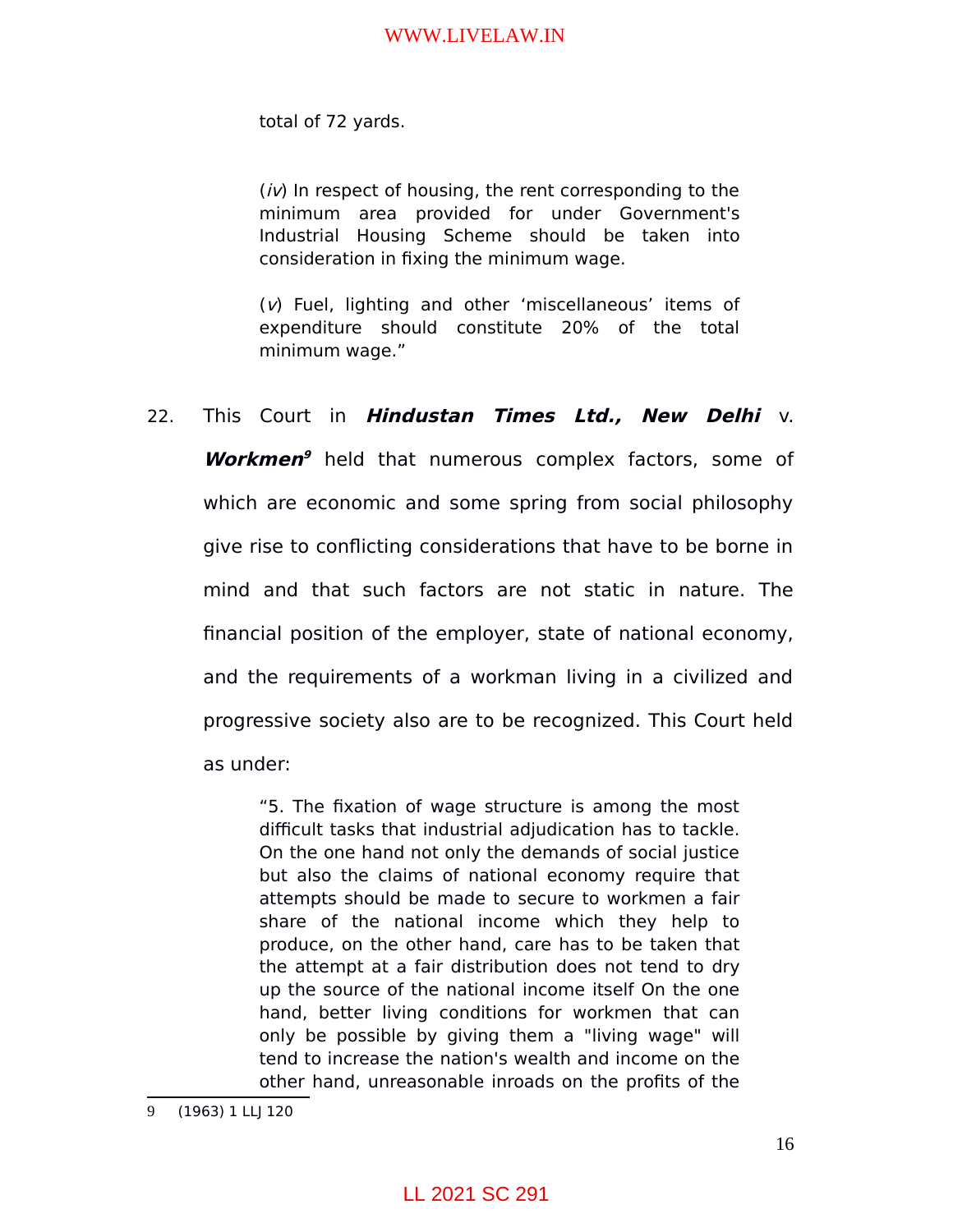capitalists might have a tendency to drive capital away from fruitful employment and even to affect prejudicially capital formation itself. The rise in prices that often results from the rise of the workmen's wages may in its turn affect other members of the community and may even affect prejudicially the living conditions of the workmen themselves. The effect of such a rise in price on the Country's international trade cannot also be always ignored. Thus numerous complex factors, some of which are economic and some spring from social philosophy give rise to conflicting considerations that have to be borne in mind. Nor does the process of valuation of the numerous factors remain static. ……

6. In trying to keep true to the two points of social philosophy and economic necessities which vie for consideration, industrial adjudication has set for itself certain standards in the matter of wage fixation. At the bottom of the ladder, there is the minimum basic wage which the employer of any industrial labour must pay in order to be allowed to continue an industry. Above this is the fair wage, which may roughly be said to approximate to the need based minimum, in the sense of a wage which is "adequate to cover the normal needs of the average employee regarded as a human being in a civilised society." Above the fair wage is the "living wage" a wage "which will maintain the workman in the highest state of industrial efficiency, which will enable him to provide his family with all the material things which are needed for their health and physical well-being, enough to enable him to qualify to discharge his duties as a citizen." (Cited with approval by Mr. Justice Gajendragadkar in Standard Vacuum Company's Case (1) from "The living Wage" by Philip Snowden)."

### 23. In **Workmen** v. **Reptakos Brett. & Co. Ltd. [10](#page-16-0)** , this Court

held that a worker's wage has the force of collective bargaining under the labour laws. Each category of the wage

<span id="page-16-0"></span><sup>10</sup> (1992) 1 SCC 290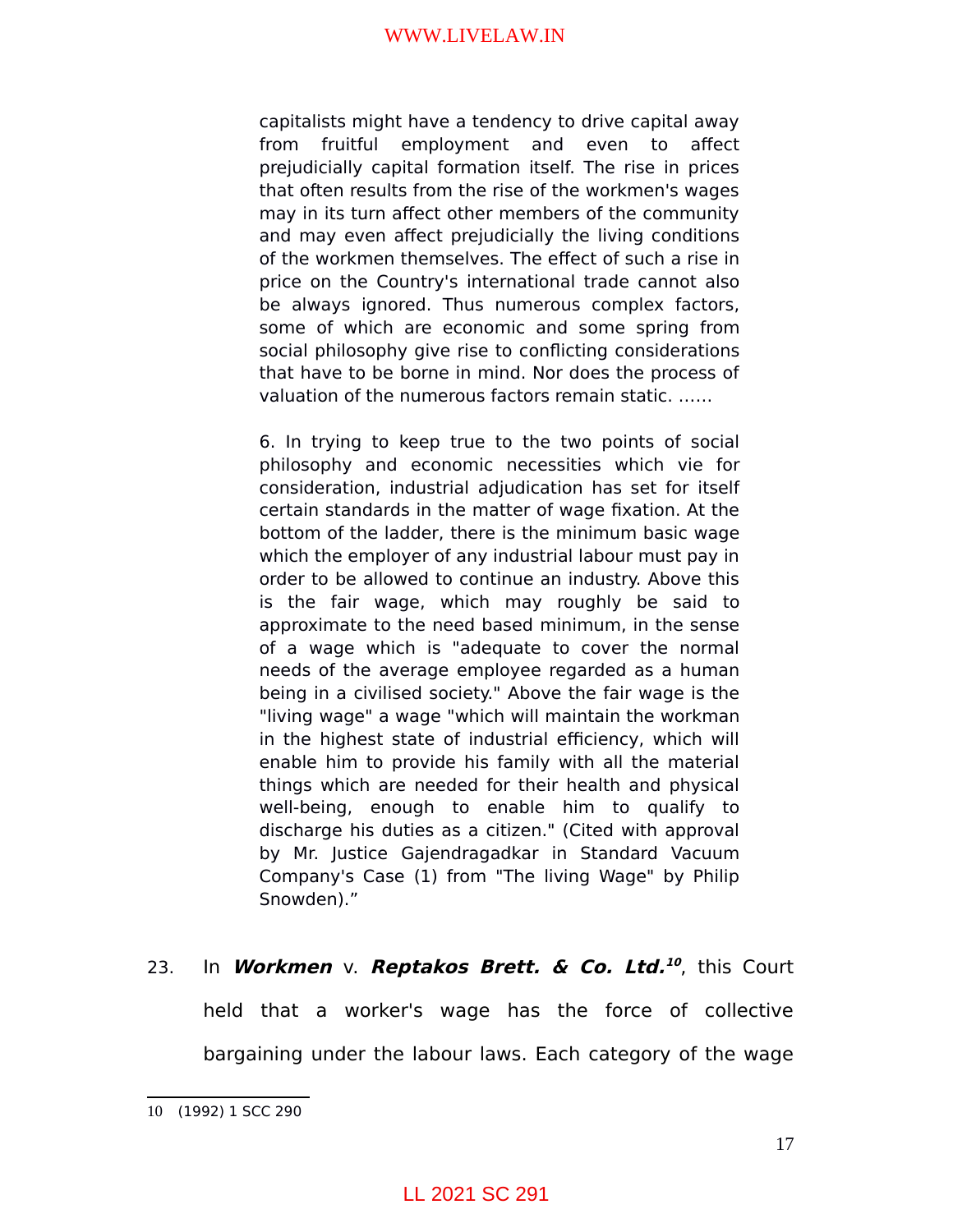structure has to be tested at the anvil of social justice which is

the live-fibre of our society today. The Court held as under:

"12. The concept of 'minimum wage' is no longer the same as it was in 1936. Even 1957 is way behind. A worker's wage is no longer a contract between an employer and an employee. It has the force of collective bargaining under the labour laws. Each category of the wage structure has to be tested at the anvil of social justice which is the live-fibre of our society today. Keeping in view the socio-economic aspect of the wage structure, we are of the view that it is necessary to add the following additional component as a guide for fixing the minimum wage in the industry:

"(vi) children's education, medical requirement minimum recreation including festivals/ceremonies and provision for old age marriages etc. should further constitute 25 per cent of the total minimum wage."

13. The wage structure which approximately answers the above six components is nothing more than a minimum wage at subsistence level. The employees are entitled to the minimum wage at all times and under all circumstances. An employer who cannot pay the minimum wage has no right to engage labour and no justification to run the industry".

24. Now, in respect of the establishments which meet the parameters of being a State within the meaning of Article 12, this Court considered the question of financial stringency in **A.K. Bindal**. This Court in the said case was examining the claim of revision of pay of the employees of a public sector enterprise. The employers placed reliance upon the Office Memoranda of the Government of India that the Government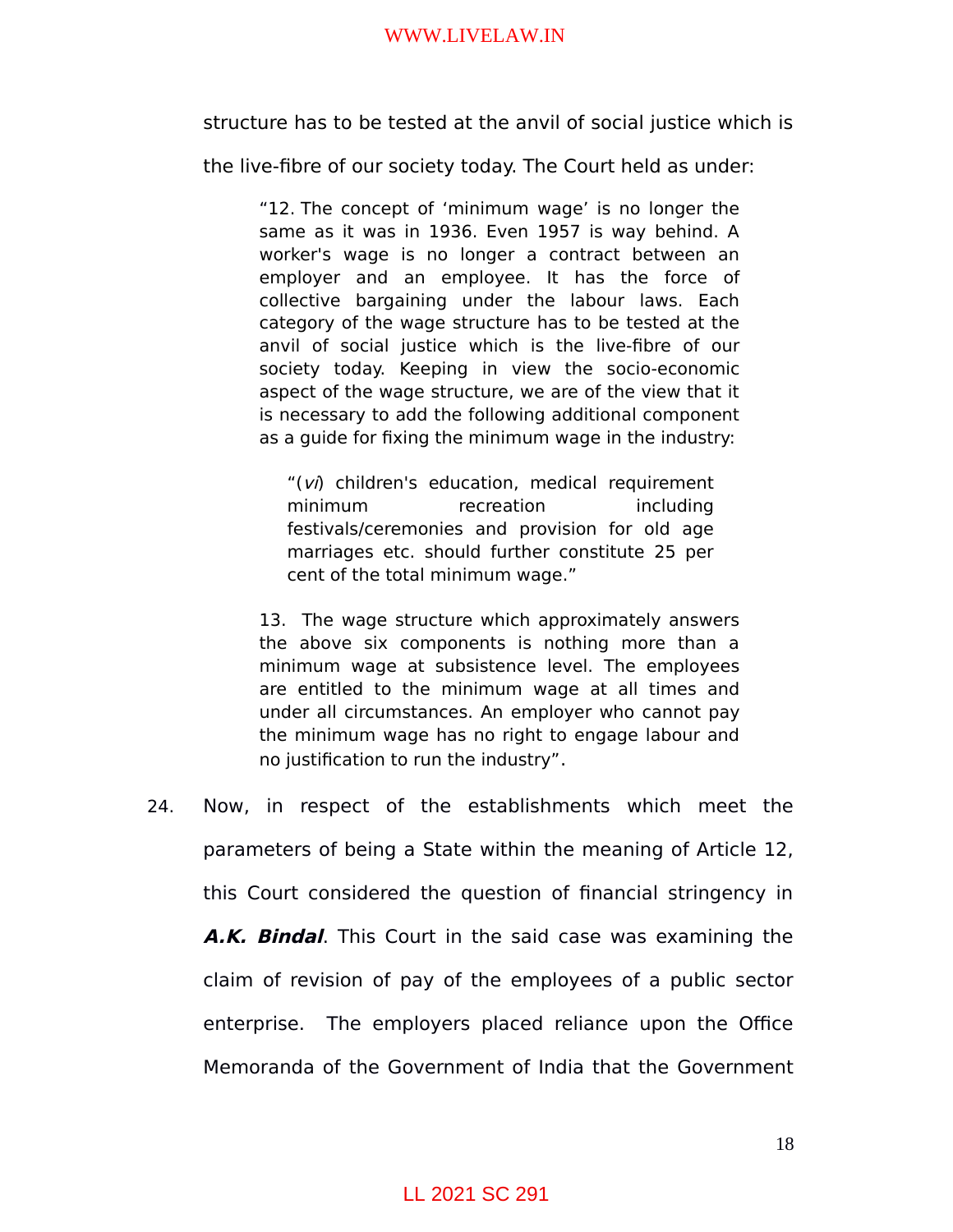would not provide any budgetary support for wage increase and the undertakings themselves would have to generate the resources to meet the additional expenditure which would be incurred on account of increase in the wages. It was thus held by this Court that the non-revision of pay scale would not amount to violation of fundamental rights guaranteed under Article 21 as it would be stretching too far and cannot be countenanced. It was held that even under industrial law, workmen should get a minimum wage or a fair wage but not that the wages must be revised and enhanced periodically. The Court held as under:

"17. …Being employees of the companies, it is the responsibility of the companies to pay them salary and if the company is sustaining losses continuously over a period and does not have the financial capacity to revise or enhance the pay scale, the petitioners cannot claim any legal right to ask for a direction to the Central Government to meet the additional expenditure which may be incurred on account of revision of pay scales. It appears that prior to issuance of the office memorandum dated 12-4-1993 the Government had been providing the necessary funds for the management of public sector enterprises which had been incurring losses. After the change in economic policy introduced in the early nineties, the Government took a decision that the public sector undertakings will have to generate their own resources to meet the additional expenditure incurred on account of increase in wages and that the Government will not provide any funds for the same. Such of the public sector enterprises (government companies) which had become sick and had been referred to BIFR, were obviously running on huge losses and did not have their own resources to meet the financial liability which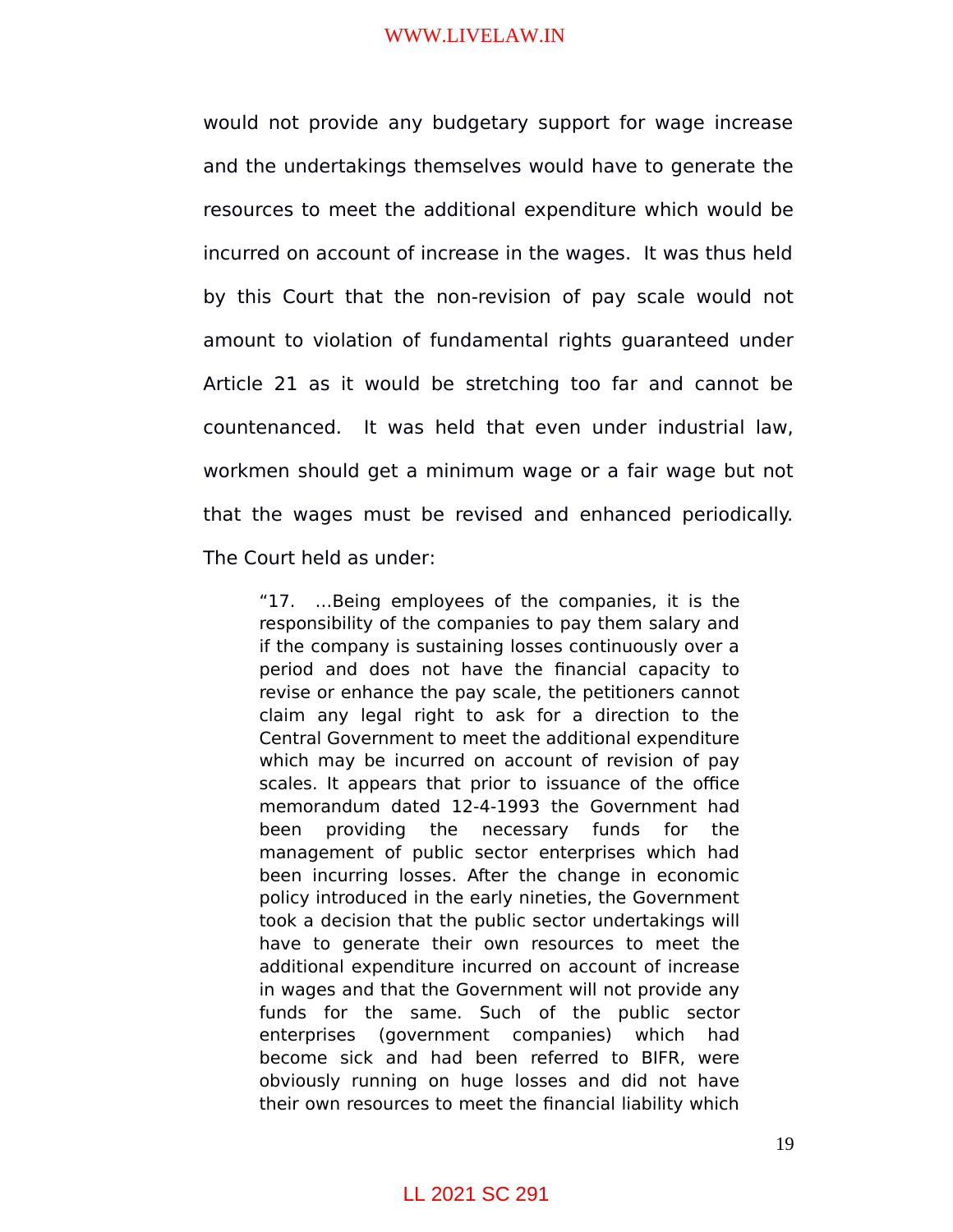would have been incurred by revision of pay scales. By the office memorandum dated 19-7-1995 the Government merely reiterated its earlier stand and issued a caution that till a decision was taken to revive the undertakings, no revision in pay scale should be allowed. We, therefore, do not find any infirmity, legal or constitutional in the two office memorandums which have been challenged in the writ petitions.

18. …But to hold that mere non-revision of pay scale would also amount to a violation of the fundamental right guaranteed under Article 21 would be stretching it too far and cannot be countenanced. Even under the industrial law, the view is that the workmen should get a minimum wage or a fair wage but not that their wages must be revised and enhanced periodically. It is true that on account of inflation there has been a general price rise but by that fact alone it is not possible to draw an inference that the salary currently being paid to them is wholly inadequate to lead a life with human dignity. What should be the salary structure to lead a "life with human dignity" is a difficult exercise and cannot be measured in absolute terms…."

25. This Court also considered two earlier judgments<sup>[11](#page-19-0)</sup> that the financial capacity of the employer cannot be held to be a germane consideration for determination of the wage structure of the employees, therefore, it must be confined to the facts of the aforesaid case. It was held that economic viability or the financial capacity of the employer is an important factor which cannot be ignored while fixing the wage structure, otherwise the unit itself may not be able to

<span id="page-19-0"></span><sup>11</sup> South Malabar Gramin Bank v. Coordination Committee of South Malabar Gramin Bank Employees' Union., (2001) 4 SCC 101 and Associate Bank Officers' Association v. State Bank of India & Ors., (1998) 1 SCC 428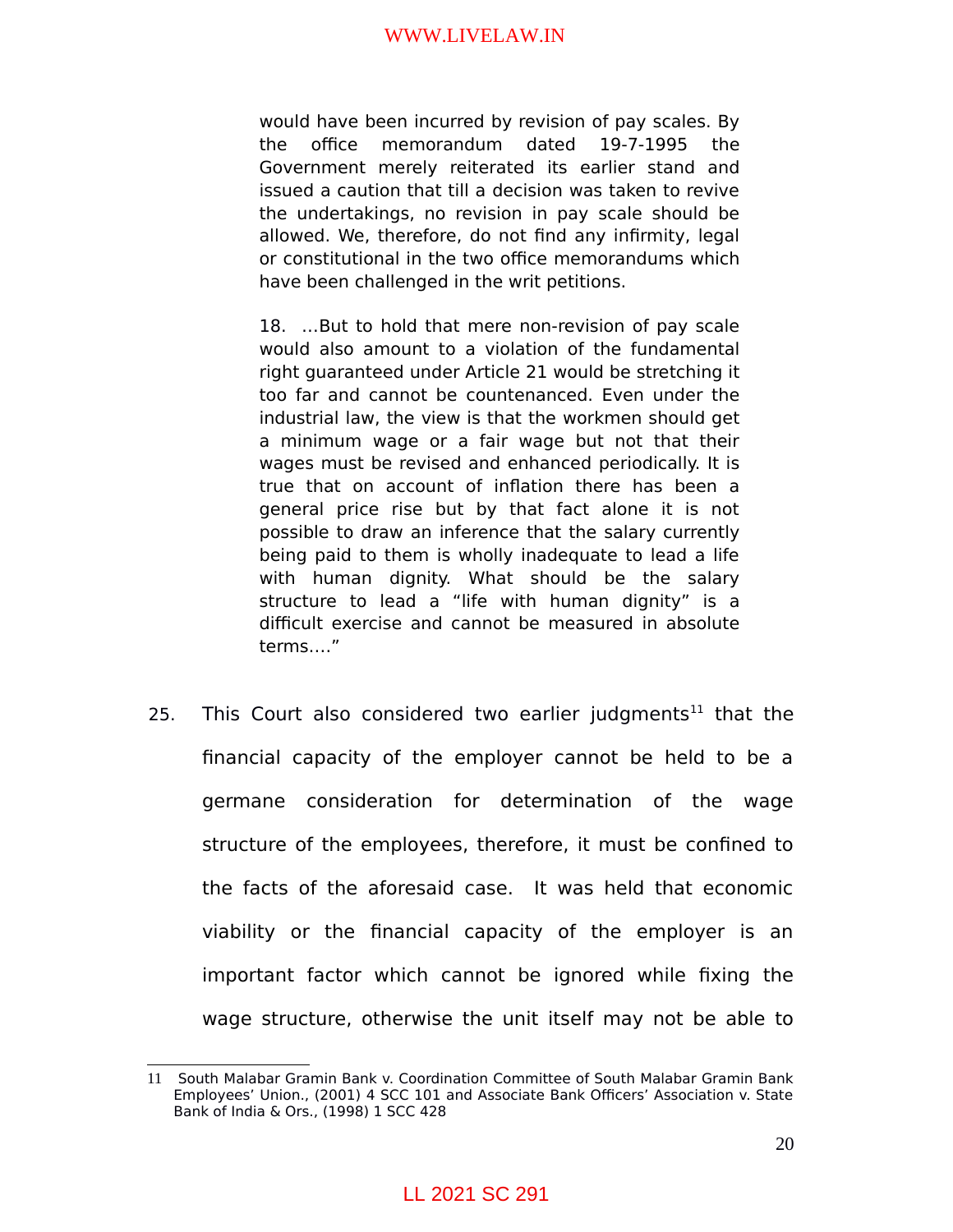function and may have to close down which will inevitably have disastrous consequences for the employees themselves.

26. In **South Malabar Gramin Bank**, one of the contentions raised was whether financial viability could be the sole criterion in deciding the wage structure of the Regional Rural Bank (RRB) employees. The Tribunal constituted to consider the wage structure *inter alia* held that The Regional Rural Banks Act places special emphasis on the development of rural economy by providing credit and other facilities to productive activities in the rural areas, particularly to small and marginal farmers, agricultural labourers, artisans and small entrepreneurs. The objects and reasons of the Act provide a highway for the social welfare and common good of the rural poor living in the priority sector. The RRBs have brought about socio-economic revolution in the hitherto unbanked underdeveloped priority sector by ameliorating the poverty conditions of the underprivileged, SCs/STs and other weaker sections of the society. That was the paramount objective of the Act. The Court held that the RRBs are in fulfilment of the hopes and aspirations aroused in the Preamble and the directive principles of the Constitution, and the performance of such institutions in furtherance of those principles shall not be judged from the curved angle of

21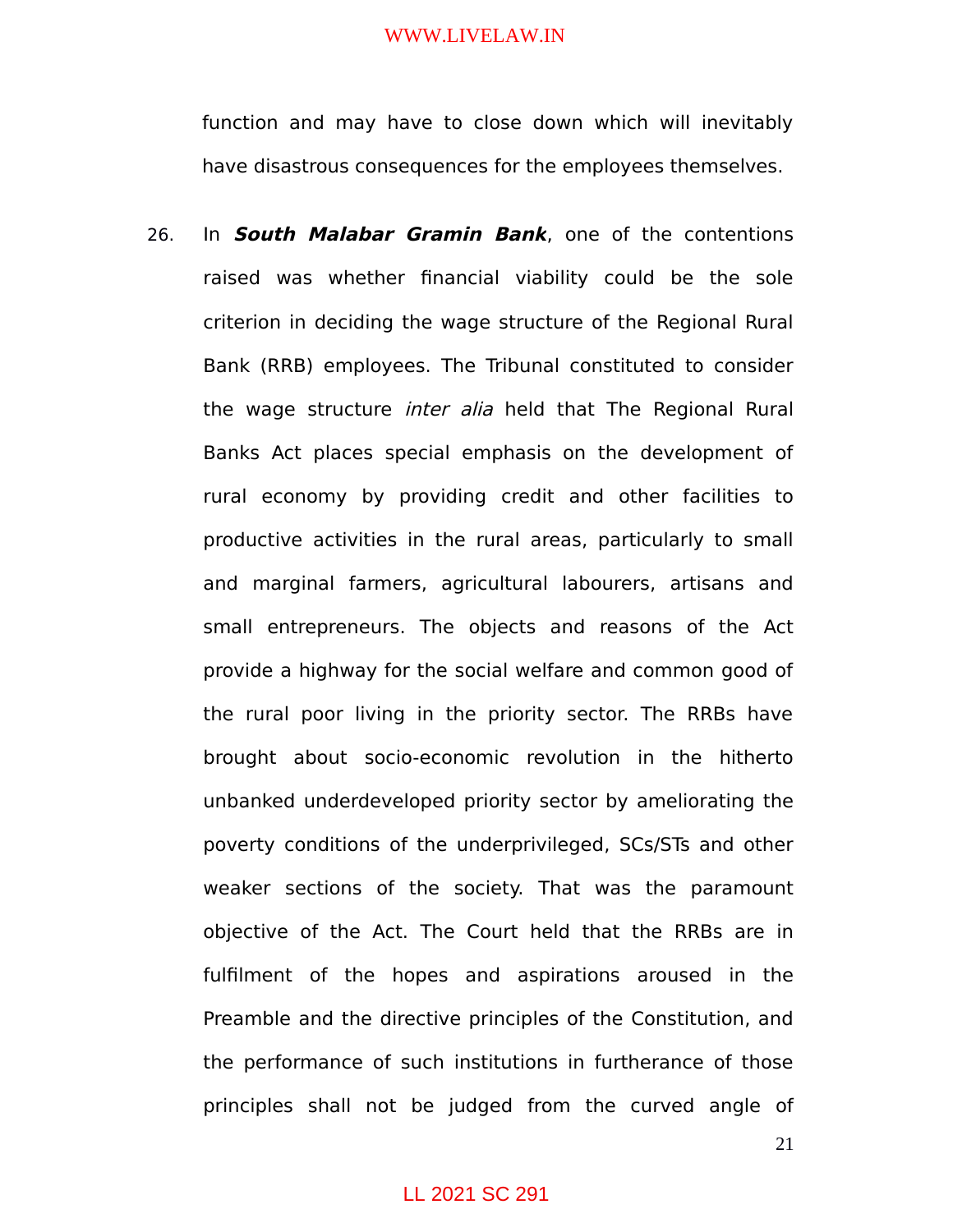viability or from the point of view of a private money lender or businessman or from mere profit and loss statements. This Court held as under:

"12. …This conclusion of the Tribunal has become final, the award in question not having been assailed and on the other hand having been implemented. In the aforesaid premises, it is a futile attempt on the part of the employer as well as the Union of India to reagitate the dispute, which has already been resolved and has been given effect to. In our considered opinion, therefore, the aforesaid contention on behalf of the appellant cannot be sustained and it would no longer be open, either for the Bank or the Union of India to raise a contention that in determining the wage structure of the employees of the RRBs, the financial condition would be a relevant factor."

27. In a judgment reported as **Officers & Supervisors of I.D.P.L.** v. **Chairman & M.D., I.D.P.L. & Ors. [12](#page-21-0)** , this Court held that the employees cannot legitimately claim that their pay-scales should necessarily be revised and enhanced when the organization in which they are working are making continuous losses and are deeply in the red. It was held as under:

> "11. In our view, the economic capability of the employer also plays a crucial part in it, as also its capacity to expand business or earn more profits. The contention of Mr. Sanghi, if accepted, that granting higher remuneration and emoluments and revision of pay to workers in other governmental undertakings and, therefore, the petitioners are also entitled for the grant of pay revision may, in our opinion, only lead to undesirable results. Enough material was placed on

<span id="page-21-0"></span><sup>12</sup> (2003) 6 SCC 490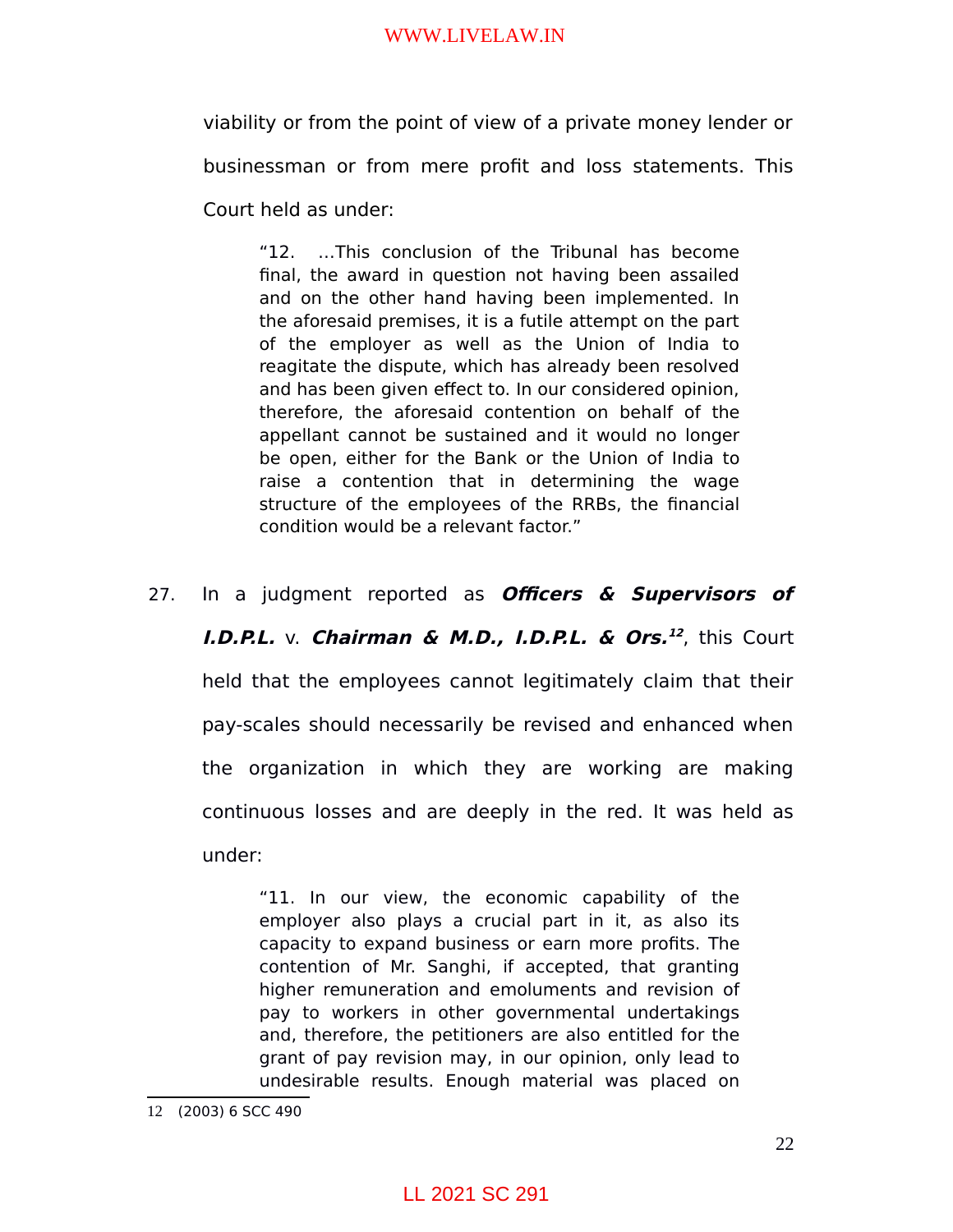record before us by the respondents which clearly show that the first respondent had been suffering heave losses for the last many years. In such a situation the petitioners, in our opinion, cannot legitimately claim that their pay-scales should necessarily be revised and enhanced even though the organisation in which they are working are making continuous losses and are deeply in the red. As could be seen from the counter affidavit, the first respondent company which is engaged in the manufacture of medicines became sick industrial company for various reasons and was declared as such by the BIFR and the revival package which was formulated and later approved by the BIFR for implementation could not also be given effect to and that the modifications recommended by the Government of India to the BIFR in the existing revival package was ordered to be examined by an operating agency and, in fact, IDBI was appointed as an operating agency under Section 17(3) of SICA. It is also not in dispute that the production activities had to be stopped in the major two units of the company at Rishikesh and Hyderabad w.e.f. October, 1996 and the losses and liabilities are increasing every month and that the payment of three instalments of interim relief could not also be made due to the threat of industrial unrest and the wage revision in respect of other employees is also due w.e.f. 1992 which has also not been sanctioned by the Government of India."

28. This Court in a judgment reported as **S.C. Chandra & Ors.** v.

**State of Jharkhand & Ors.**<sup>[13](#page-22-0)</sup> was examining the question of equal pay for equal work where the claim of the appellants was to release and pay Dearness Allowance. Hon'ble Mr. Justice Markandey Katju in a separate but concurring judgment held that the "Fixation of pay scale is a delicate mechanism which requires various considerations including financial

<span id="page-22-0"></span><sup>13</sup> (2007) 8 SCC 279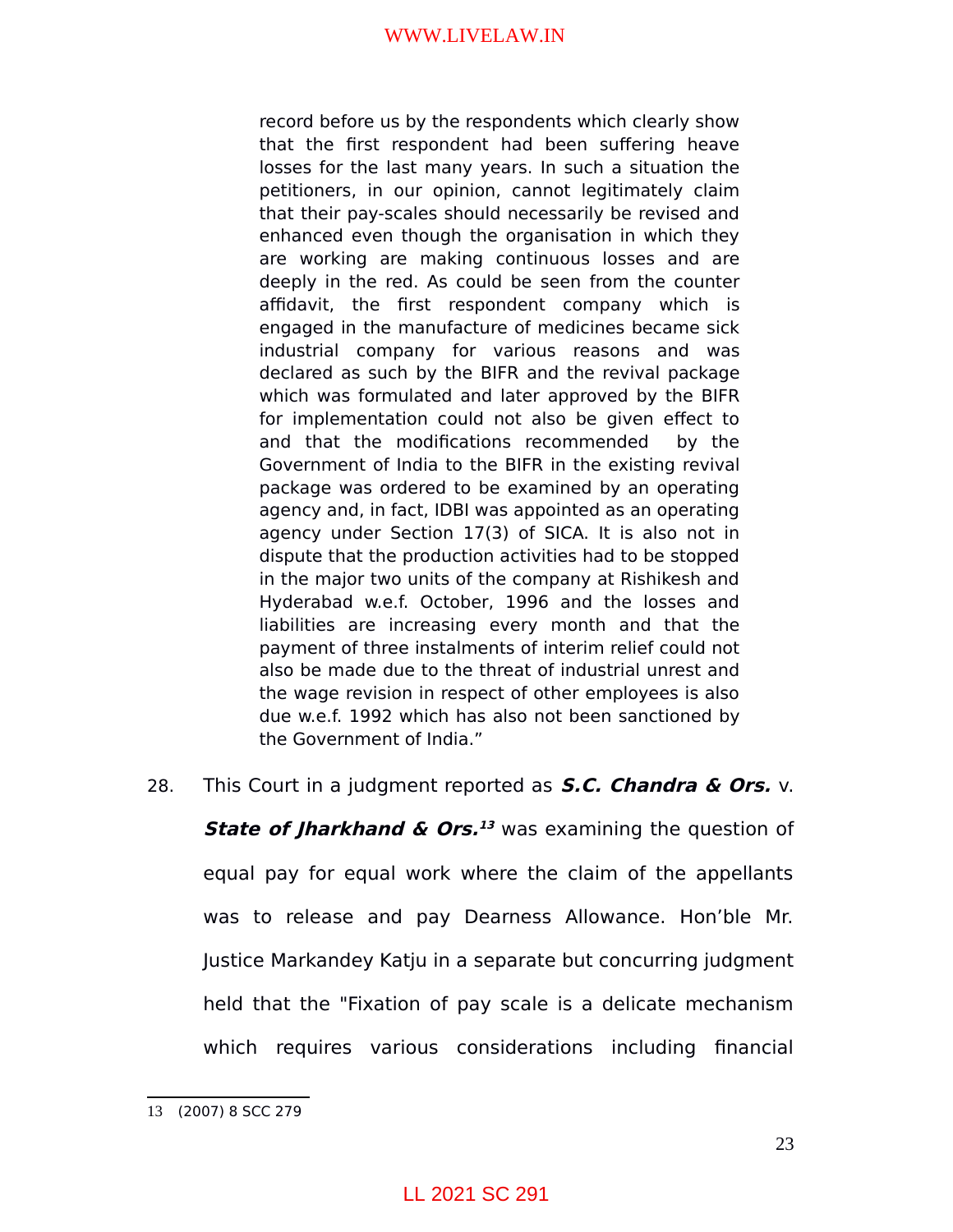capacity, responsibility, educational qualification, mode of appointment, etc. …."

- 29. In **Mineral Exploration Corporation Ltd.** v. **Arvind Kumar Dixit & Anr.**<sup>[14](#page-23-0)</sup>, this Court was dealing with an appeal against an order of the High Court, which did not interfere with the award of Industrial Tribunal who had extended the actual financial benefits to the respondents by holding that they cannot be denied benefit of 'Wage Revision' by notional fixation and re-computation of their retiral dues (severance package). This Court referred to **A.K.Bindal** and **Officers & Supervisors of** *I.D.P.L.* to accept the argument of the appellant that if the wage revision office order is interpreted to include all the employees who were superannuated/ voluntarily retired between 1.4.1997 to 1.4.2003, it would frustrate the measures taken, including the Voluntary Retirement Scheme, to improve the condition of Public Sector Undertaking. The Court thus upheld the cutoff date in view of the financial constraints faced by the appellant.
- <span id="page-23-0"></span>30. In the third category of cases, in respect of Central or State Government, the factor of financial constraints has been found to be relevant when the liberalized benefits were granted from a particular date. In **Amar Nath Goyal**, the question examined was whether limiting of benefits only to the 14 (2015) 2 SCC 535

24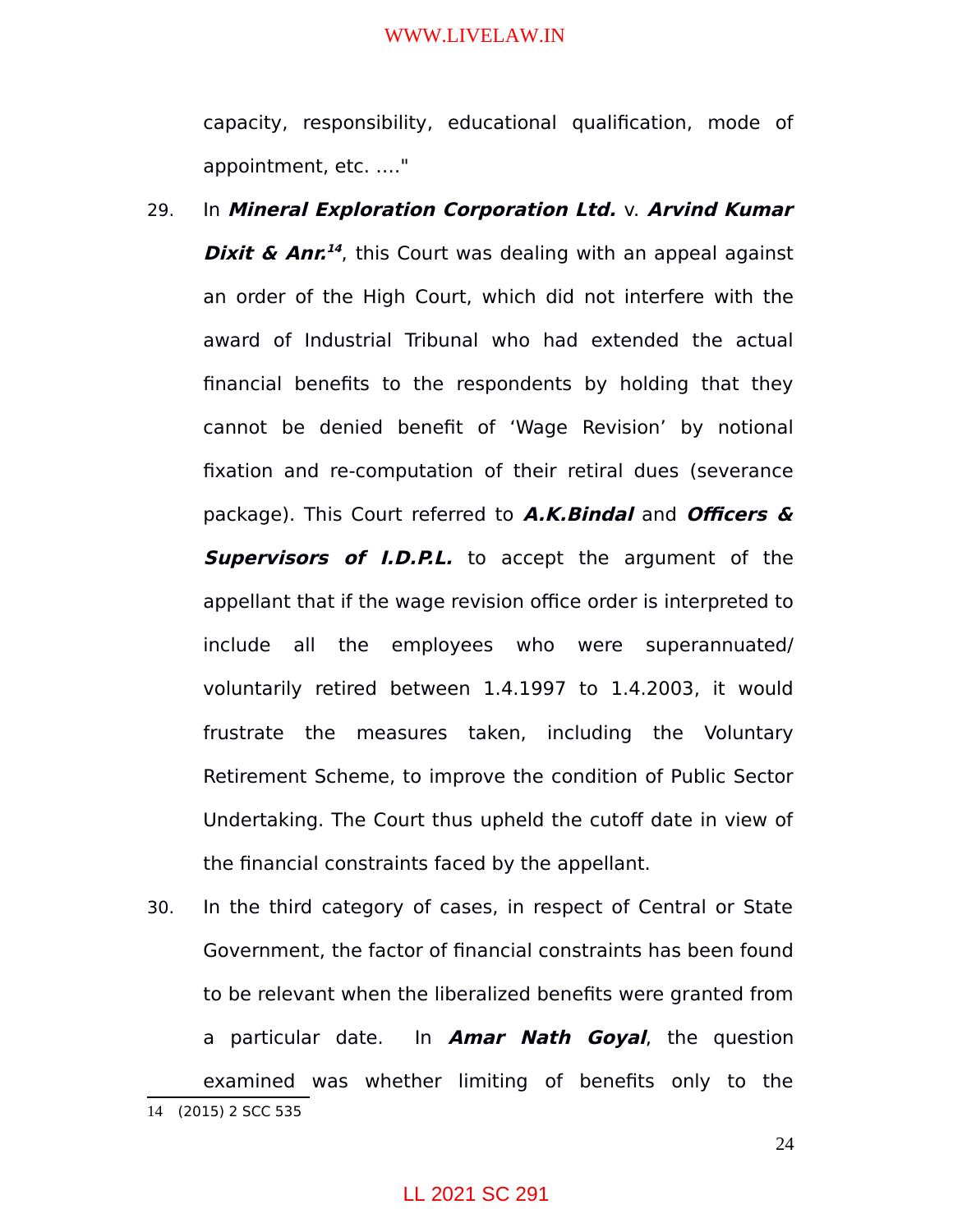employees who retired or died on or after 1.4.1995 after calculating the financial implications was irrational or arbitrary, the Court held as under:

"26. It is difficult to accede to the argument on behalf of the employees that a decision of the Central Government/State Governments to limit the benefits only to employees, who retire or die on or after 1-4- 1995, after calculating the financial implications thereon, was either irrational or arbitrary. Financial and economic implications are very relevant and germane for any policy decision touching the administration of the Government, at the Centre or at the State level."

## 31. In **State of Haryana** v. **Shri Des Raj Sangar & Anr. [15](#page-24-0)** , the

post of the Panchayati Raj Election Officer was abolished in view of the extreme financial stringency. This Court held as under:

"8. …… It was also stated in another affidavit filed on behalf of the appellant State that the post of Panchayati Raj Election Officer and the seven posts of field Deputy Directors were abolished as an economy measure to meet financial stringency. We see no cogent ground to question the averments made in the above affidavits. The averments show that the decision to abolish the post of Panchayati Raj Election Officer was taken because of administrative reasons. The question as to whether greater economy could have been brought about by adopting some other course is not for the court to go into for the court cannot sit as a court of appeal in such matters. It may be that some of the functions which were being previously performed by the respondent are now being performed by Deputy Directors whose posts have not been abolished, this fact would not show that the decision to abolish the post held by the respondent was not taken in good

<span id="page-24-0"></span><sup>15</sup> (1976) 2 SCC 844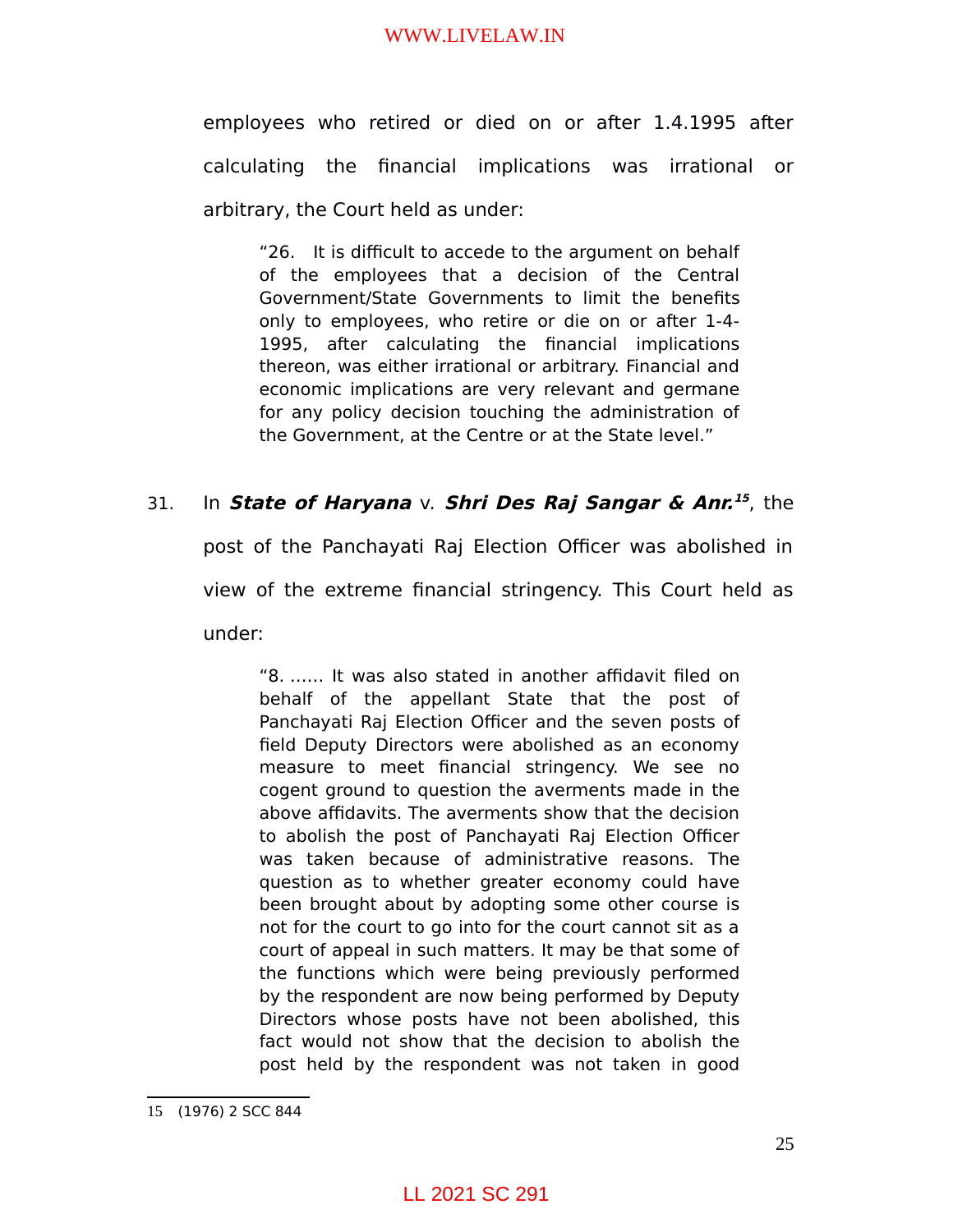faith. After the posts of Deputy Directors had been created and had been in existence along with the post of Panchayati Raj Election Officer for a number of months, the Government, it would appear, decided to abolish some of the posts to meet the financial stringency. In taking the decision as to which post to abolish and which not to abolish, the Government, it seems, took into account the relative usefulness of each post and decided to abolish the seven posts of field Deputy Directors and the one post of Panchayati Raj Election Officer. This was a matter well within the administrative discretion of the Government and as the decision in this respect appears to have been taken in good faith, the same cannot be quashed by the court. The fact that the post to be abolished is held by a person who is confirmed in that post and the post which is not abolished is held by a person who is not permanent would not affect the legality of the decision to abolish the former post as long as the decision to abolish the post is taken in good faith. We would, therefore, hold that the High Court was in error in quashing the order of the Government whereby the post of Panchayati Raj Election Officer had been abolished."

32. The Central or State Government is empowered to levy taxes to meet out the expenses of the state. It is always a conscious decision of the government as to how much taxes have to be levied so as to not cause excessive burden on the citizens. But the Boards and Corporations have to depend on either their own resources or seek grant from the Central/ State Government, as the case may be, for their expenditures. Therefore, the grant of benefits of higher pay scale to the Central/State Government employees stand on different footing than grant of pay scale by an instrumentality of the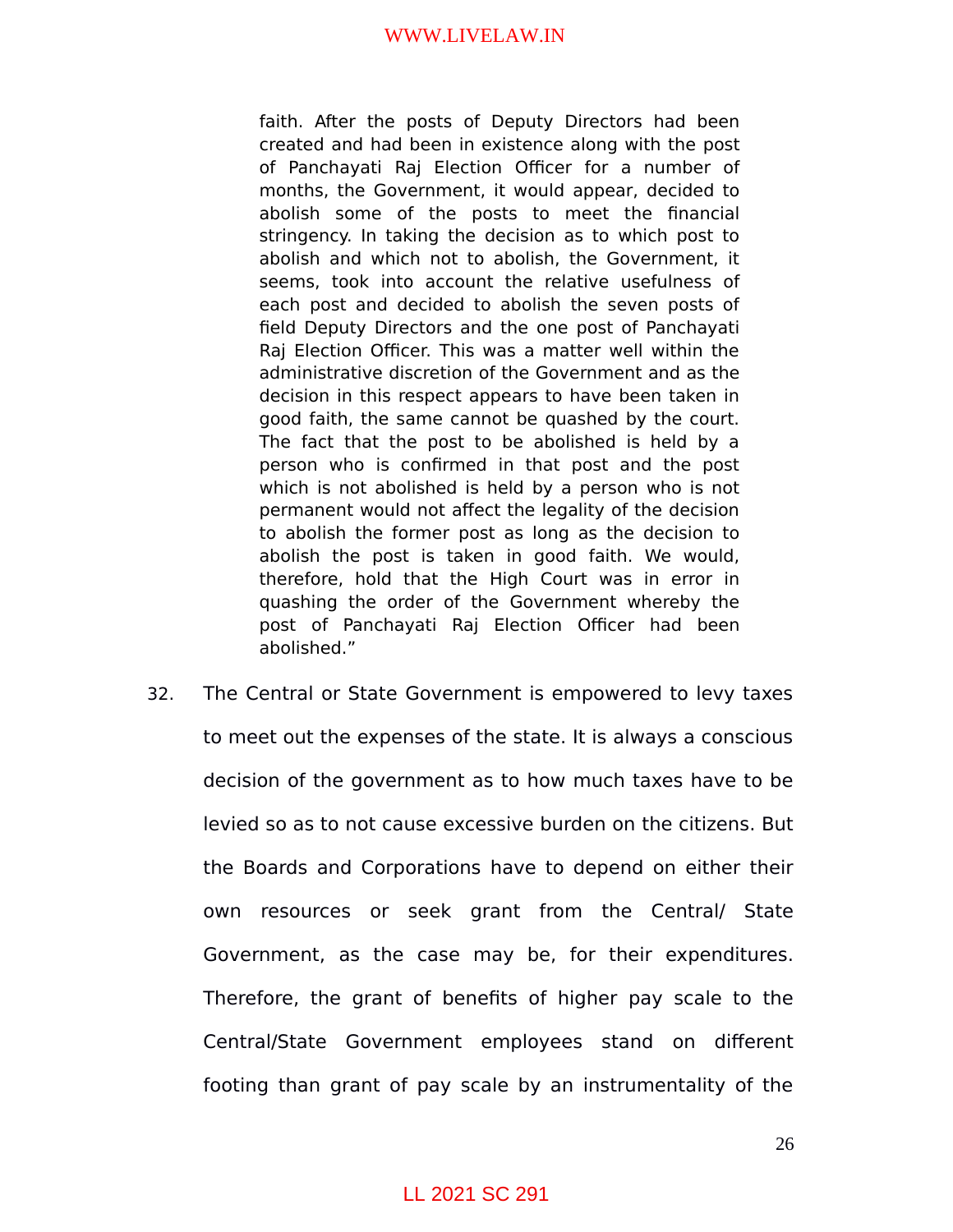State.

33. The judgment in **Purshottam Lal** is a case where reference was made to the Pay Commission to consider the pay revision of all Central Government employees paid out of the Consolidated Fund of India. The recommendation of the Pay Commission was accepted but the benefit of revised pay scale was not given to the employees of the Forest Research Institute and College, Dehradun. An argument was raised that the report of the Pay Commission did not deal with the case of the petitioners. The said argument was negated for the reason that once the Government has accepted the recommendation of the Pay Commission, which included all Central Government employees, the benefit of revised pay scale cannot be denied to the petitioners. This Court has held as under:

> "15. Mr Dhebar contends that it was for the Government to accept the recommendations of the Pay Commission and while doing so to determine which categories of employees should be taken to have been included in the terms of reference. We are unable to appreciate this point. Either the Government has made reference in respect of all government employees or it has not. But if it has made a reference in respect of all government employees and it accepts the recommendations it is bound to implement the recommendations in respect of all government employees. If it does not implement the report regarding some employees only it commits a breach of Articles 14 and 16 of the Constitution. This is what the Government has done as far as these petitioners are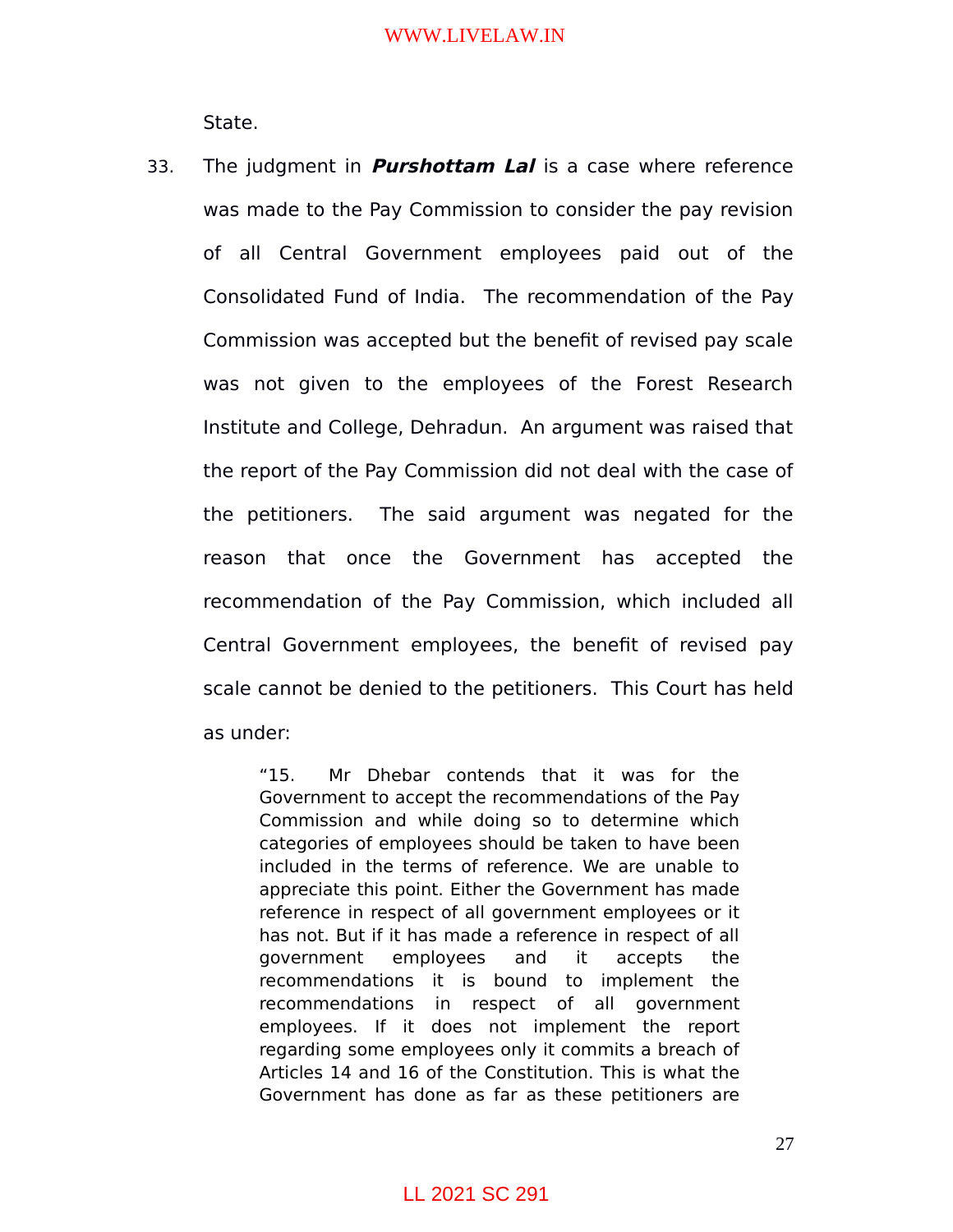concerned."

- 34. We find that the judgment in **Purshottam Lal** is altogether on different facts. The said judgment is in the context where the report was in respect of all Central Government employees but the benefit of the report was not granted to the petitioners for the reason that there was no specific reference in the Pay Commission report. In the case of the writ petitioners herein represented by Mr. Govind Goel, the Committee has considered that there was no work for the writ petitioners. Still further, instead of abolishing the post, the Federation granted revised pay scale which was better than the pay scale recommended by the Pay Commission but less than the pay scale granted by the State Government in pursuance of the recommendations of the Anomaly Committee. Thus, it cannot be said to be a discriminatory or arbitrary decision more so in exercise of power of judicial review. There exist good reasons not to grant higher pay scale for the reason that there is no work of the post to which they were appointed but were given alternate assignments.
- 35. The judgment in **M.M.R. Khan** is in respect of workers in the canteen in different railway establishments. It was held that the Government has complete control over the canteens and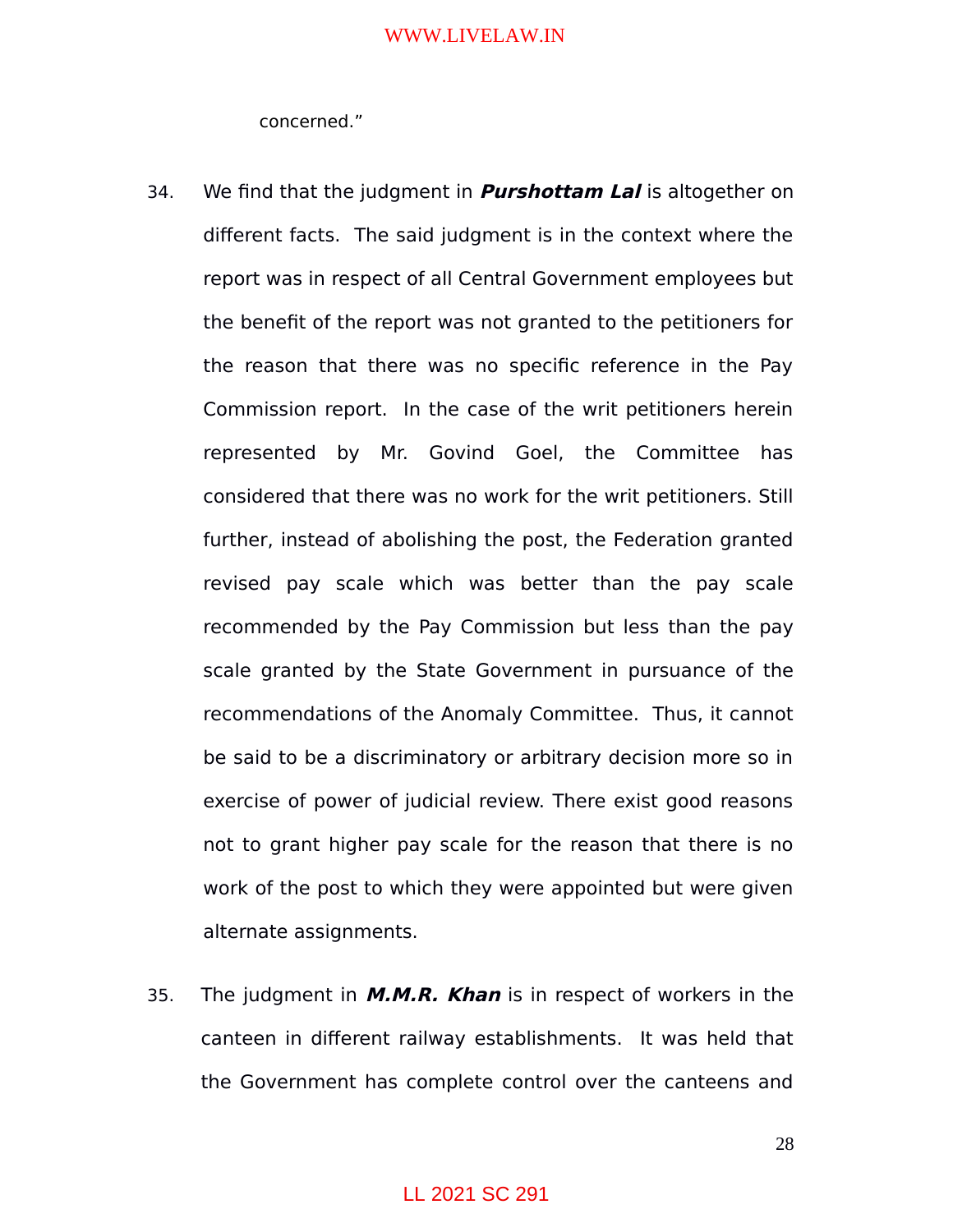the workers employed therein are holders of civil posts within the meaning of Article 311 of the Constitution. The issue was not of financial stringency on the part of the Union to make the payment of wages to railway employees.

- 36. In a judgment reported as **The Employees of Tannery and Footwear Corporation of India Ltd. & Anr.** v. **Union of India & Ors.**<sup>[16](#page-28-0)</sup>, the employees were claiming parity in pay and allowances with that of the Central Government employees. This Court held that pay scales of the employees in the unionised cadre falling in four categories in the respondent corporation should be revised in a way that the same are at par with the pay scales of such employees employed with the Cotton Corporation of India.
- 37. In **G.S. Uppal**, the Sub-Divisional Officer (SDO), Sub-Divisional Engineer (SDE) and Assistant Engineer (AE) on deputation from the Irrigation Department were granted revised pay scale but the SDO, SDE and AE appointed in the appellant corporation were denied the same benefit. An argument was raised that the appellant was running in losses and thus cannot meet the financial burden on account of revision of pay scales. The Court while rejecting such argument held as under:

<span id="page-28-0"></span><sup>16</sup> 1991 Supp. (2) SCC 565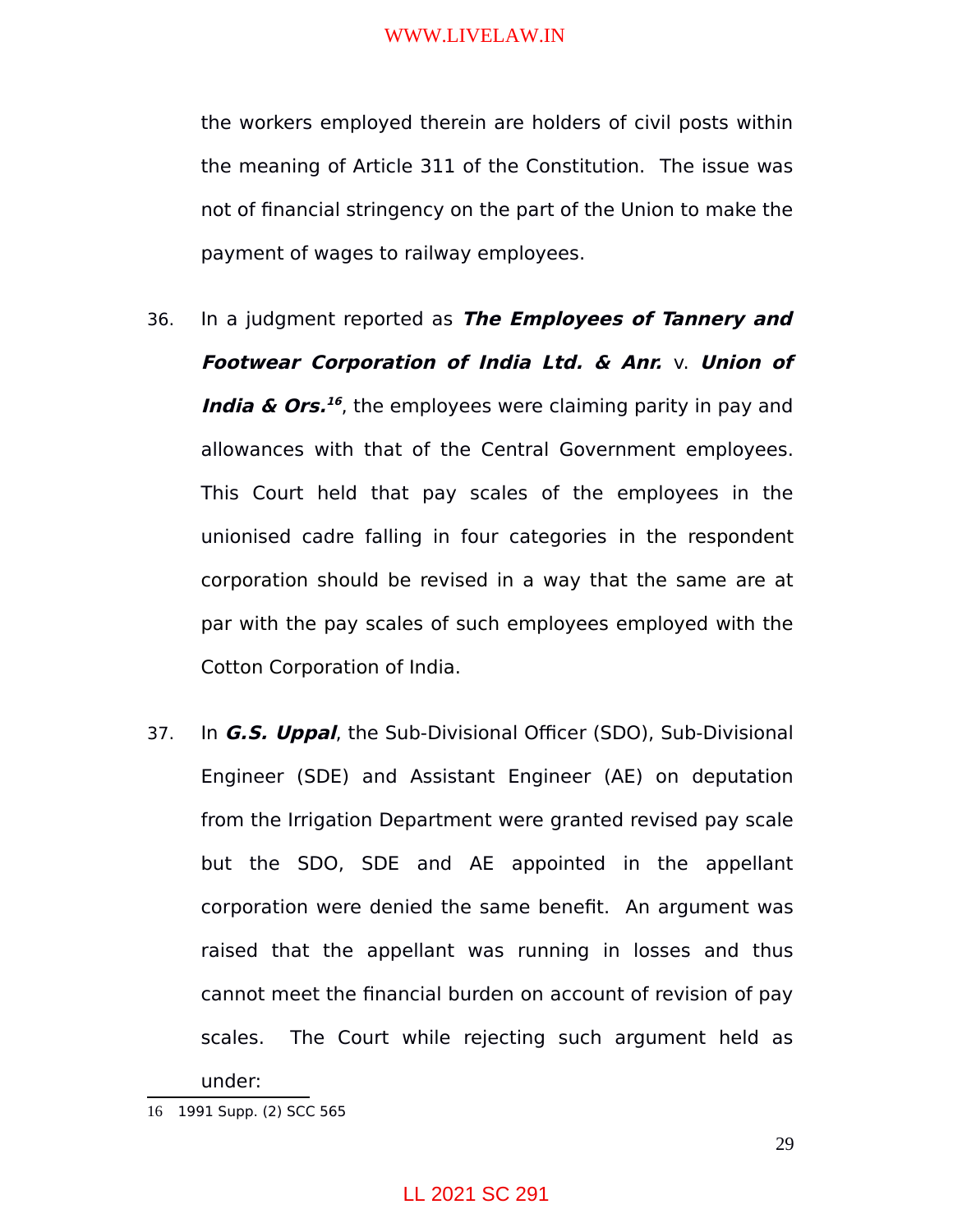"33. The plea of the appellants that the Corporation is running under losses and it cannot meet the financial burden on account of revision of scales of pay has been rejected by the High Court and, in our view, rightly so. Whatever may be the factual position, there appears to be no basis for the action of the appellants in denying the claim of revision of pay scales to the respondents. If the Government feels that the Corporation is running into losses, measures of economy, avoidance of frequent writing off of dues, reduction of posts or repatriating deputationists may provide the possible solution to the problem. Be that as it may, such a contention may not be available to the appellants in the light of the principle enunciated by this Court in M.M.R. Khan v. Union of India [1990 Supp SCC 191 : 1990 SCC (L&S) 632 : (1991) 16 ATC 541] and Indian Overseas Bank v. Staff Canteen Workers' Union [(2000) 4 SCC 245 : 2000 SCC (L&S) 471] . However, so long as the posts do exist and are manned, there appears to be no justification for granting the respondents a scale of pay lower than that sanctioned for those employees who are brought on deputation. In fact, the sequence of events discussed above clearly shows that the employees of the Corporation have been treated on a par with those in Government at the time of revision of scales of pay on every occasion."

# 38. The judgment in **Union of India & Anr.** v. **S.B. Vohra & Ors. [17](#page-29-0)** is distinguished from the present matter as the issue was regarding pay scale of the employees of the High Court on recommendation of the Chief Justice. It was observed that financial implications vis-à-vis effect of grant of a particular scale of pay may not always be a sufficient reason and differences should be mutually discussed and tried to be solved. It is, however, again not a case of financial stringency

<span id="page-29-0"></span><sup>17</sup> (2004) 2 SCC 150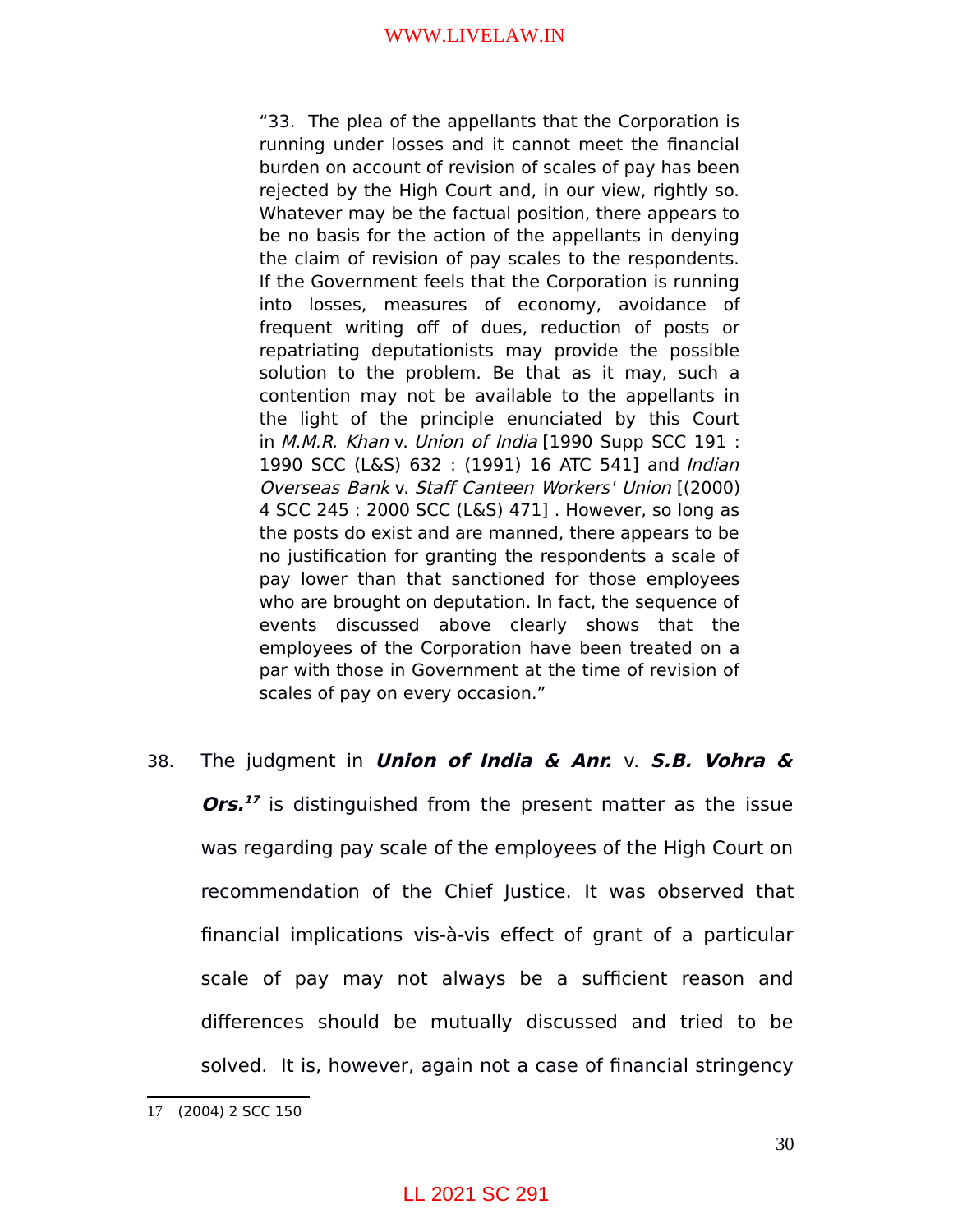alone but also the power of the Chief Justice to grant revised pay scales to the employees of the High Court.

39. **General Manager, Kisan Sahkari Chini Mills Ltd., Sultanpur, U.P.** v. **Satrughan Nishad & Ors. [18](#page-30-0)** is a judgment which deals with the scope of Article 12 in respect of Cooperative Sugar Mills. Mr. Patwalia has not raised any argument about the Federation being not a State. Therefore, the said judgment is not relevant to be examined in the present appeals.

## 40. In **K.T. Veerappa & Ors.** v. **State of Karnataka & Ors. [19](#page-30-1)** ,

the Court upheld the principle that fixation of pay and parity in duties is the function of the executive and financial capacity of the Government is also a relevant factor to be considered, though on facts, it was held that the employees of the University were entitled to revision of pay at par with the employees of the State. It was held as under:

> "13. He next contended that fixation of pay and parity in duties is the function of the executive and financial capacity of the Government and the priority given to different types of posts under the prevailing policies of the Government are also relevant factors. In support of this contention, he has placed reliance on State of Haryana v. Haryana Civil Secretariat Personal Staff Assn. [(2002) 6 SCC 72 : 2002 SCC (L&S) 822] and Union of India v. S.B. Vohra  $[(2004) 2$  SCC 150:

<span id="page-30-0"></span><sup>18</sup> (2003) 8 SCC 639

<span id="page-30-1"></span><sup>19</sup> (2006) 9 SCC 406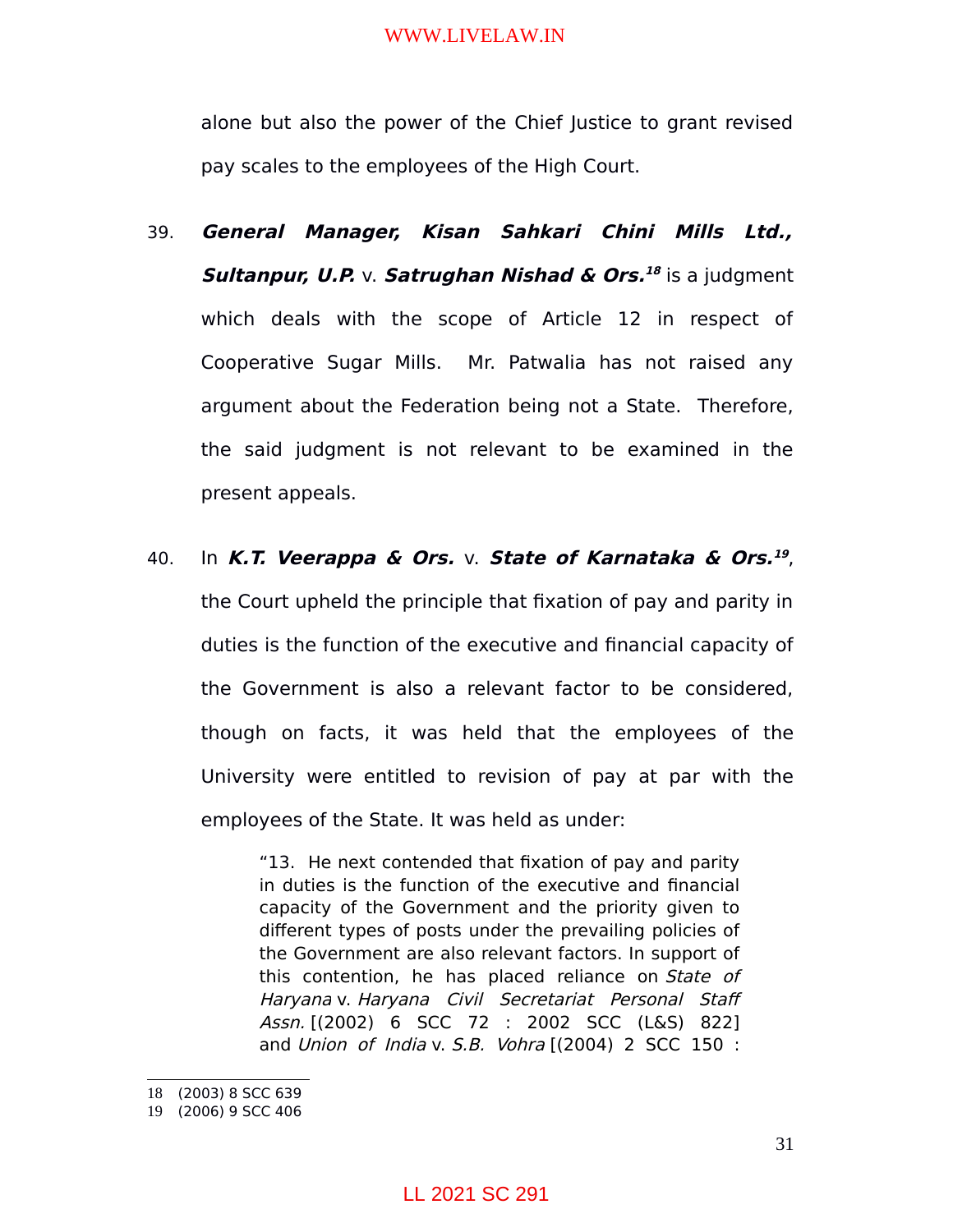2004 SCC (L&S) 363] . There is no dispute nor can there be any to the principle as settled in State of Haryana v. Haryana Civil Secretariat Personal Staff Assn. [(2002) 6 SCC 72 : 2002 SCC (L&S) 822] that fixation of pay and determination of parity in duties is the function of the executive and the scope of judicial review of administrative decision in this regard is very limited. However, it is also equally well settled that the courts should interfere with administrative decisions pertaining to pay fixation and pay parity when they find such a decision to be unreasonable, unjust and prejudicial to a section of employees and taken in ignorance of material and relevant factors."

(Emphasis supplied)

41. In the present case, it is contended that the Federation is a statutory Co-operative Society which is having its Common Cadre Rules. Any amendment in the Common Cadre Rules is to be approved by the Registrar (Co-operative Societies). The State Government communicated on 1.3.1990 and 9.7.1993 that the pay scale as applicable to the Punjab Government employees is not to be adopted by the Public Sector Undertakings without taking into consideration the financial health of the other statutory Boards and Corporations. The Federation has thus taken a conscious and concerted decision to not follow the report of the Anomaly Committee of the State Government to grant revised pay scale from 1.1.1986 in view of precarious financial condition. Moreover, financial assistance had to be availed by the Federation from the State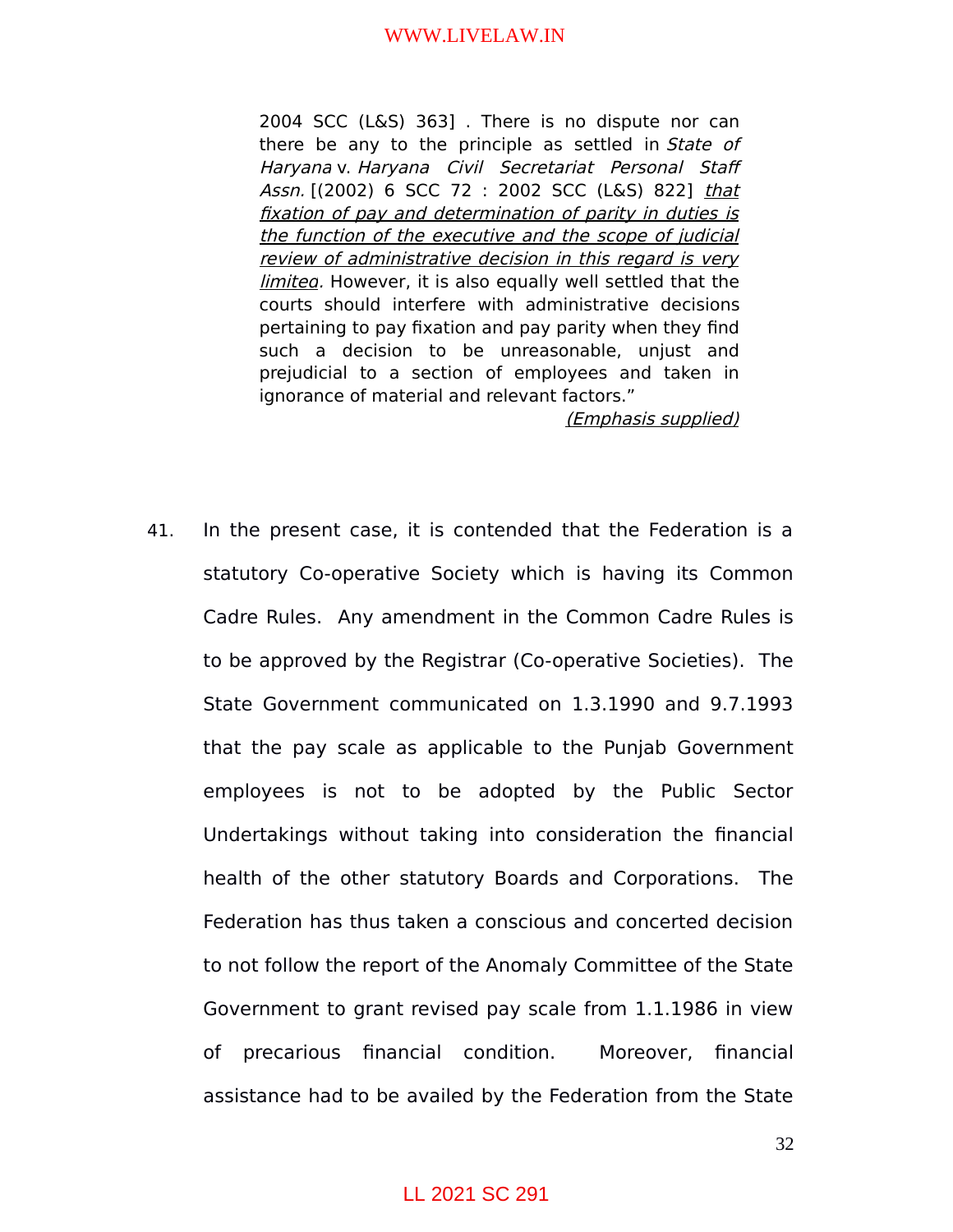Government as well as from the National Dairy Development Board.

- 42. A Committee was constituted to examine the grievance of the employees for grant of revised pay scale. The Committee also recommended that pay scale be given w.e.f. 1.1.1994 on account of financial stringency being faced by the Federation. The Board of Directors approved the recommendation of the Committee, which was accepted by the Registrar (Cooperative Societies). Therefore, the decision of not to grant revised pay scale from 1.1.1986 was taken keeping in view the financial condition of the Federation. The question now is whether such a decision could have been interfered with in a writ petition in exercise of power of judicial review.
- 43. The power of judicial review over the administrative decisions of the State was examined by a judgment of this Court in **Tata Cellular** v. **Union of India [20](#page-32-0)** . Though, that is a case of grant of contract, but the principles of law are very well applicable to the exercise of power of judicial review by the High Court in the administrative decisions of the State within the meaning of Article 12 of the Constitution. The Court held as under:

"77. The duty of the court is to confine itself to the question of legality. Its concern should be:

<span id="page-32-0"></span><sup>20</sup> (1994) 6 SCC 651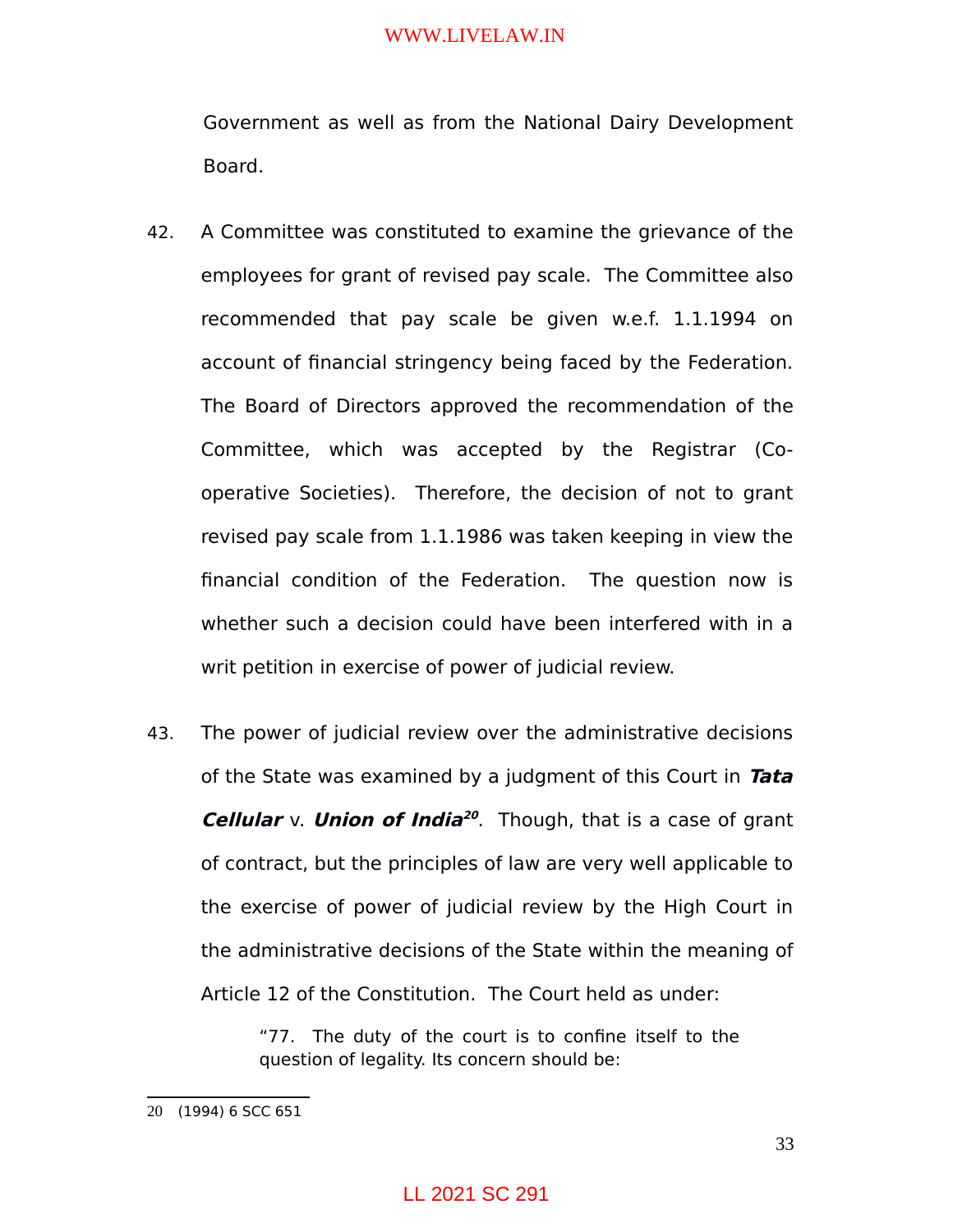1. Whether a decision-making authority exceeded its powers?

- 2. Committed an error of law,
- 3. committed a breach of the rules of natural justice,

4. reached a decision which no reasonable tribunal would have reached or,

5. abused its powers.

Therefore, it is not for the court to determine whether a particular policy or particular decision taken in the fulfilment of that policy is fair. It is only concerned with the manner in which those decisions have been taken. The extent of the duty to act fairly will vary from case to case. Shortly put, the grounds upon which an administrative action is subject to control by judicial review can be classified as under:

 $(i)$  Illegality : This means the decision-maker must understand correctly the law that regulates his decision-making power and must give effect to it.

(*ii*) Irrationality, namely, Wednesbury unreasonableness.

(iii) Procedural impropriety.

The above are only the broad grounds but it does not rule out addition of further grounds in course of time. As a matter of fact, in R. v. Secretary of State for the Home Department, ex Brind [(1991) 1 AC 696], Lord Diplock refers specifically to one development, namely, the possible recognition of the principle of proportionality. In all these cases the test to be adopted is that the court should, "consider whether something has gone wrong of a nature and degree which requires its intervention".

### xx xx xx

94. The principles deducible from the above are: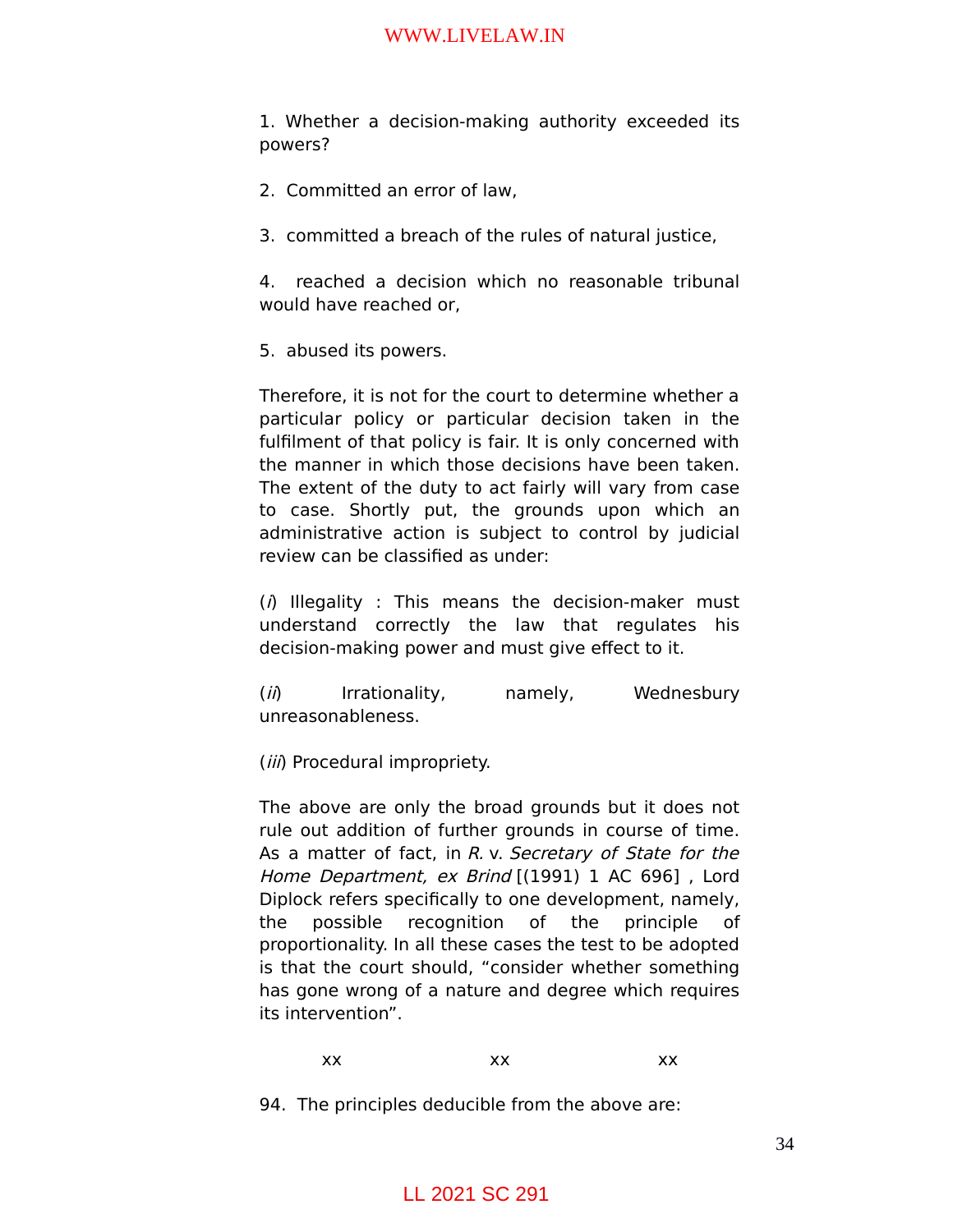(1) The modern trend points to judicial restraint in administrative action.

(2) The court does not sit as a court of appeal but merely reviews the manner in which the decision was made.

(3) The court does not have the expertise to correct the administrative decision. If a review of the administrative decision is permitted it will be substituting its own decision, without the necessary expertise which itself may be fallible.

(4) The terms of the invitation to tender cannot be open to judicial scrutiny because the invitation to tender is in the realm of contract. Normally speaking, the decision to accept the tender or award the contract is reached by process of negotiations through several tiers. More often than not, such decisions are made qualitatively by experts.

(5) The Government must have freedom of contract. In other words, a fair play in the joints is a necessary concomitant for an administrative body functioning in an administrative sphere or quasi-administrative sphere. However, the decision must not only be tested by the application of Wednesbury principle of reasonableness (including its other facts pointed out above) but must be free from arbitrariness not affected by bias or actuated by mala fides.

(6) Quashing decisions may impose heavy administrative burden on the administration and lead to increased and unbudgeted expenditure.

Based on these principles we will examine the facts of this case since they commend to us as the correct principles."

### 44. In **Balco Employees' Union (Regd.)** v. **Union of India &**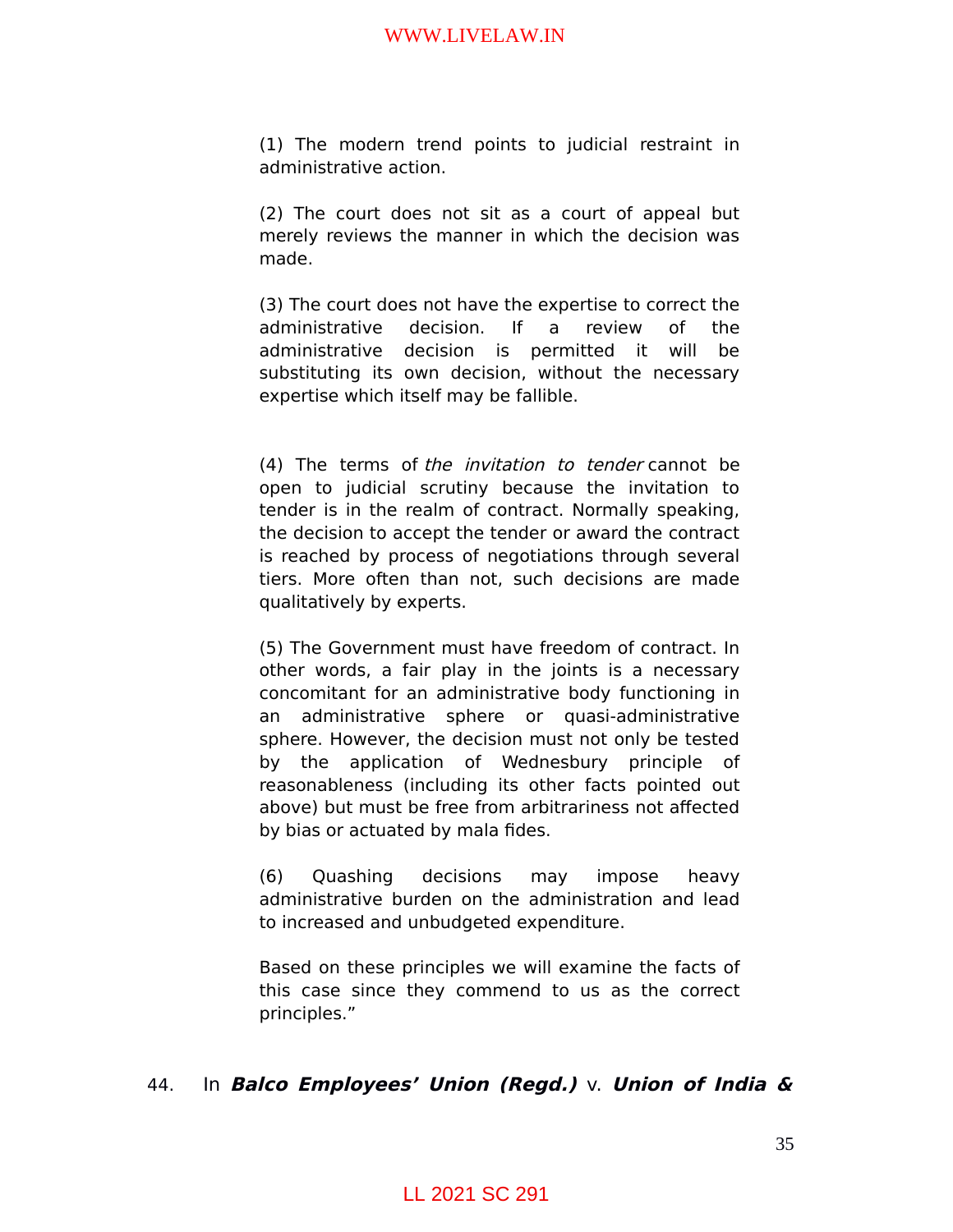**Ors.**<sup>[21](#page-35-0)</sup>, the Court was examining the policy of disinvestment of public sector undertakings. It was held that wisdom and advisability of economic policies of Government are not amenable to judicial review unless it can be demonstrated that such policy is contrary to any statutory provision or the Constitution. It is not for the Court to consider relative merits of different economic policies and consider whether a wiser or better one could be evolved. The Court held as under:

"92. In a democracy, it is the prerogative of each elected Government to follow its own policy. Often a change in Government may result in the shift in focus or change in economic policies. Any such change may result in adversely affecting some vested interests. Unless any illegality is committed in the execution of the policy or the same is contrary to law or mala fide, a decision bringing about change cannot per se be interfered with by the court.

93. Wisdom and advisability of economic policies are ordinarily not amenable to judicial review unless it can be demonstrated that the policy is contrary to any statutory provision or the Constitution. In other words, it is not for the courts to consider relative merits of different economic policies and consider whether a wiser or better one can be evolved. For testing the correctness of a policy, the appropriate forum is Parliament and not the courts. Here the policy was tested and the motion defeated in the Lok Sabha on 1- 3-2001.

### xx xx xx

98. In the case of a policy decision on economic matters, the courts should be very circumspect in conducting any enquiry or investigation and must be

<span id="page-35-0"></span><sup>21</sup> (2002) 2 SCC 333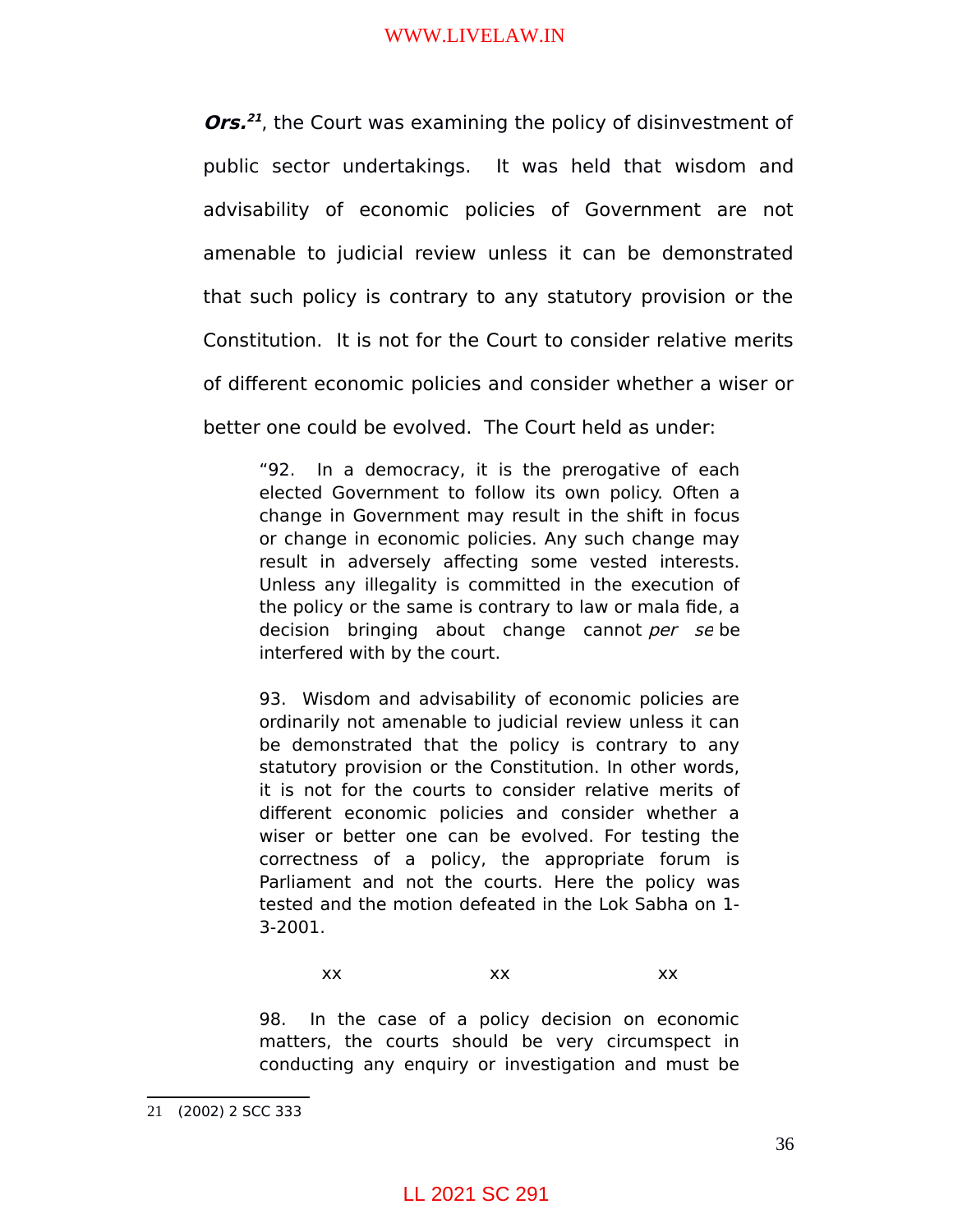most reluctant to impugn the judgment of the experts who may have arrived at a conclusion unless the court is satisfied that there is illegality in the decision itself."

# 45. This Court in a judgment reported as **Jagdish Mandal** v.

**State of Orissa & Ors. [22](#page-36-0)** examined the scope of judicial review in the matter of award of a contract. The Court held as under:

"22. Judicial review of administrative action is intended to prevent arbitrariness, irrationality, unreasonableness, bias and mala fides. Its purpose is to check whether choice or decision is made "lawfully" and not to check whether choice or decision is "sound". When the power of judicial review is invoked in matters relating to tenders or award of contracts, certain special features should be borne in mind. A contract is a commercial transaction. Evaluating tenders and awarding contracts are essentially commercial functions. Principles of equity and natural justice stay at a distance. If the decision relating to award of contract is bona fide and is in public interest, courts will not, in exercise of power of judicial review, interfere even if a procedural aberration or error in assessment or prejudice to a tenderer, is made out. The power of judicial review will not be permitted to be invoked to protect private interest at the cost of public interest, or to decide contractual disputes. The tenderer or contractor with a grievance can always seek damages in a civil court. Attempts by unsuccessful tenderers with imaginary grievances, wounded pride and business rivalry, to make mountains out of molehills of some technical/procedural violation or some prejudice to self, and persuade courts to interfere by exercising power of judicial review, should be resisted. Such interferences, either interim or final, may hold up public works for years, or delay relief and succour to thousands and millions and may increase the project cost manifold. Therefore, a court before interfering in

<span id="page-36-0"></span><sup>22</sup> (2007) 14 SCC 517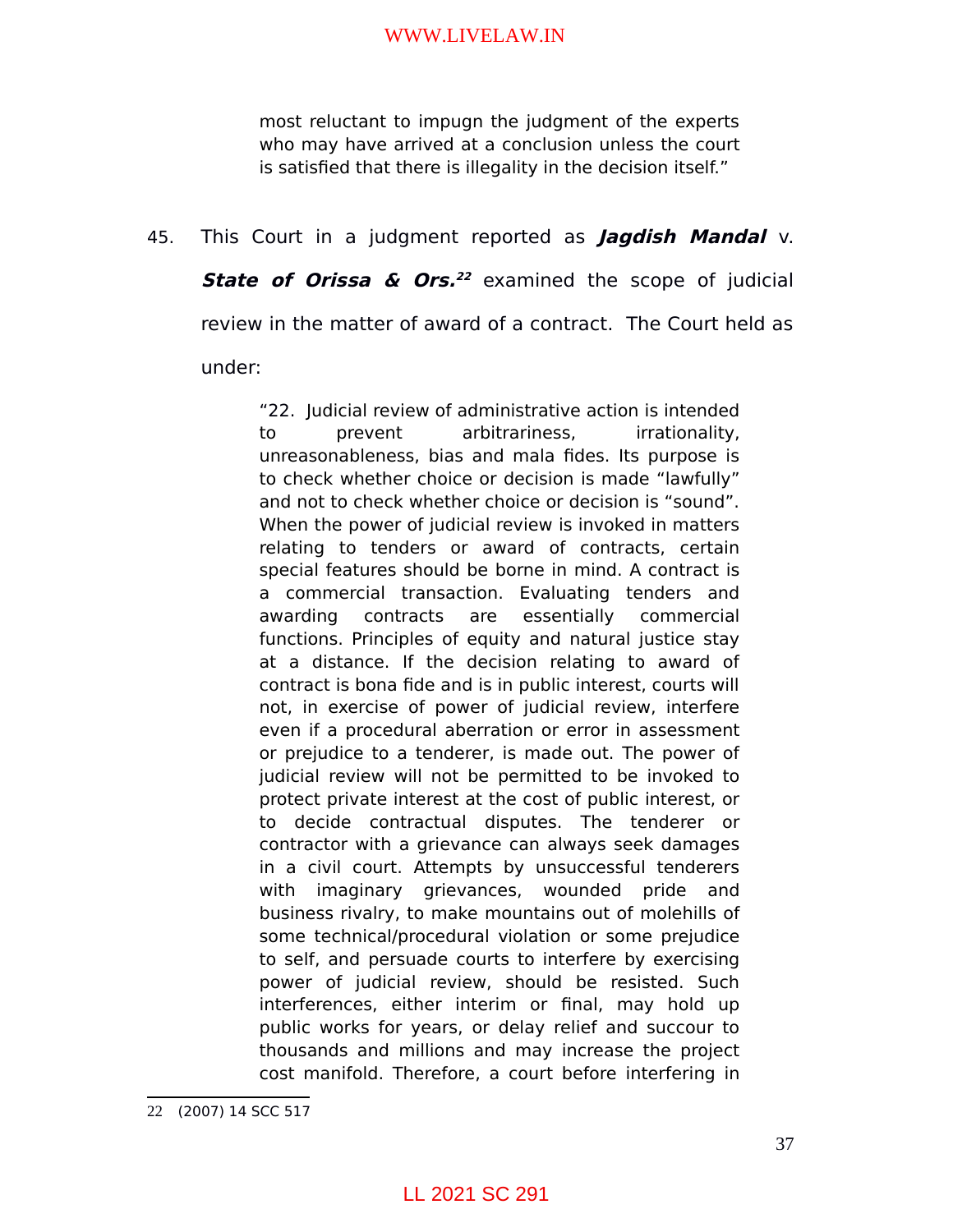tender or contractual matters in exercise of power of judicial review, should pose to itself the following questions:

 $(i)$  Whether the process adopted or decision made by the authority is mala fide or intended to favour someone;

OR

Whether the process adopted or decision made is so arbitrary and irrational that the court can say: "the decision is such that no responsible authority acting reasonably and in accordance with relevant law could have reached";

(*ii*) Whether public interest is affected.

If the answers are in the negative, there should be no interference under Article 226. Cases involving blacklisting or imposition of penal consequences on a tenderer/contractor or distribution of State largesse (allotment of sites/shops, grant of licences, dealerships and franchises) stand on a different footing as they may require a higher degree of fairness in action."

46. In a recent judgment reported as **West Bengal Central School Service Commission & Ors.** v. **Abdul Halim & Ors. [23](#page-37-0)** , this Court was examining the candidature of a candidate for appointment in pursuance of advertisement advertised by West Bengal Central School Service Commission. One of the essential qualifications was Bengali as a subject either at the Secondary level or at the Higher Secondary level or at the graduation or postgraduation level. The candidature of selected candidate was not interfered with by the Division

<span id="page-37-0"></span><sup>23</sup> (2019) 18 SCC 39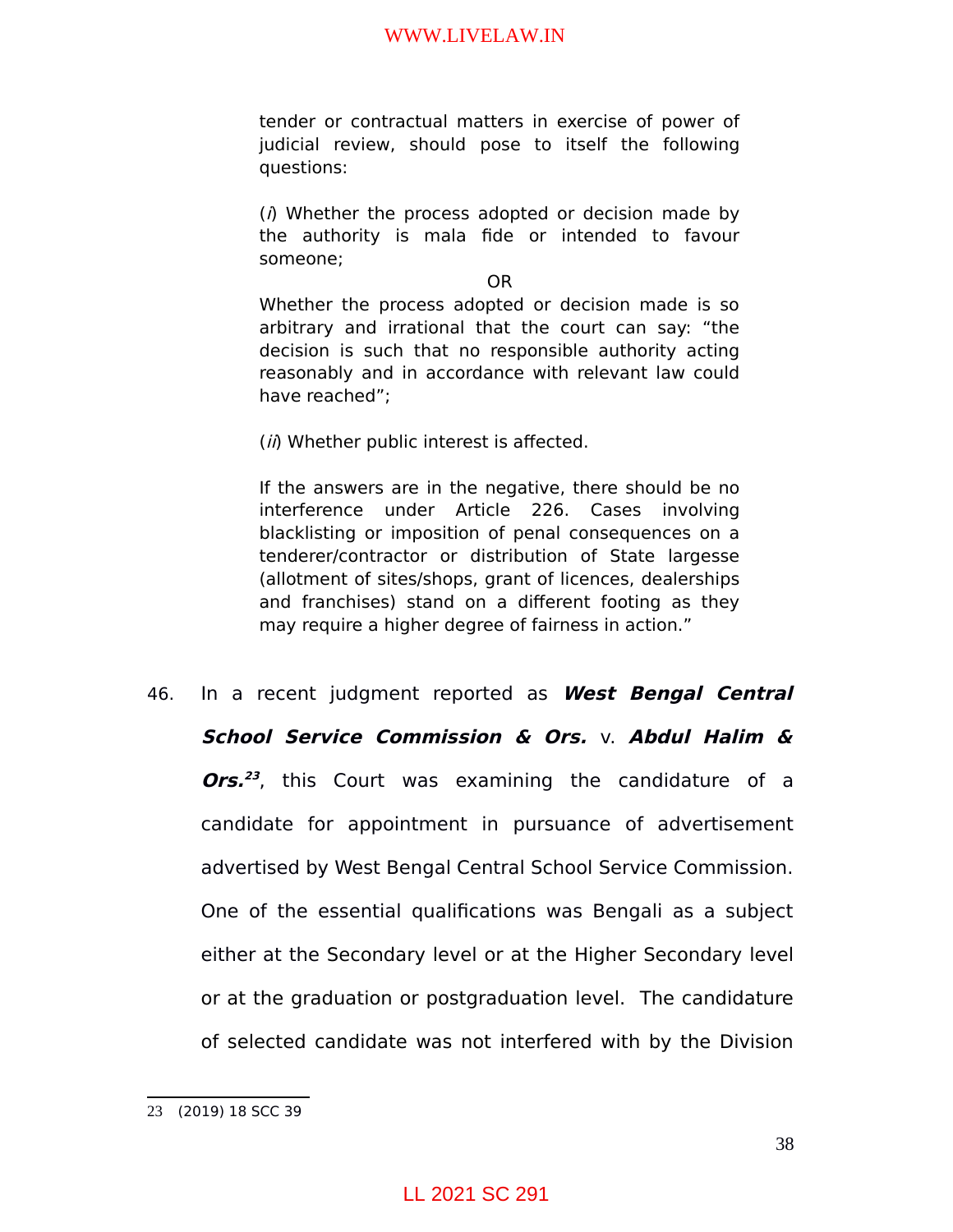Bench of the High Court although such candidate was not possessing Bengali as a language. The Court held as under:

"27. It is well settled that the High Court in exercise of jurisdiction under Article 226 of the Constitution of India does not sit in appeal over an administrative decision. The Court might only examine the decisionmaking process to ascertain whether there was such infirmity in the decision-making process, which vitiates the decision and calls for intervention under Article 226 of the Constitution of India.

28. In any case, the High Court exercises its extraordinary jurisdiction under Article 226 of the Constitution of India to enforce a fundamental right or some other legal right or the performance of some legal duty. To pass orders in a writ petition, the High Court would necessarily have to address to itself the question of whether there has been breach of any fundamental or legal right of the petitioner, or whether there has been lapse in performance by the respondents of a legal duty.

29. The High Court in exercise of its power to issue writs, directions or orders to any person or authority to correct quasi-judicial or even administrative decisions for enforcement of a fundamental or legal right is obliged to prevent abuse of power and neglect of duty by public authorities.

30. In exercise of its power of judicial review, the Court is to see whether the decision impugned is vitiated by an apparent error of law. The test to determine whether a decision is vitiated by error apparent on the face of the record is whether the error is self-evident on the face of the record or whether the error requires examination or argument to establish it. If an error has to be established by a process of reasoning, on points where there may reasonably be two opinions, it cannot be said to be an error on the face of the record, as held by this Court in Satyanarayan Laxminarayan Hegde v. Millikarjun Bhavanappa Tirumale [Satyanarayan Laxminarayan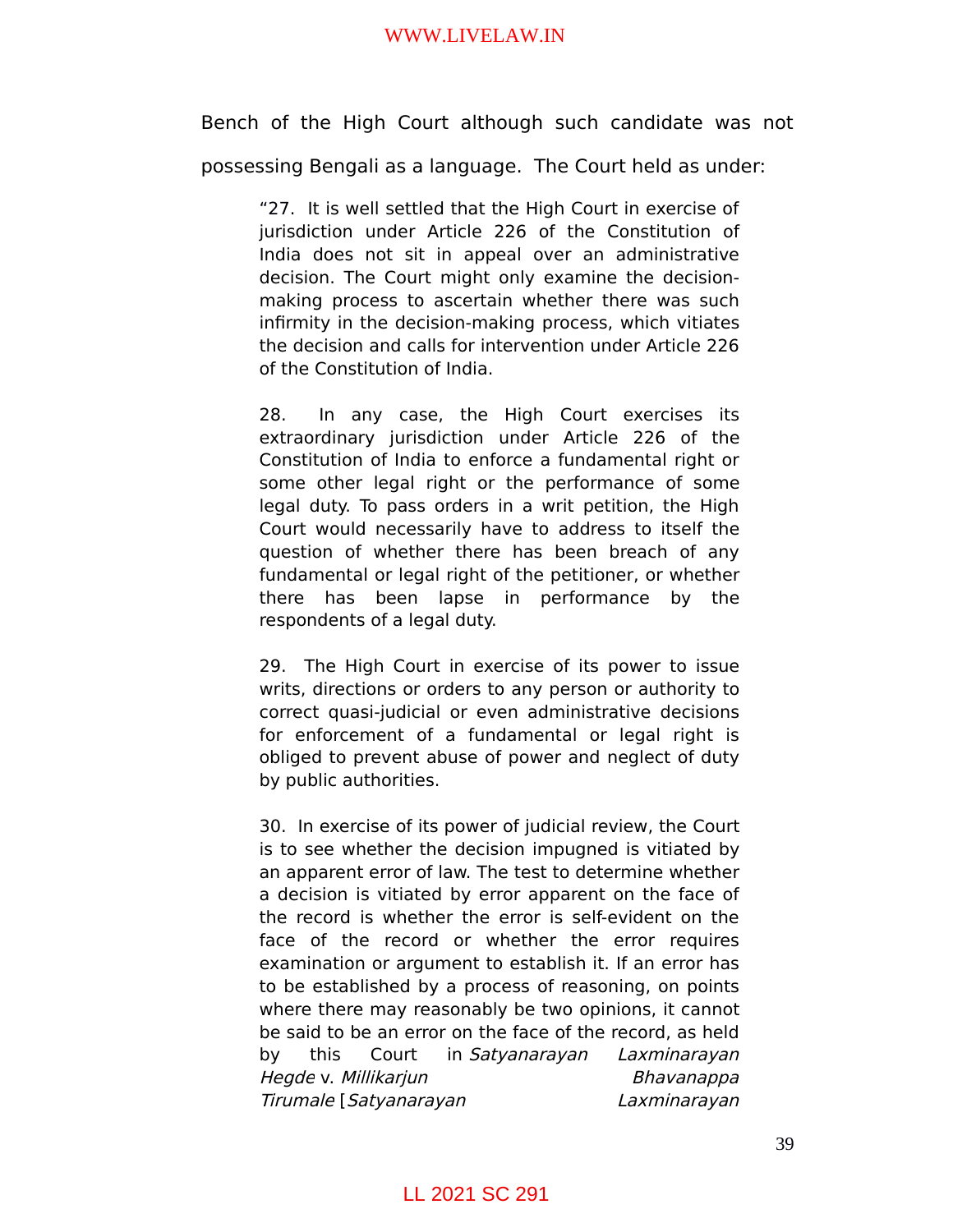Hegde v. Millikarjun Bhavanappa Tirumale, AIR 1960 SC 137]. If the provision of a statutory rule is reasonably capable of two or more constructions and one construction has been adopted, the decision would not be open to interference by the writ court. It is only an obvious misinterpretation of a relevant statutory provision, or ignorance or disregard thereof, or a decision founded on reasons which are clearly wrong in law, which can be corrected by the writ court by issuance of writ of certiorari.

31. The sweep of power under Article 226 may be wide enough to quash unreasonable orders. If a decision is so arbitrary and capricious that no reasonable person could have ever arrived at it, the same is liable to be struck down by a writ court. If the decision cannot rationally be supported by the materials on record, the same may be regarded as perverse.

32. However, the power of the Court to examine the reasonableness of an order of the authorities does not enable the Court to look into the sufficiency of the grounds in support of a decision to examine the merits of the decision, sitting as if in appeal over the decision. The test is not what the Court considers reasonable or unreasonable but a decision which the Court thinks that no reasonable person could have taken, which has led to manifest injustice. The writ court does not interfere, because a decision is not perfect.

33. In entertaining and allowing the writ petition, the High Court has lost sight of the limits of its extraordinary power of judicial review and has in fact sat in appeal over the decision of Respondent 2."

47. Later, a three-Judge Bench in a judgment reported as

## **Municipal Council, Neemuch** v. **Mahadeo Real Estate &**

**Ors. [24](#page-39-0)** followed the aforesaid judgment and held as under:

<span id="page-39-0"></span><sup>24</sup> (2019) 10 SCC 738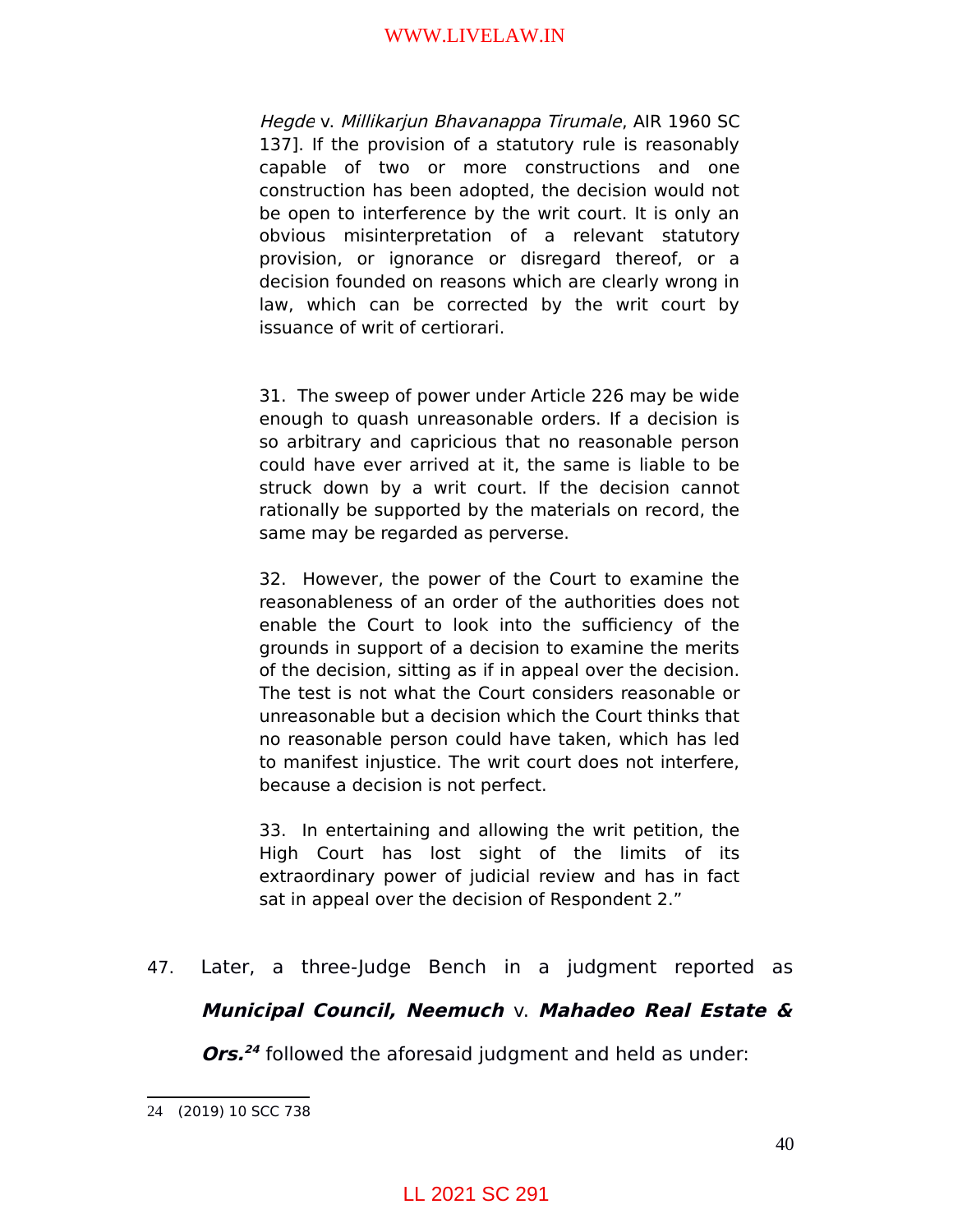"16. It could thus be seen that an interference by the High Court would be warranted only when the decision impugned is vitiated by an apparent error of law i.e. when the error is apparent on the face of the record and is self-evident. The High Court would be empowered to exercise the powers when it finds that the decision impugned is so arbitrary and capricious that no reasonable person would have ever arrived at. It has been reiterated that the test is not what the Court considers reasonable or unreasonable but a decision which the Court thinks that no reasonable person could have taken. Not only this but such a decision must have led to manifest injustice."

48. In another recent judgment reported as **Harshit Agarwal & Ors.** v. **Union of India & Ors.**<sup>[25](#page-40-0)</sup>, this Court held that judicial review of administrative action is permissible on grounds of illegality, irrationality and procedural impropriety. An administrative decision is considered as flawed if it is illegal, and a decision is illegal if it pursues an objective other than that for which the power to make the decision was conferred. The discretion exercised by the decision maker is subject to judicial scrutiny if a purpose other than the specified purpose is pursued. The Court observed that:

> "10. Judicial review of administrative action is permissible on grounds of illegality, irrationality and procedural impropriety. An administrative decision is flawed if it is illegal. A decision is illegal if it pursues an objective other than that for which the power to make the decision was conferred [De Smith's Judicial Review, (6th Edn., p. 225)] . There is no unfettered discretion in public law [Food Corpn. of India v. Kamdhenu Cattle Feed Industries, (1993) 1 SCC 71] . Discretion conferred

<span id="page-40-0"></span><sup>25</sup> (2021) 2 SCC 710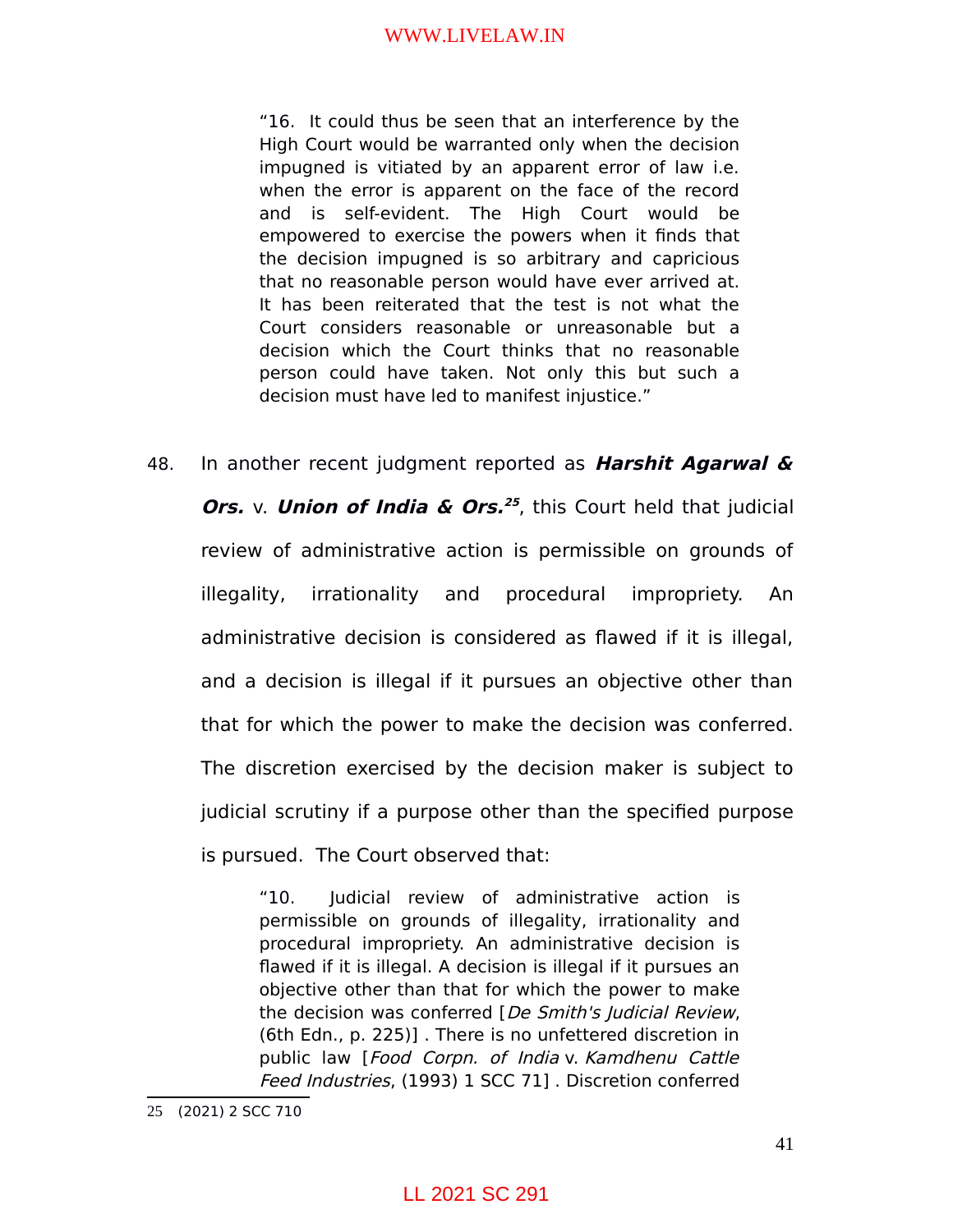on an authority has to be necessarily exercised only for the purpose provided in a statute. The discretion exercised by the decision maker is subject to judicial scrutiny if a purpose other than a specified purpose is pursued. If the authority pursues unauthorised purposes, its decision is rendered illegal. If irrelevant considerations are taken into account for reaching the decision or relevant considerations have been ignored, the decision stands vitiated as the decision maker has misdirected himself in law. It is useful to refer to R. v. Vestry of St. Pancras [R. v. Vestry of St. Pancras, (1890) LR 24 QBD 371 (CA)] in which it was held: (QBD pp. 375-76)

"… If people who have to exercise a public duty by exercising their discretion take into account matters which the courts consider not to be proper for the guidance of their discretion, then in the eye of the law they have not exercised their discretion."

- 49. Thus, we find that the decision that the Federation was in financial difficulties is based upon relevant material before the Federation. The process to arrive at such decision can be said to be flawed only on the permissible grounds of illegality, irrationality and procedural impropriety. We find that neither the decision-making process, nor the decision itself suffers from any such vice.
- 50. Learned counsel for the writ petitioners have referred to the information received under the Right to Information Act to show that the Federation was in profit in the year 1996-1997. We do not find that such information is relevant to determine the financial condition for the period from 1.1.1986 to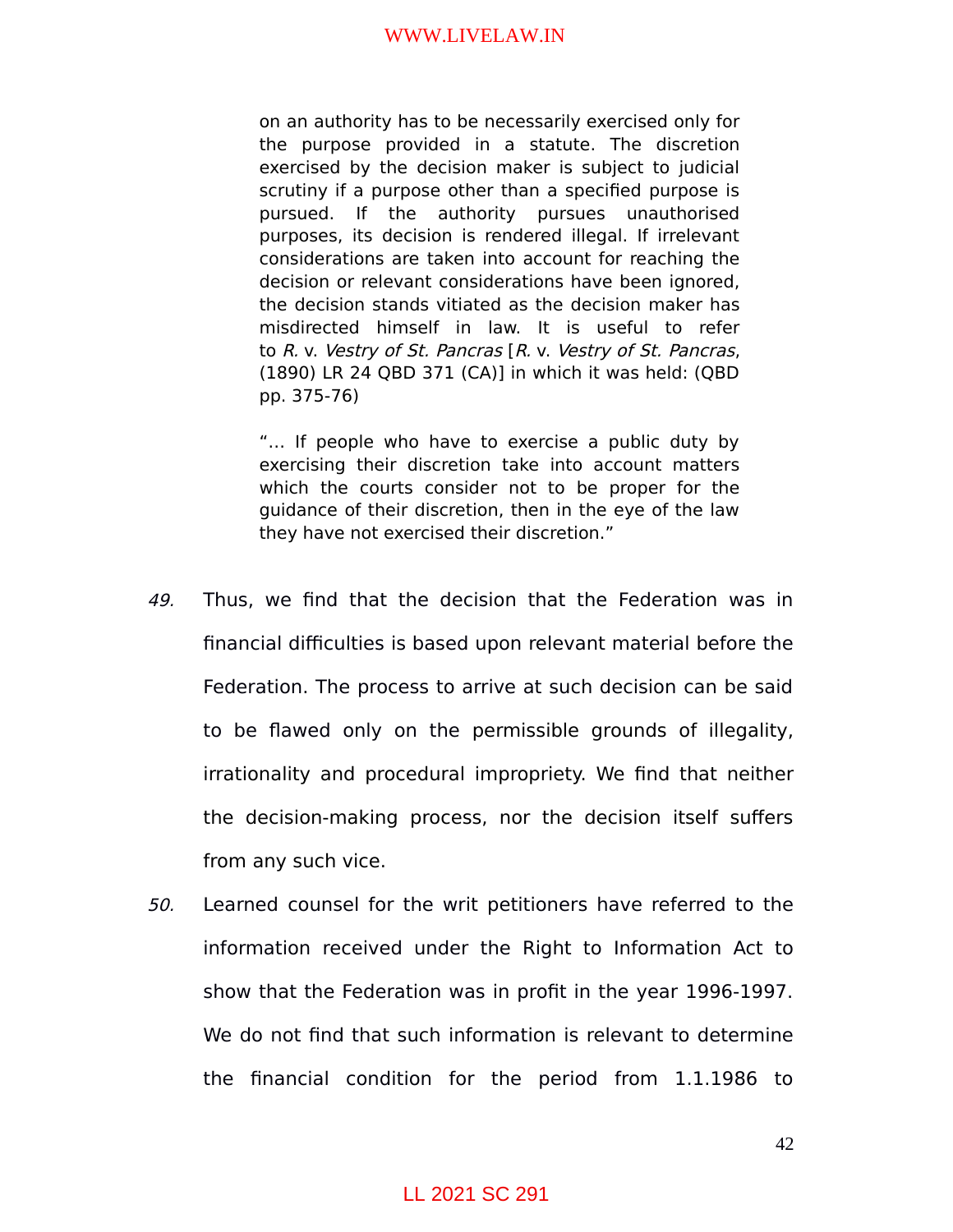1.1.1994. The Federation has categorically stated that because of the remedial steps taken by the Federation, there was turn around only after 1994. Still further, we find that the profits in the balance sheet are not meant to be appropriated towards wages of the employees alone. Though the profits had to be shared by the members of the Co-operative Society, but the employees of the Federation are not its members. The income generated by the Federation is not to be expanded only on payment of salary but is also required for upgradation of technology, renovation and expansion of plants etc. Therefore, entire profit is not to be appropriated towards the wages of the employees alone. The Federation was established as a step towards white revolution. The objective of the Federation was not to give employment but to increase milk production in the State. The employees are facilitators of the employer to achieve such objective and thus demanding enhanced wages without considering the objective and financial condition of the employer would not be ideal. The employer and the employees have to work together to achieve the objective of the organisation i.e. white revolution rather frittering away the gains made by the joint efforts of the management and employees by giving increased wages to the employees irrespective of its capacity to bear such

### LL 2021 SC 291

43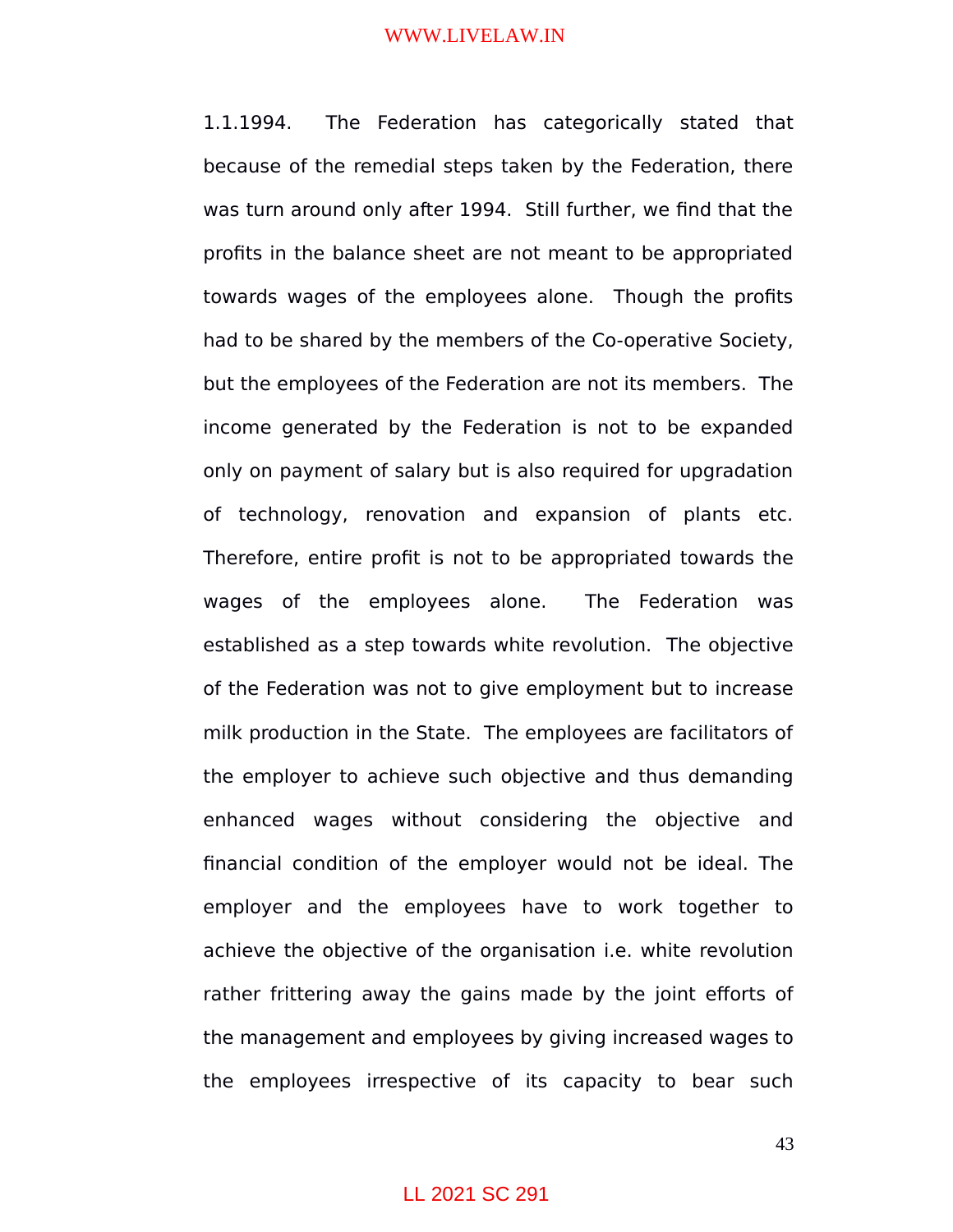expenses.

- 51. The submission that there will not be financial burden on the federation in view of the fact that the High Court has ordered payment of arrears for a period of 3 years and 2 months before the date of filing of writ petitions is again not tenable. The High Court has granted revised pay scales with effect from 01.01.1986 instead of revised pay scales granted to the employees of the federation with effect from 01.01.1994. Therefore, restricting it for a period of 3 years and 2 months will not be helpful in respect of the financial condition of the Federation as during the relevant time the federation was suffering from huge losses.
- 52. In view of the above, we find that the order of the High Court is unjustified and in excess of the power of judicial review conferred on the High Court. Consequently, the appeals are allowed. The orders passed by the High Court are hereby set aside and the writ petitions are dismissed.

### **CIVIL APPEAL NO. 7432 OF 2011**

53. The present appeal is also directed against an order passed by the Division Bench of the High Court of Punjab & Haryana at Chandigarh on 19.3.2009 wherein it was held that the employees are entitled to pay scale equivalent to their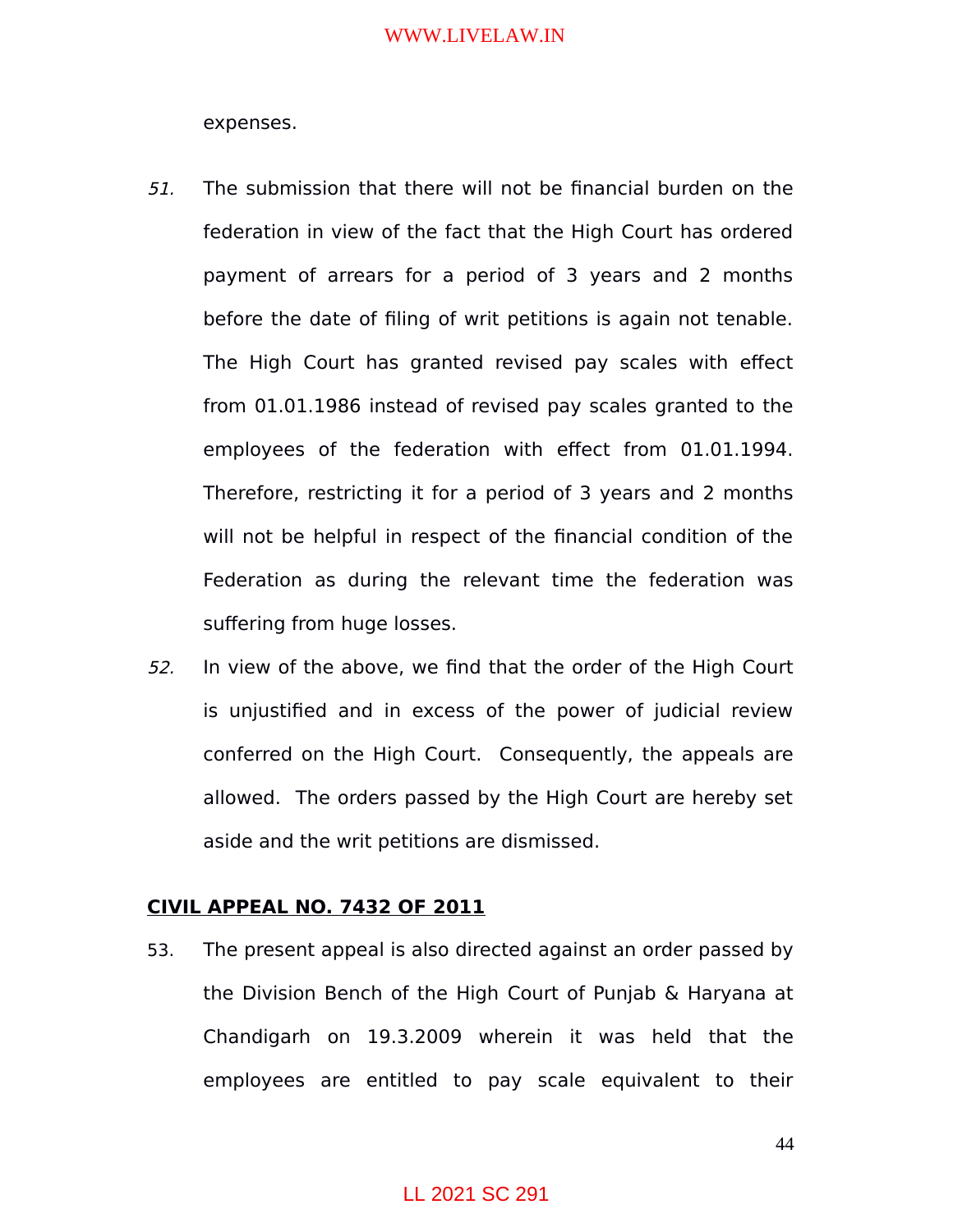counterparts in the State of Punjab from 1.1.1986, though the revised pay scale was allowed by the Federation w.e.f. 1.1.1994. The argument raised is that the contention of the employees claiming equal pay for equal work has not been examined by the High Court.

- 54. The employees have not filed any appeal against the impugned judgment of the High Court. We find that the employees cannot raise any grievance in an appeal preferred by the Federation to claim equal pay for equal work. The employees are not aggrieved against the judgment of the High Court. Therefore, the employees cannot raise an argument which was not raised before the High Court.
- 55. But still, we have examined the argument raised. It was argued that the claim of the employees is not of revised pay scale from 1.1.1986 but that the categorization of Milk Procurement Assistants as Grade-I & II is unconstitutional and they would be entitled to the same pay as is being paid to Milk Procurement Assistants Grade-I on the principle of equal pay for equal work.
- 56. The said contention of the employees is controverted by the Federation, *inter alia*, on the ground that the Milk Procurement Assistants are not the employees of the Apex Society i.e. Punjab State Co-operative Milk Producers Federation but they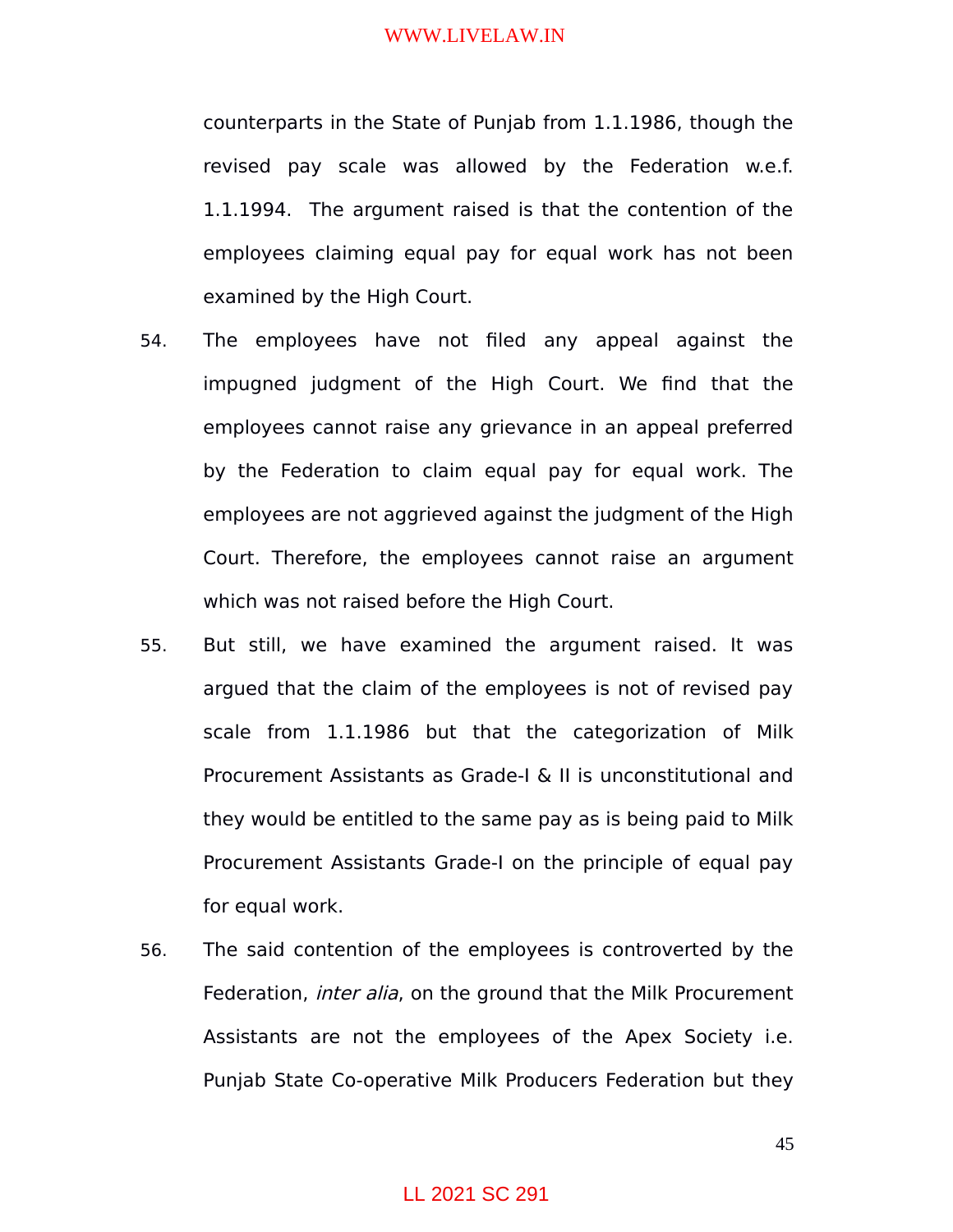are employees of the District Co-operative Milk Producers Union which is a separate entity. The staffing pattern for District Co-operative Milk Producers Union, as approved by the Registrar (Co-operative Societies), shows that different educational qualifications and experience is prescribed for appointment to Milk Procurement Assistants Grade-I & II. It has also been pointed out that there is qualitative difference in the responsibilities of the two sets of employees. Milk Procurement Assistants Grade-II are allotted 10 to 12 villages at the village-level Milk Producers Co-operative Society for supervising their work with regard to milk collection, testing, record keeping, payment to producers of milk, transportation of milk and to attend the other problems of the societies whereas the duty of the Milk Procurement Assistants Grade-I is to supervise the work of Milk Procurement Assistant Grade-II. One Milk Procurement Assistant Grade I officer supervises the work of six to seven Milk Procurement Assistants Grade II.

57. As per the staffing pattern, the educational qualifications for Milk Procurement Assistants Grade-I are Bachelor's Degree with minimum three years' experience of Organisation of Milk Producers Co-operative Societies affiliated with Milk Producers Co-operative Unit whereas for Milk Procurement Assistant Grade II, the qualification is Graduation preferable in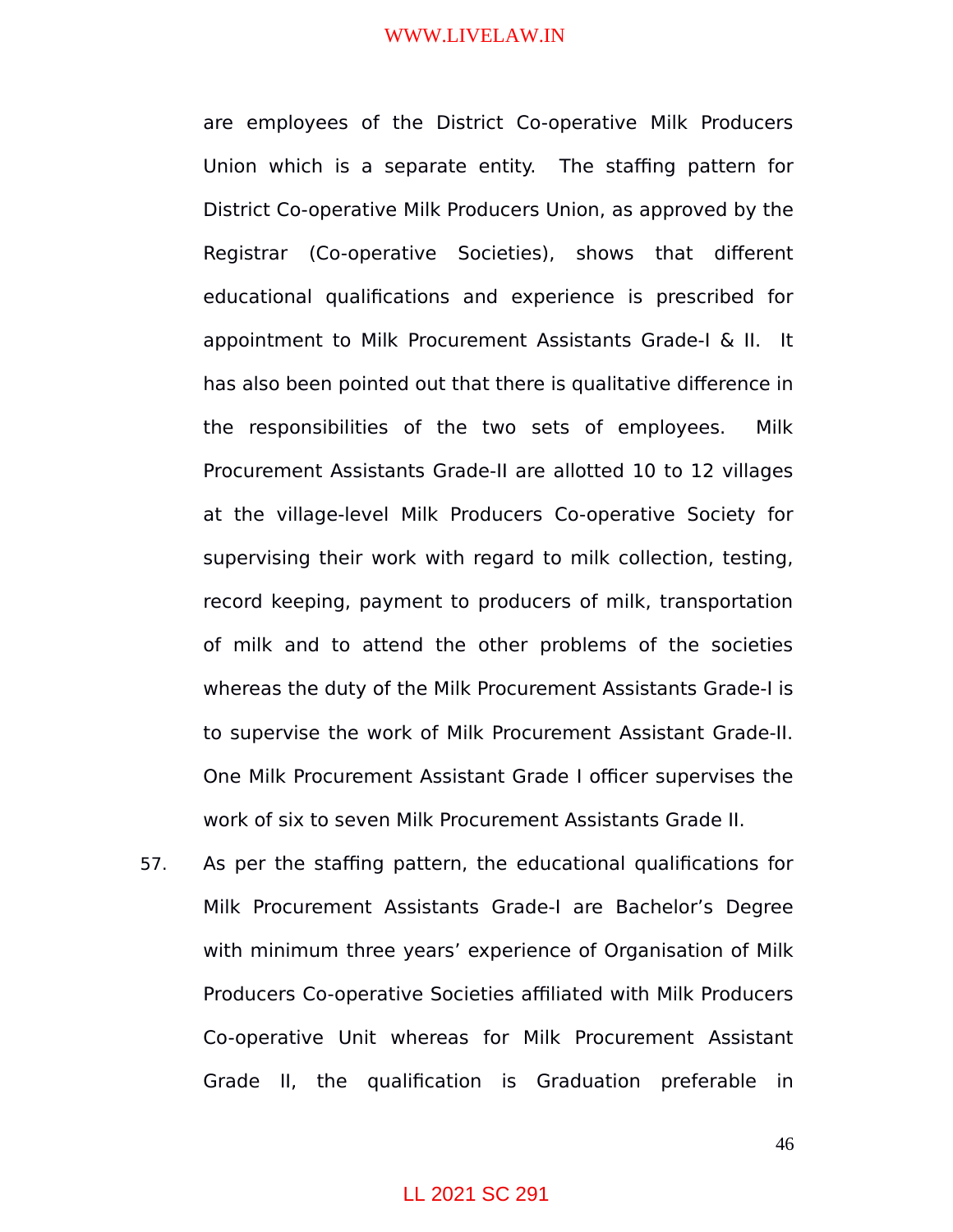Agriculture with one year experience of working as Secretary in a Co-operative Milk Supply Society. The pay scale prescribed for the Milk Procurement Assistants Grade-I is Rs.700-1200 whereas the pay scale prescribed for the Milk Procurement Assistants Grade-II is Rs.480-880. It is sought to be contended that, in fact, Milk Procurement Assistants Grade-I is a promotional avenue for Milk Procurement Assistants Grade-II.

- 58. As stated, the educational qualifications and the responsibilities of the two posts are quite different. Therefore, the principle of equal pay for equal work would not be applicable to them inasmuch as Grade I is a higher post having higher duties and responsibilities than Grade II.
- 59. We do not find any merit in the argument claiming equal pay for the alleged equal work. Consequently, the appeal is allowed. The orders passed by the High Court are hereby set aside.

### **CIVIL APPEAL NO. 7434 OF 2011**

60. The present appeal is also directed against an order passed by the Division Bench of the High Court of Punjab & Haryana at Chandigarh on 19.3.2009 wherein it was held that the employees are entitled to pay scale equivalent to their counterparts in the State of Punjab from 1.1.1986, though

47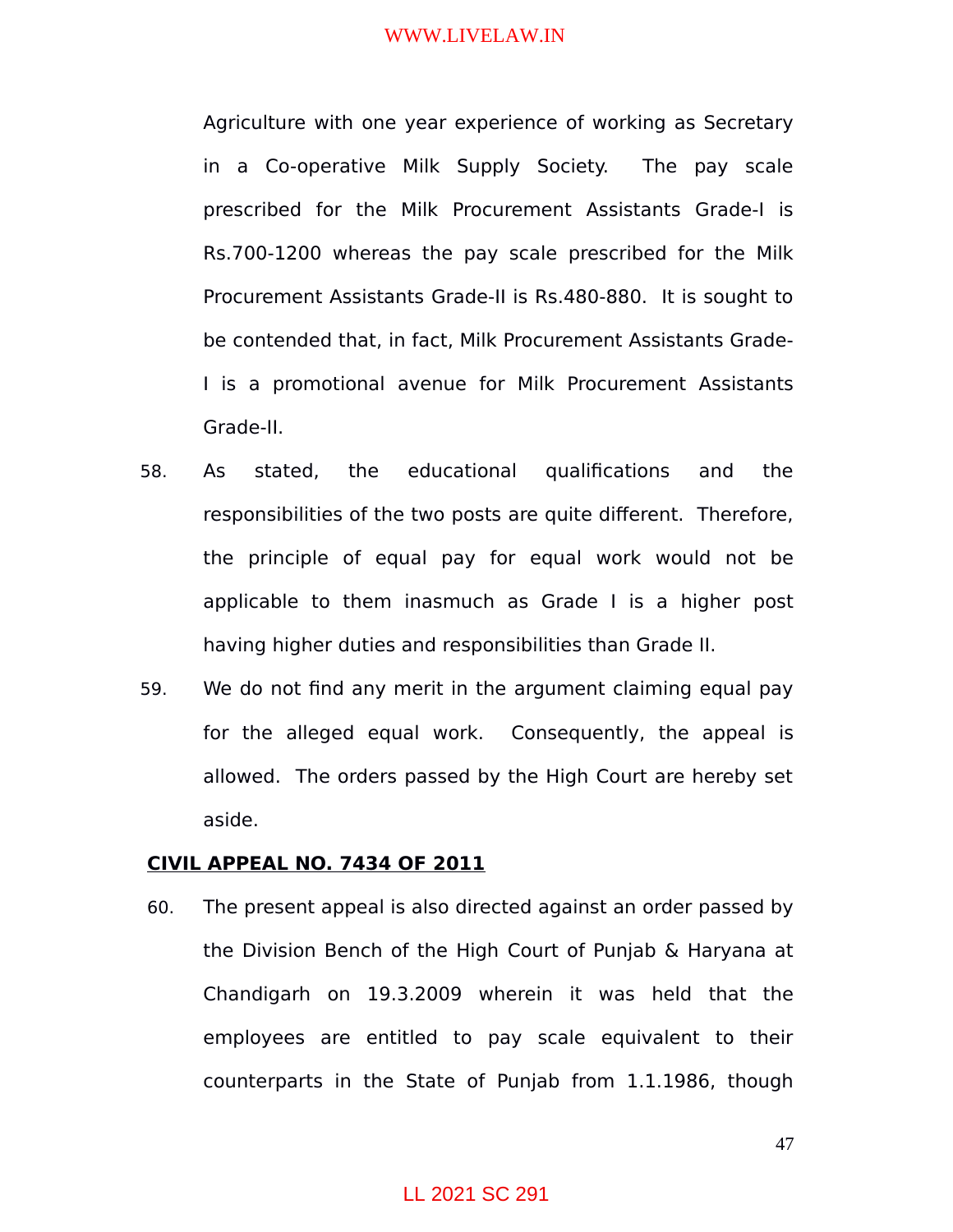revised pay scale was allowed by the Federation w.e.f. 1.1.1994. It was contended that the argument of the employees claiming equal pay for equal work was not examined by the High Court.

- 61. The respondent Nos. 1 to 4 are Milk Procurement Assistants Grade-I in the pay scale of Rs.700-1200 whereas respondent No. 5 is Animal Husbandry Assistant in the same pay scale of Rs.700-1200 w.e.f. 1.8.1980. Such employees are claiming parity in the matter of pay with the Area Officers including Deputy Manager (Procurement) and Dairy Extension Officer in the pay scale of Rs.850-1700. The employees have pleaded that w.e.f. 2.2.1987, the designation of Milk Procurement Assistants Grade-I has been changed to Milk Procurement Supervisor and now the workload has increased inasmuch as fifty societies are to be supervised as against eight societies which were supervised, without any increase in the pay scale. It was argued that the duties and functions of the employees and the other Area Officers including Deputy Manager (Procurement) and Dairy Extension Officer are the same as such posts are interchangeable.
- 62. In the written statement filed before the High Court, the stand of the Federation was that the employees have since long been permanently transferred to the Milk Union, Ludhiana. It

## LL 2021 SC 291

48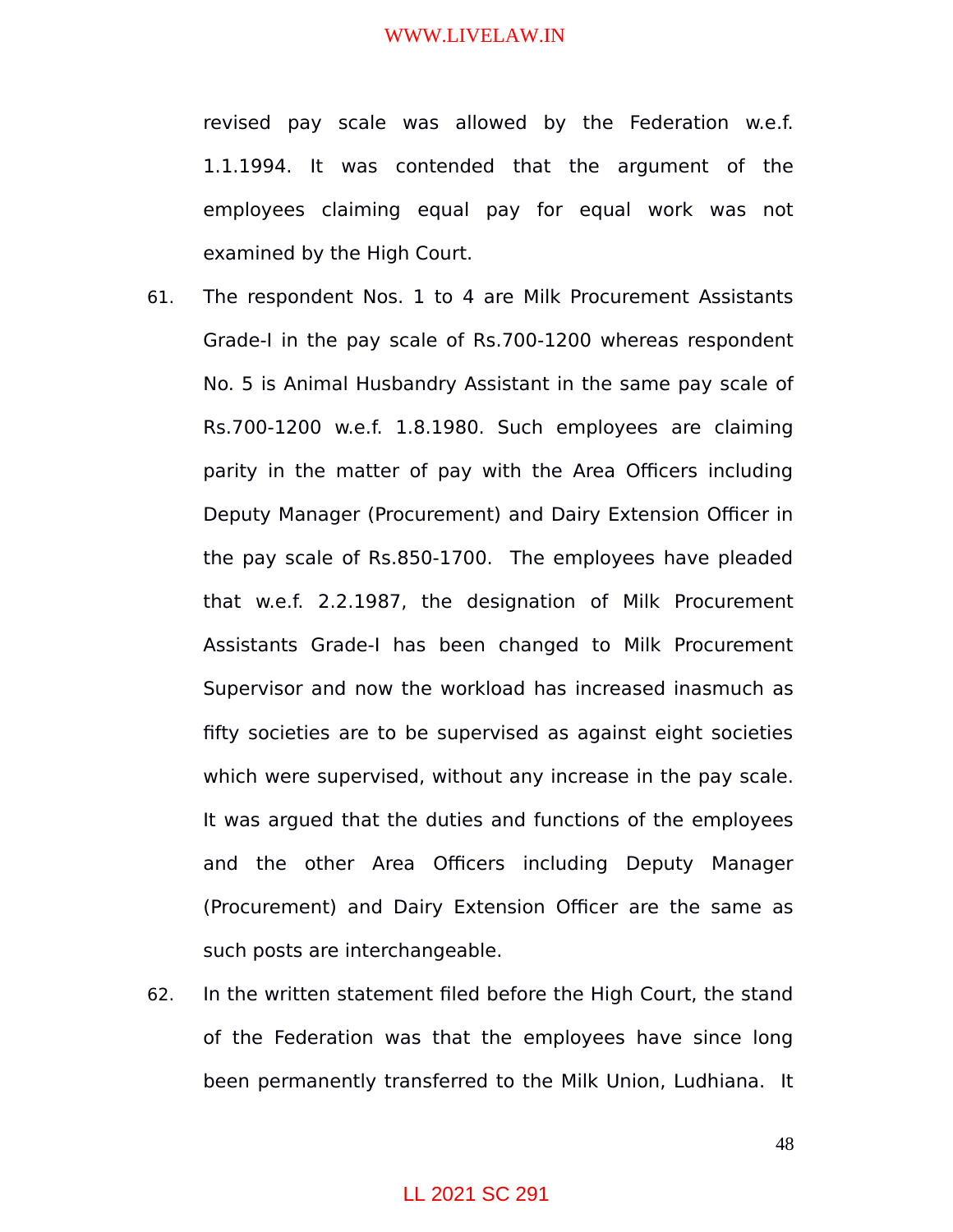was pointed out that the employees and the Deputy Manager (Procurement)/Dairy Extension Officer do not constitute one class as the posts are not similar on the points of qualifications and duties to be performed by the incumbents. The classification on the basis of qualifications, educational or by experience, for the fixation of pay is permissible under the Constitution. The qualifications of Milk Procurement Assistant Grade-I or Animal Husbandry Assistant is Graduation/Matriculation with live-stock Diploma course whereas the essential qualifications for the post of Dairy Extension Officer and for the post of Deputy Manager (Procurement) is B.Sc. Dairy Husbandry/Dairy Technology with two to three years' experience.

- 63. We have heard learned counsel for the parties. Firstly, the order passed by the High Court has not been challenged in appeal by the employees. Secondly, the classification of different pay scales is permissible based upon educational qualifications, experience and nature of duties. In view of the said facts, we do not find that the employees are entitled to the pay scale as claimed in the writ petition.
- 64. We do not find any merit in the argument claiming equal pay for the alleged equal work. Consequently, the appeal is

49